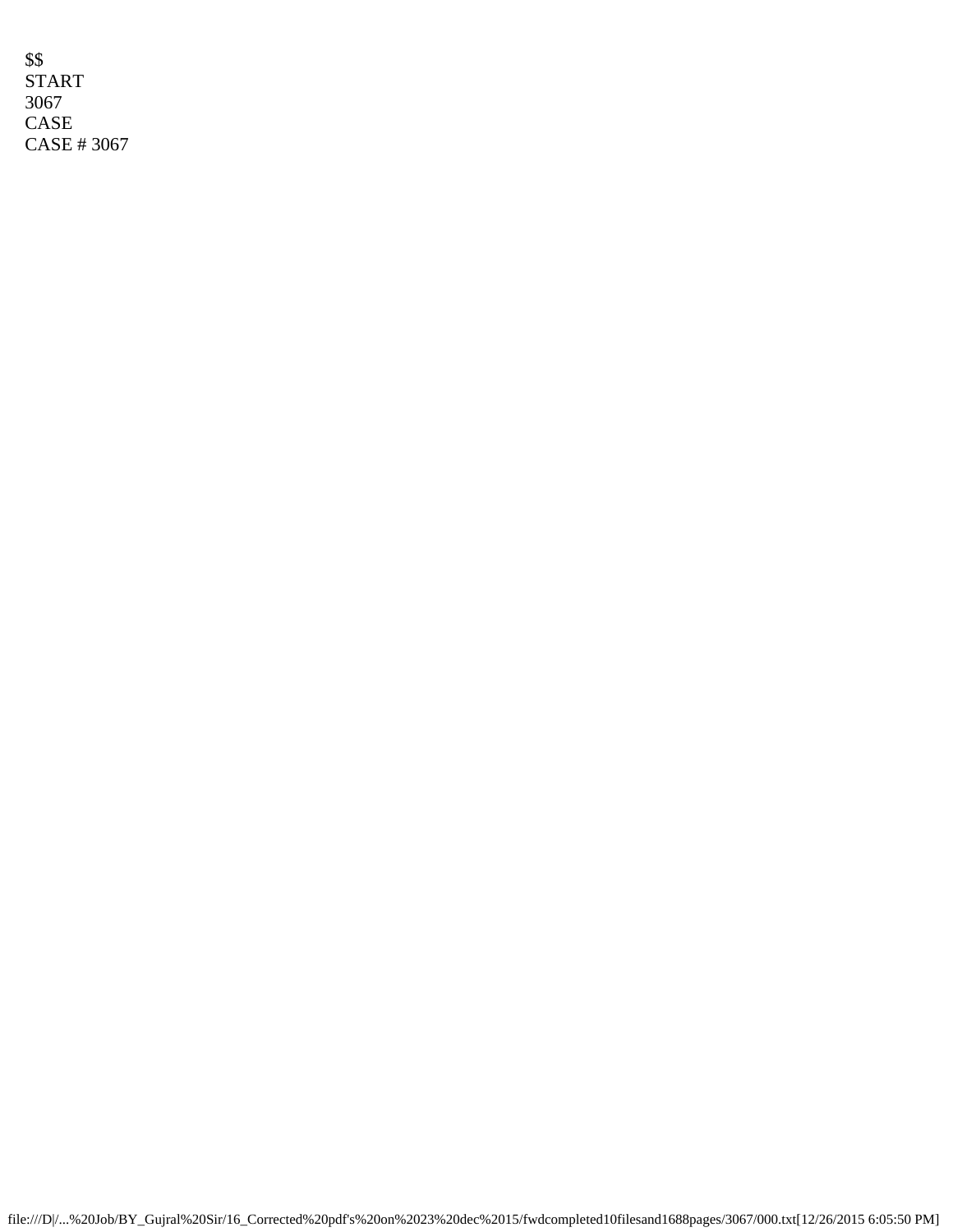1 COURT OF GENERAL SESSIONS OF THE PAGE City and County of New York, Part VI. THE PEOPLE OF THE STATE OF NEW YORK: : -against-: : LEROY STANLEY: : Before HON. JOSEPH F. MULQUEEN. Judge and & Jury. New York, December 18, 1921. The defendant is indicted for burglary in the third degree, grand larceny in the first degree and receiving in the first degree. Indictment filed November 29, 1920. Appearances: For the People: ASSISTANT DISTRICT ATTORNEY WALLACE. For Defendant: FRANKLIN CRIER, ESQ. A jury is duly impanelled and award. Mr. Wallace opens the case to the jury. CHARLES E. CULPEPPER, of 342 West 29th Street, called as a witness on behalf of the people, having been duly acorn, testifies as follows: DIRECT EXAMINATION BY MR. WALLACE Q What is your business, Mr. Culpepper? A I am manager of the Coca Cola Company's New York factory. A And is that a corporation? A Yes sir.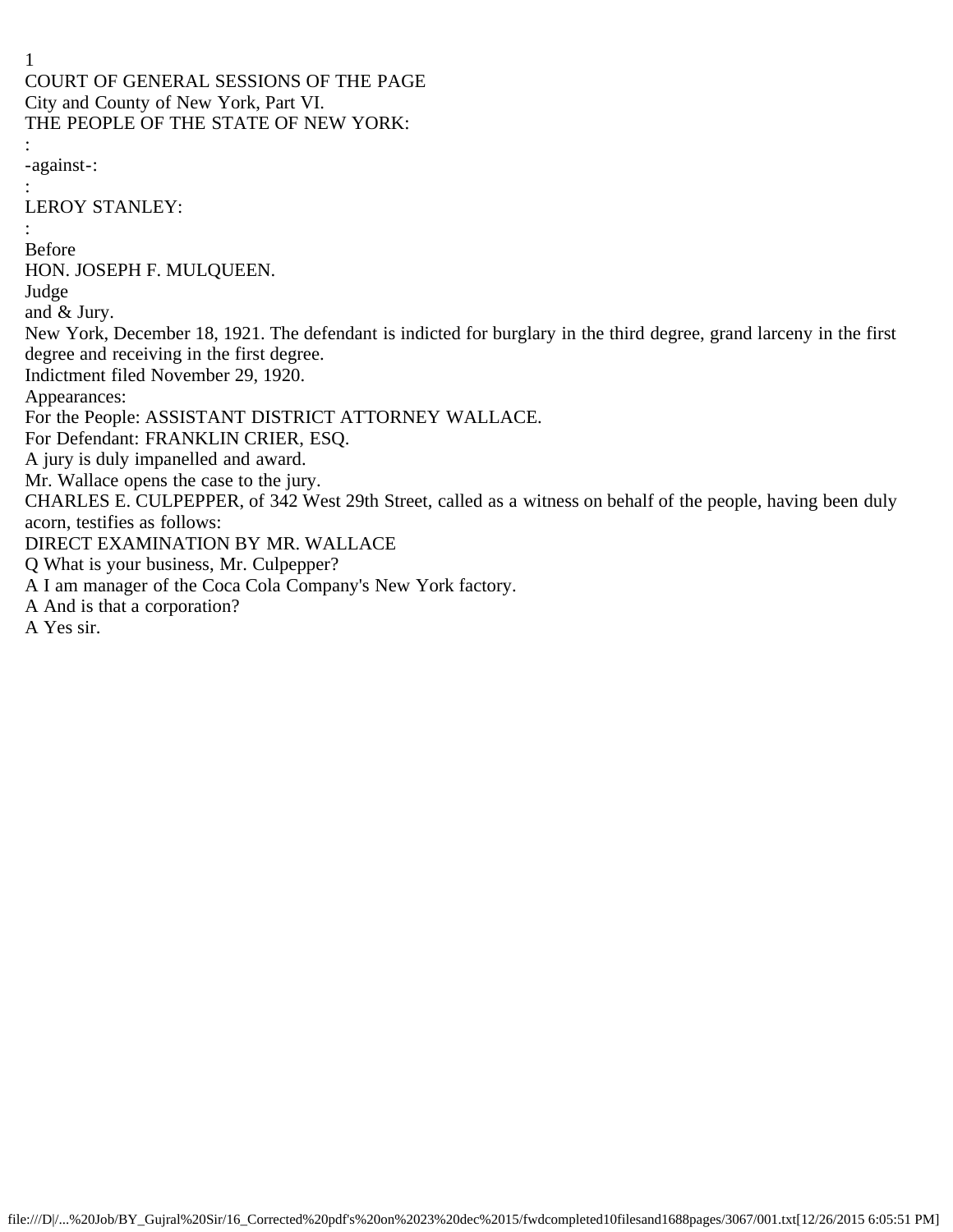- 2
- Q Where is the place of business of the corporation in this city?
- A 330 to 334 West 87th Street.
- Q Near what avenue is that?
- A Between 8th and 9th Avenue, about the middle of the block.
- Q What have you there, a were house and manufacturing place?
- A Warehouse and manufacturing place combined with a garage.
- Q That was the place of business of this corporation on the 12th of November, 1920? A Yes sir.
- Q Did you at that time have a man in your employ named Herman Williams?
- A Yes.
- Q What is Williams' business?
- A He was night watchman in charge of the garage.
- Q Did you have at that time in your employ Henry Stanley, a brother of this defendant? A Yes.
- Q What was his business at that time?
- A He was a truckman and the chauffeur.
- Q And was this defendant employed there at that time?
- A Not at that time, no.
- Q Had he been employed there previously?
- A Yes sir.
- Q Had you ever had a man in your employ named. Matthew Powers?
- A A short time, in the summer of 1920
- Q Now, did any of these persons have a key to the premises?
- A No sir, exempt Herman Williams.
- Q Did either of the Stanley Brothers have a key. If you know, of those premises?
- A Henry Stanley had a key at different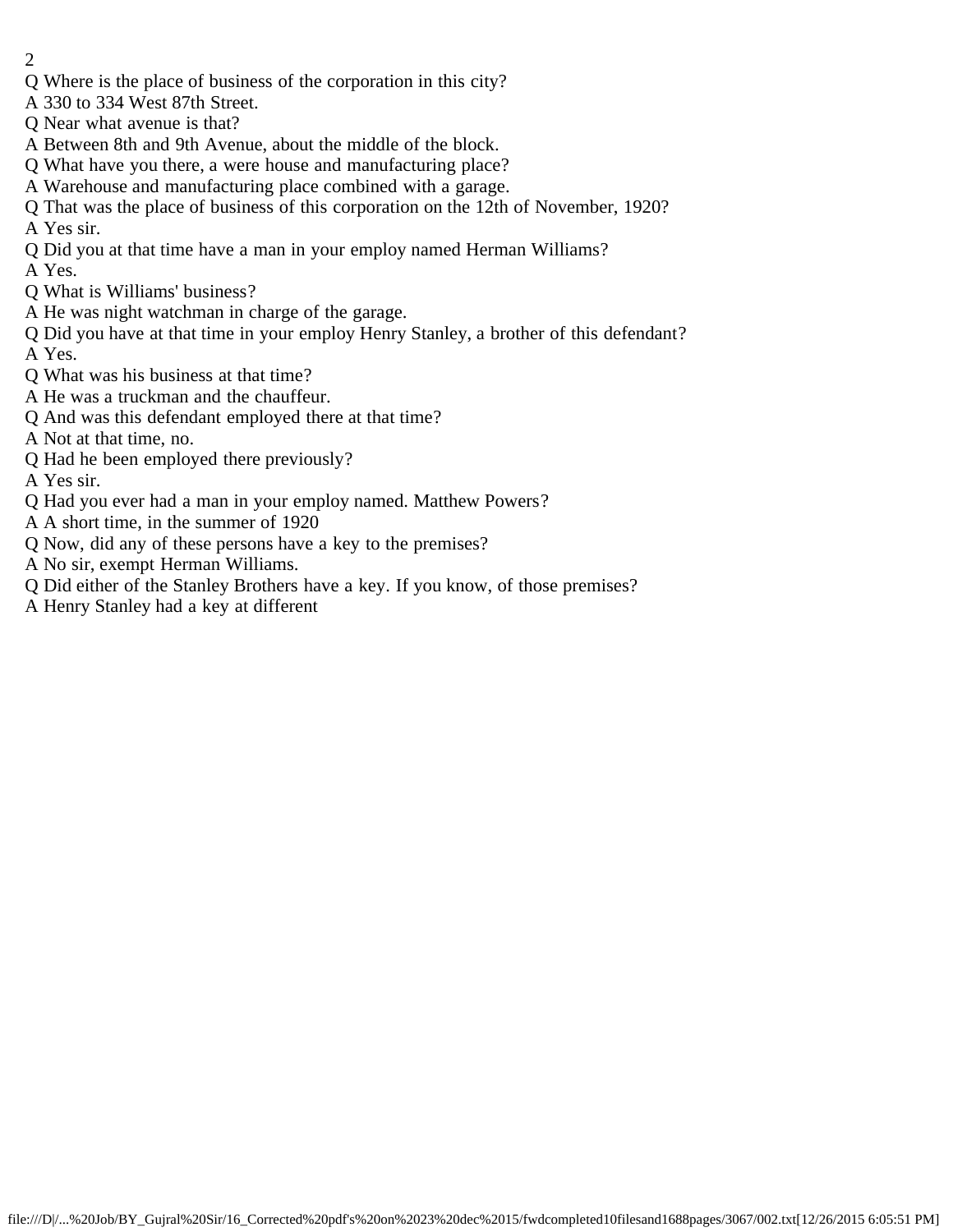periods, a year or two previous to this incident, and it had been taken from him.

Q It was taken from him about what time?

A More than a year ago; I could not be exact.

Q Coo you tell us whether or not on the 11th end 12th of November, 1920 there were any barrels of sugar is your were house on West 27th Street?

A Yes sir.

Q How many barrels of sugar were there in there about that time?

A A little over 300 barrels.

Q And were those barrels marked in any way?

A Yes sir, they were stencilled "American Sugar Refining Company", and the stencil was on the heads of the barrels, the Coca Cola Company, in small black type, printed on the top.

Q In addition to those marks I suppose that Code Cola work was on all your barrels?

A Yes.

Q And the American Sugar Refining Company also?

A Yes.

Q Now in addition to those marks were there any other marks on the barrels?

A Pencil marks that I had put on the barrels with the initials "C.C.", on the side of too barrel, and sometimes with "C.E.C."

Q That is, you marked them either "C.C." or "C.E.C." in lead pencil yourself?

A Yes.

Q How long have you known the defendant LeRoy Stanley?

A My recollection in he worked there about five or six years age; he used to some there occasionally to see his brother and I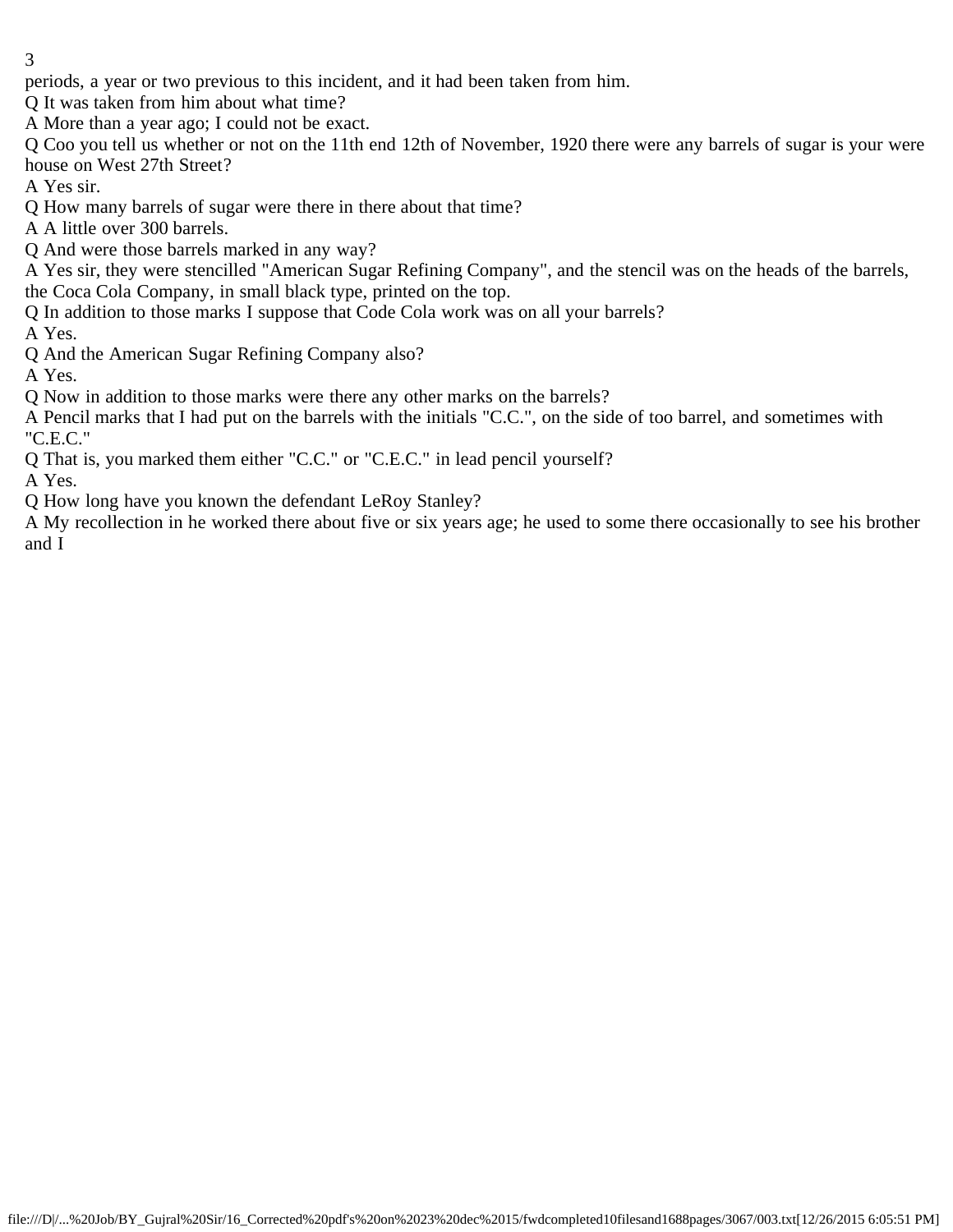know him by eight prior to that. Id a not recall how long tack that would be, except that his brother worked about ten years.

- Q What time did you leave those premises, about, on the 11th or 12th of November?
- A I put a car in there about twelve o'clock at night.
- Q When you left there on the 12th was Herman Williams there?

A Yes.

Q Now, did you sometime on the following day have a conversation with a police officer?

A Yes sir.

- Q About what time did you have that conversation with a police officer?
- A About eleven o'clock, to the best of my recollection.
- Q After that conversation did you go anywhere or do anything?
- A Yes sir.
- Q Where?
- A I called up a private detective agency and then called up the Detective bureau.
- Q Then subsequently did you go to Madison Avenue?
- A I went op there but not that day. Later on I did.

Q Did you see any place other than your own place of business shortly after November 12th any of these barrels of sugar you had marked with your initials?

A Yes.

Q Where?

- A In the police station in 20th Street.
- Q How long afterward was that?

A The 17th or 18th. I will have to look at my record. That was the next day after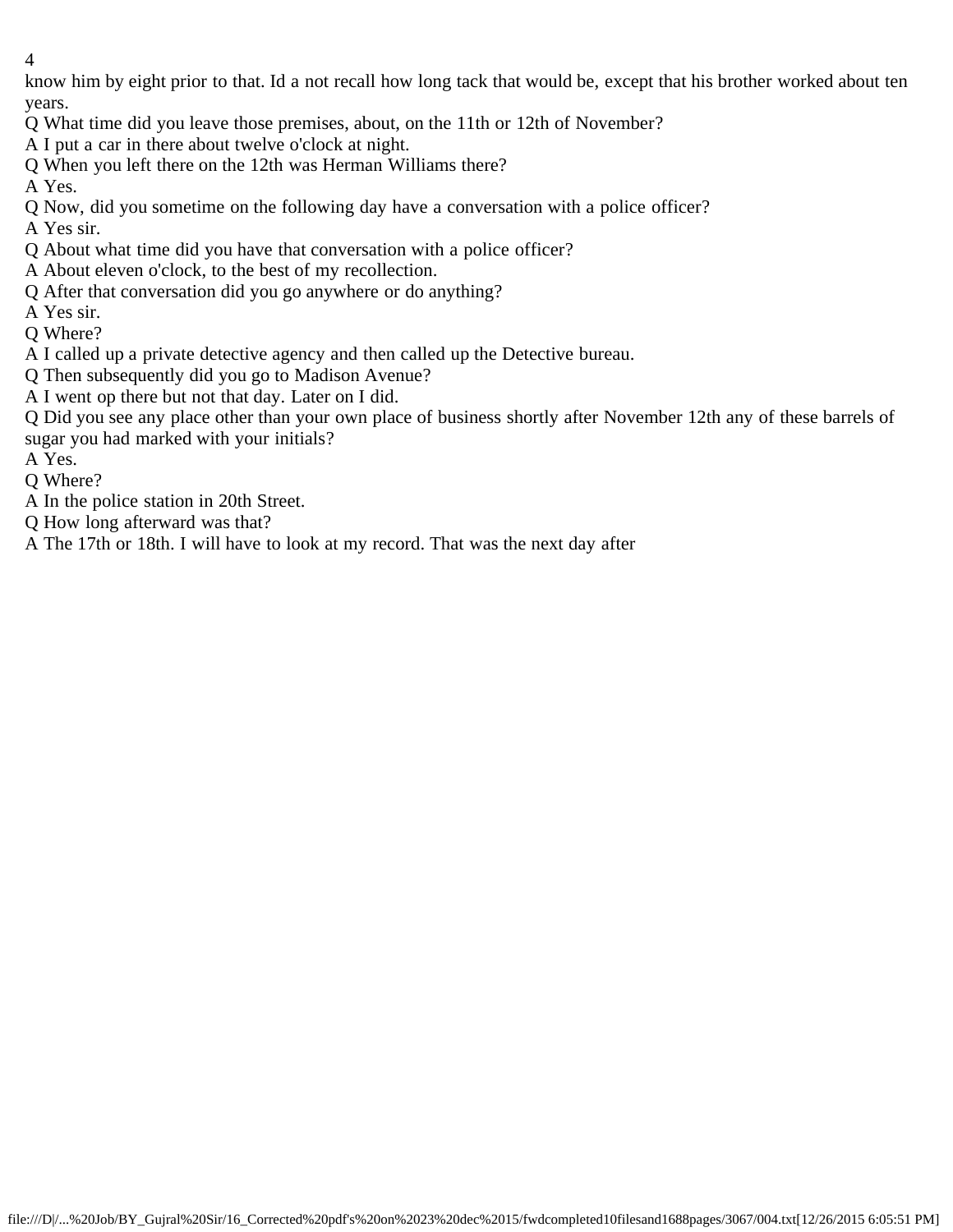the sugar was brought there. It was brought there on the night of the 13th and it was either the 14th or 16th I was in the station house, and I saw 31 barrels with my intials.

Q And they all contained your intials in lead pencil that you put on there?

A Yes. "C.C." or "C.E.C."

Q In addition to that were there stencil marks on them?

A The stencil mark, "American Sugar Refining Co. 2 plus a little straight line with "Coca Cola Company" that had been scratch-ad out, so that it was not very legible. You would have to look closely to tell what it was.

Q If you looked closely could you sea what it was that was marked there?

A On some, yes.

Q You did not give the defendant or his brother or Powers any permission to take say sugar out of the warehouse? A No.

Q That sugar was there for the purpose of being manufactured?

A Yes, solely.

Q And that is the only reason it was there, not to be sold but to be manufactured into your product? A Exactly.

MR. WALLACE: Your witness; you may examine.

CROSS-EXAMINATION BY MR. GRIER:

Q You say you went to the Madison Avenue store later?

A Yes sir.

- Q Where is that store?
- A 2083 Madison Avenue.
- Q And when you went there was there any of your sugar there?
- A No so far as I know.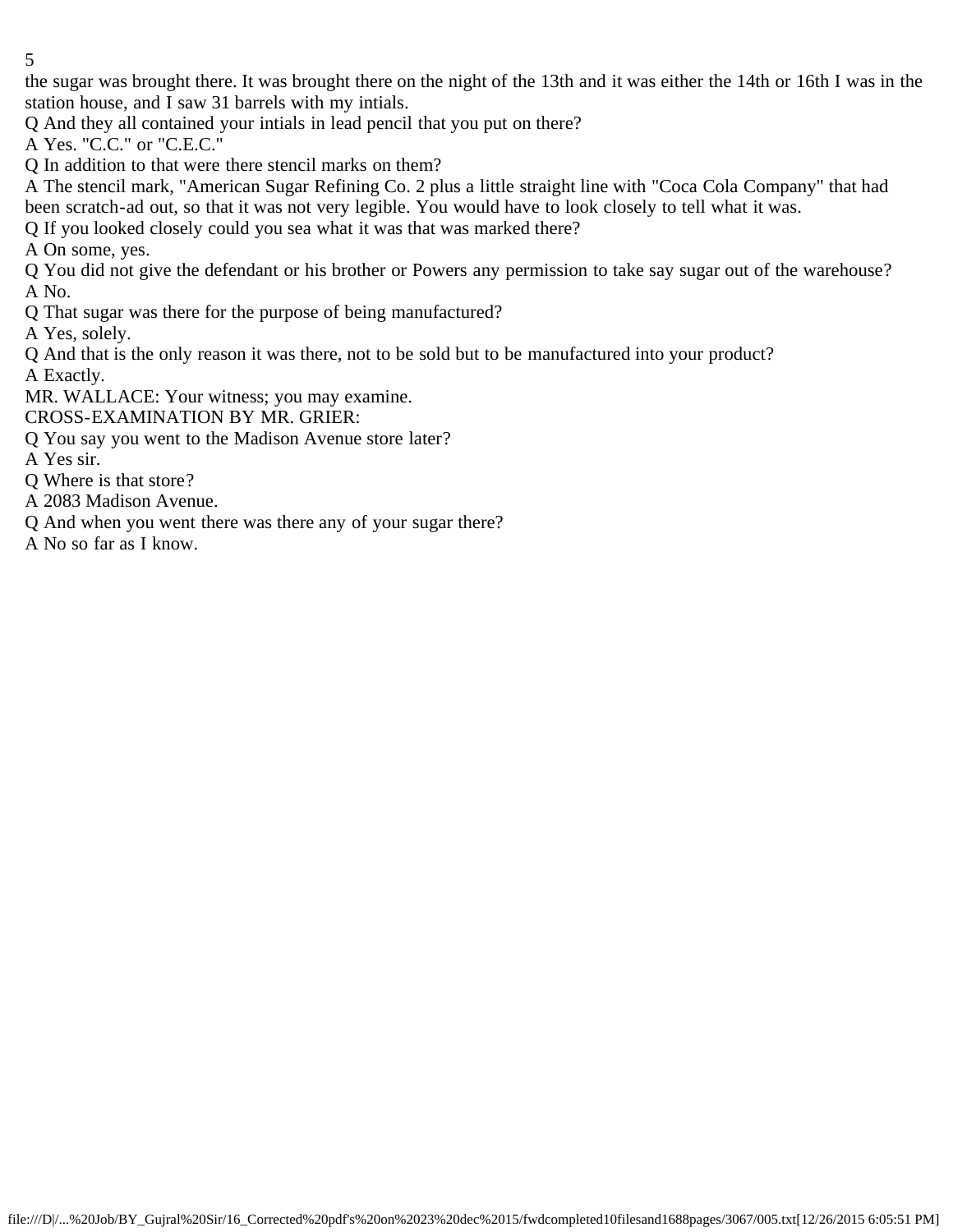Q It had been taken away from there by the police?

A Yes.

- Q And it had been taken away in the defendant's truck?
- A 2 was informed so. I did not see that done.
- Q Who ran that store, if you know?
- THE COURT: He does not know that.
- Q Well, you saw the proprietor of the store, did you?

BY THE COURT:

- Q If you have any personal knowledge of that store we will heart it?
- A That is the first time I was ever in it and I do not know anything about it.

BY MR. CRIES:

Q Did you talk with the man that you supposed was the proprietor?

- A I talked with a man there that was supposed to be the proprietor, about the auger.
- Q How many barrels of sugar were taken out of your place, if you know, on the night of this alleged burglary?
- A Either fifteen or sixteen. I could not be positive about that without having my record here.
- Q When you went to the police station on 20th Street you found 21 barrels?

A Yes.

- Q Do you know where those 31 barrels were taken from whom they ware taken to the police station? A I was told.
- THE COURT: That is act evidence. You have no personal knowledge?

TIE WITNESS: No sir.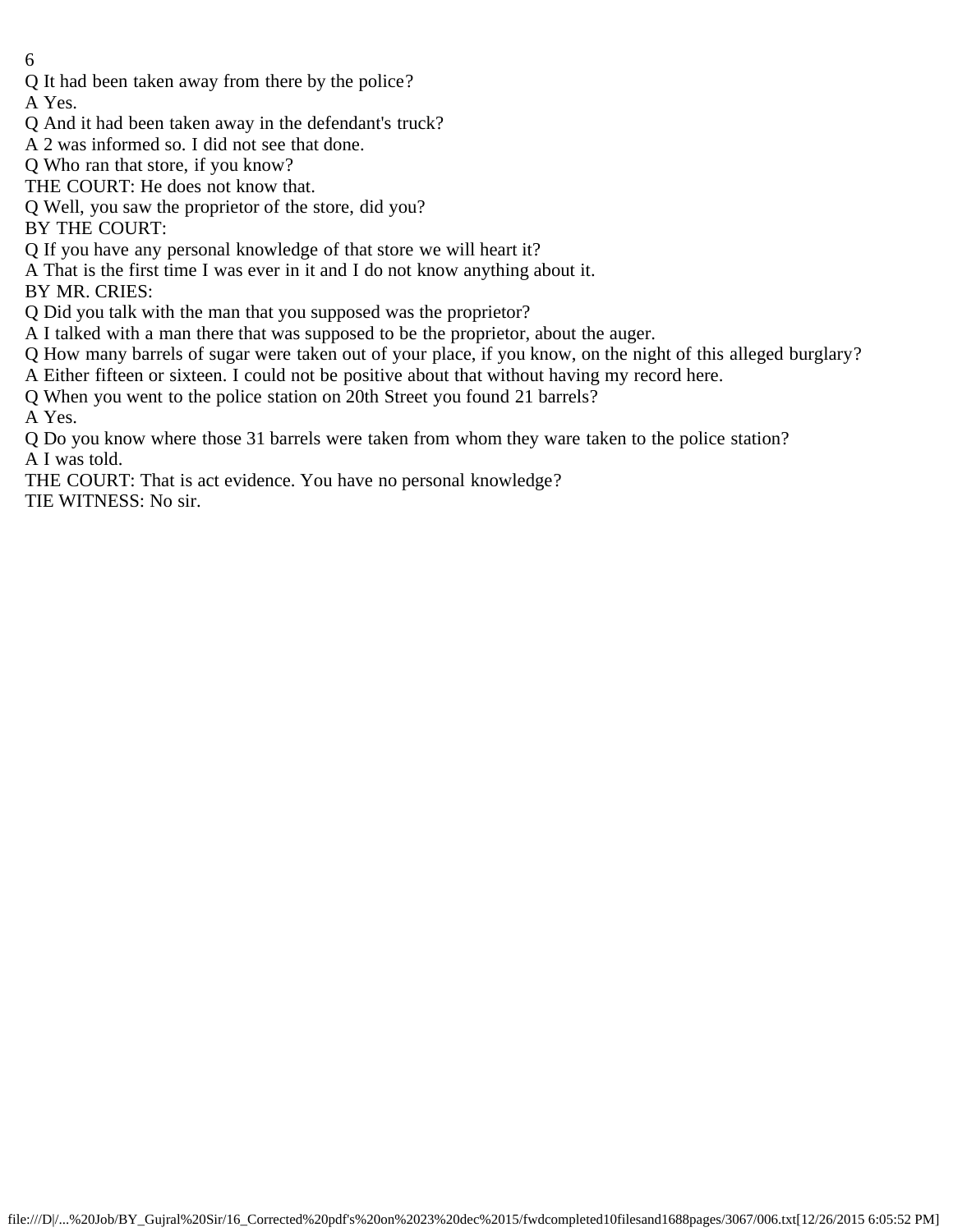THE COURT: Hearsay evidence is no evidence:

MR. GRIER: I think that is all.

HERMAN WILLIAMS, of 119 West 142 Street, called as a witness on behalf of the People, having been duly sworn, testifies as follows:

DIRECT EXAMINATION BY MR. WALLACE:

Q On the 12th of November, 1920 were you employed by the Coca Cola Company?

A Yes sir.

- Q And what were your duties?
- A Night watchman.
- Q And you were night watchman at the building 330 West 27th Street?
- A Yes.
- Q Were you at that building on the 18th of November, 1920?

A Yes sir.

- Q Did you leave that building during that morning?
- A Yes sir. I left it at three o'clock that morning.
- Q Before you left did you look the doors of that building?

A Yes sir.

Q Was there anybody inside of the building when you left?

A No one.

Q Were there a number of barrels of sugar in it?

A Yes.

- Q And do you know if those barrels of sugar were marked?
- A No special marks. I do not know nothing about any special marks.
- Q What time did you return to that building?
- A On Saturday afternoon.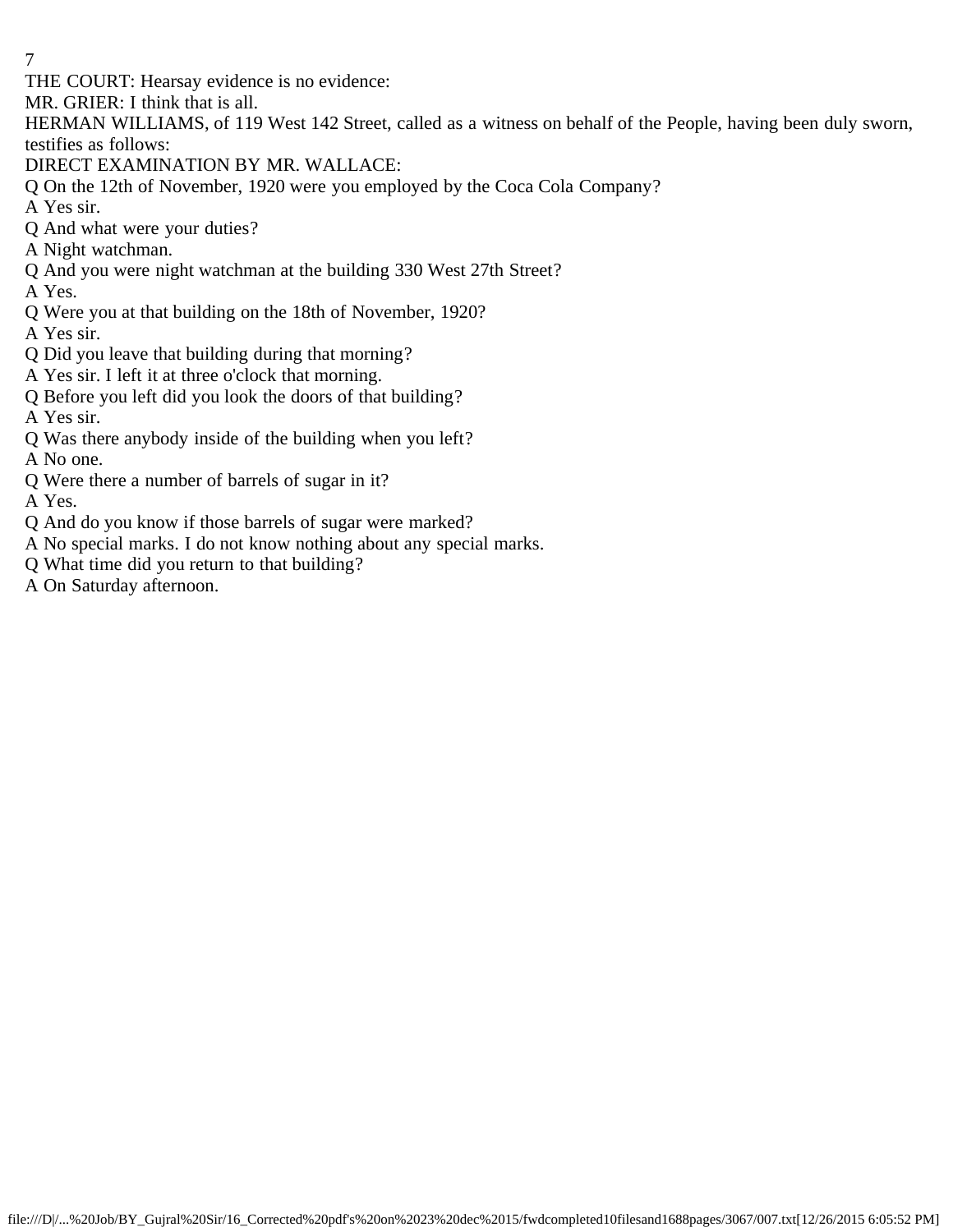- 8
- Q Are you sure when you went away the doors were all locked?
- A Yes sir.
- Q And you locked them yourself?
- A Yes sir.
- Q What day was that, Friday or Saturday?
- A Friday.
- Q And you left at three o'clock the morning of Friday and did not come back again till Saturday afternoon?
- A No.
- Q Where did you go?
- A I went home. I had a deceased brother-in-law and I telephoned to the boa. I could not get bank there till that time.
- MR. WALLACE: That is all; you may examine CROSS-EXAMINATION BY MR. GRIER:
- Q What time did you look op the place?
- A Three o'clock.
- Q It was standing wide open until three o'clock. Anybody could go in or out until three o'clock?
- A No sir.
- Q What time did you look it?
- A Three o'clock, when I was going to leave.
- Q What time did the employees leave the evening before?
- A They left any time in the evening.
- Q When did the last of then leave that night, if you remember?
- A Somewhere around about eight or halt past eight.
- Q The last person that left that building except yourself, left about eight o'clock?
- A Yes sir.
- Q Or halt past eight at the latest?
- A Yes sir.
- Q Are you sure of that?
- A Yes sir.
- Q Who was the last person to leave?
- A I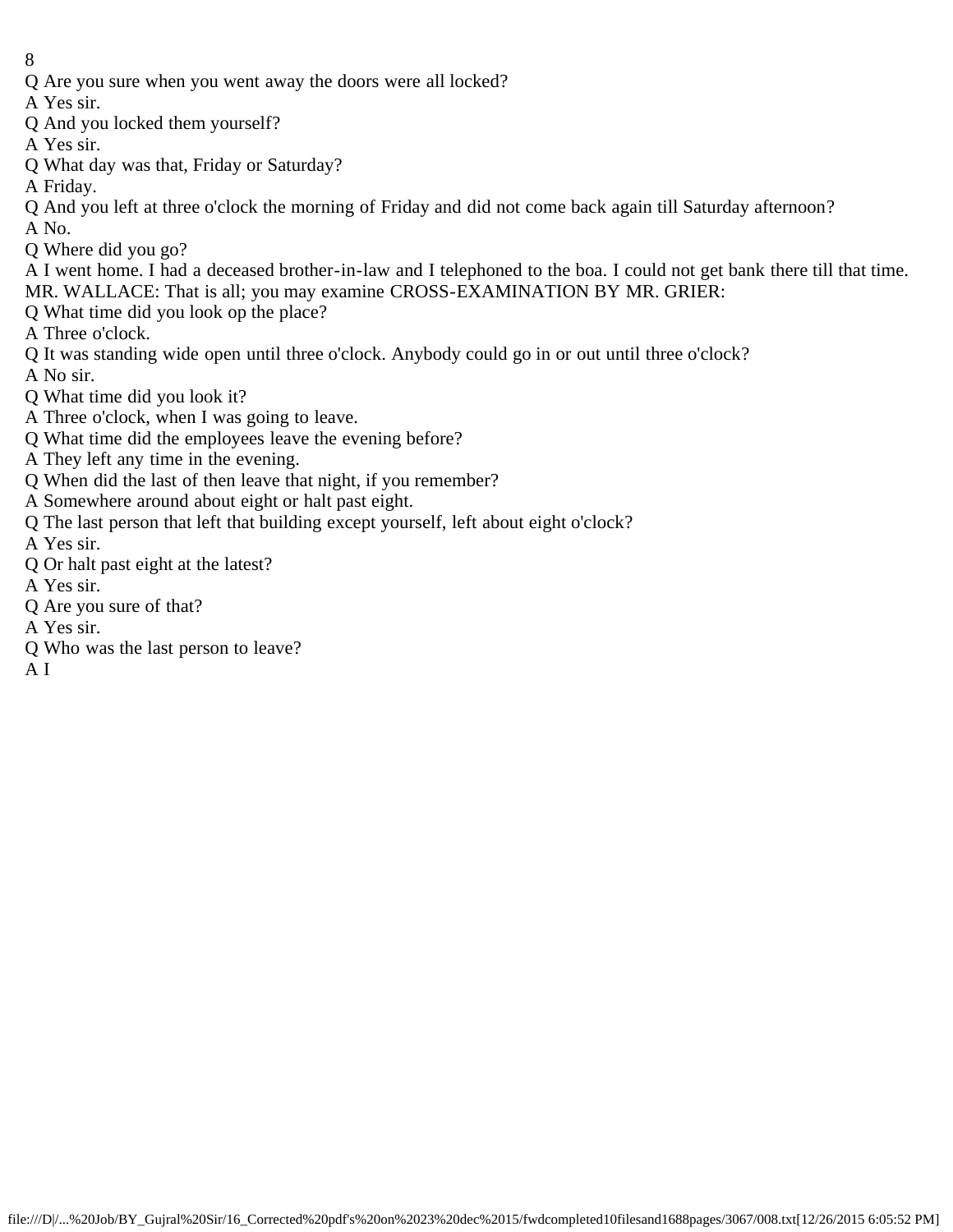the superintendent.

Q Was that Col. Culpepper?

A No sir, Mr. Kief.

Q What time did Cal Culpepper leave?

A I don't remember.

Q He says he left about eleven o'clock; is that a mistake?

A Probably I am busy working in there, and probably I can't remember what time he left.

Q So that you don't know what time the people left there that evening?

A I know Mr. Kief left there about eight o'clock.

Q You testified a moment ago that the last men left about 8.30?

A That is the last man I know left there at that time.

Q So hat if Col. Culpepper left at eleven or half past eleven or twelve o'clock you did not see him leave?

A Oh yes, every time they leave they always tell me they are leaving, but I can't remember what time Mr. Culpepper left.

Q You did act see the defendant around there that night, did you?

A I did not see anybody at all.

Q What time do you usually leave that place?

A At four o'clock.

Q This morning you left at three o'clock?

A Yes sir.

Q Did you tell anybody that you were going to leave at told nobody. I got a telephone call that my brother-in-law died. He has six small kids.

Q You did not tell anybody that you were going to leave at three o'clock?

A No sir.

Q Your boss did not know that?

A No sir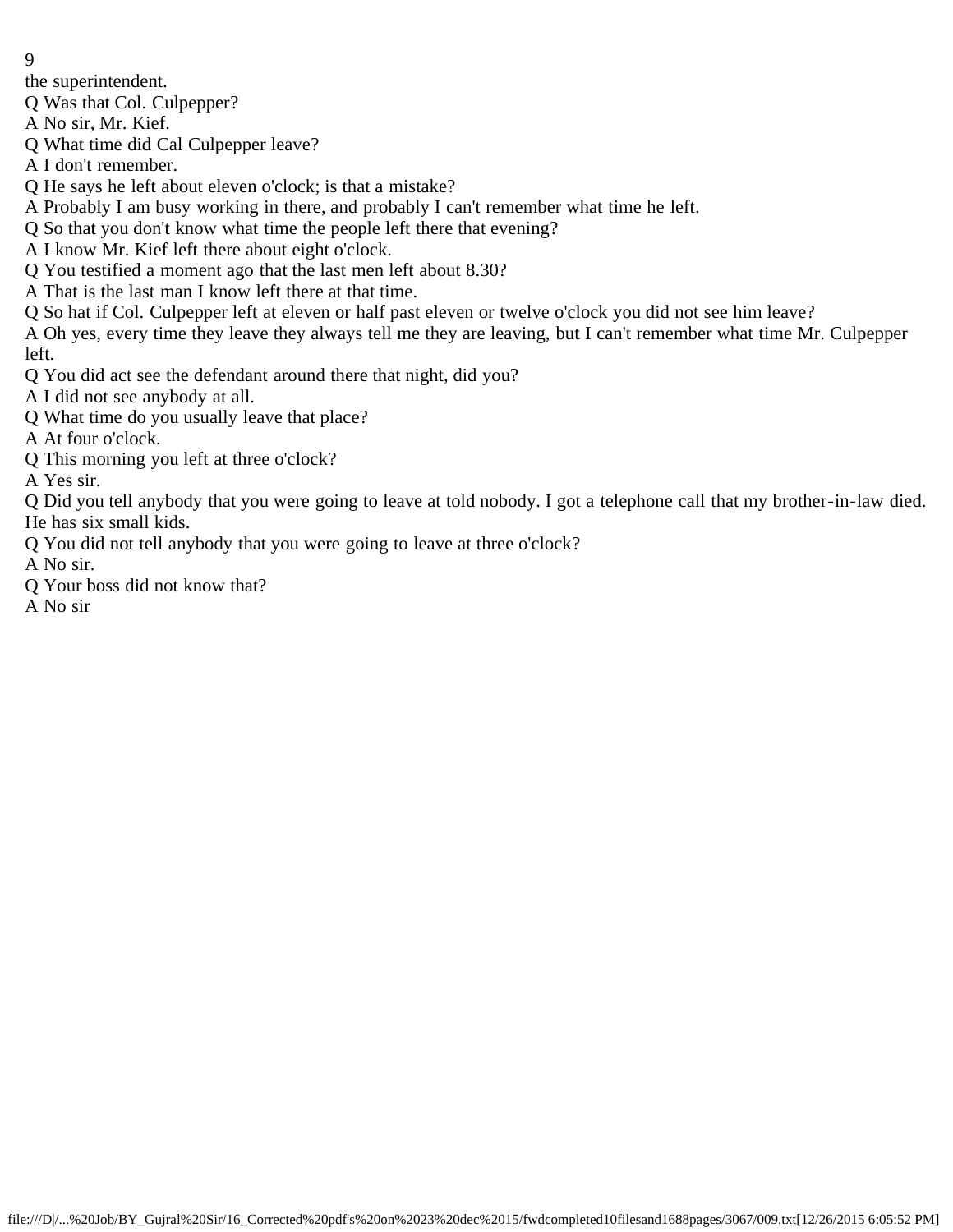Q Yes did not tell Stanley you were going to leave?

A I don't know Stanley.

- Q When you left did you see anybody around the premises?
- A No sir.
- Q Did you see any trucks back op to the door?

A No sir.

MR. GRIER: I think that is all.

GEORGE T. DAGGETT, an officer of the 23rd Precinct, Shield No. 1564, a witness called on behalf of the People, having been duly sworn, testifies as follows:

DIRECT EXAMINATION BY MR. WALLACE:

Q Officer, on the 12th day of November, 1921, were you on duty in the vicinity of 330 West 27th Street in the City and County of New York?

A Yes sir.

Q Just tell us in your own way what you saw and what you did that morning?

A I was on post on 8th Avenue, from 27th to 34th Street, and I was standing at the corner of 28th Street and 8th Avenue at about 5 A.M. in the morning and I observed an automobile coming up north on 8th Avenue and turned west on 27th Street, and stop on the corner of 27th Street and 8th Avenue for about a minute, on the crosswalk. It then proceeded west on 27th Street, to the middle of the block between 8th and 9th Avenue is front of 330, I think the number is, and he backed into a building there. I walked down 67th Street towards 9th Avenue and when I got down there I b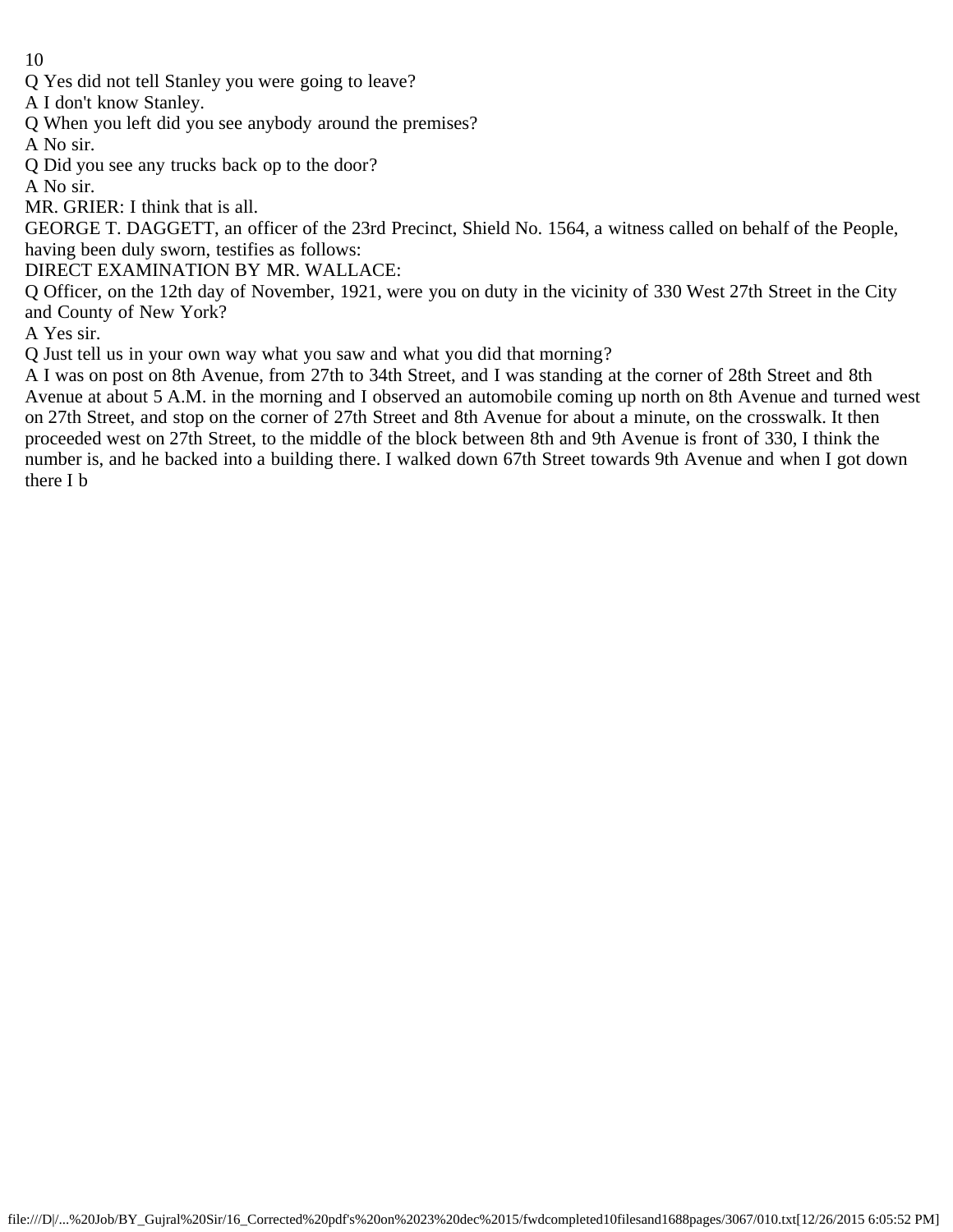door rolling down.

- Q You mean the door of the warehouse of the Coca Cola Company?
- A Yes sir.
- Q At 330 to 334 West 27th Street?

A Yes sir. I stood across the street in the doorway and waited for about too minutes and I seen the iron door being rolled up again.

Q Did you see who rolled it up?

A Yes, the defendant Powers. Next I seen the automobile coming out with a load of barrels on it. I walked over and stopped him and told him to pull alongside the curb.

- Q What kind of an automobile was it?
- A A moving van.
- Q Could you see when the automobile came out that there were barrels on it?

A Yes.

- Q And did you examine them?
- A I examined them.
- Q And you say there were a number of barrels?
- A Yes.
- Q What kind of barrels?
- A Sugar barrels. The automobile was folly loaded and bad three or four barrels on top.
- Q Did you have a conversation with Sowers?
- A I did.
- Q Was there another man there?
- A Yes.
- Q Who was it?
- A LeRoy Stanley, operating it.
- Q That is this defendant?
- A Yes sir.
- Q Who was driving the automobile?
- A This defendant.
- Q Tell us what conversation you had with either or both of these men; what they Bald and what you said?
- A When came out of the building with the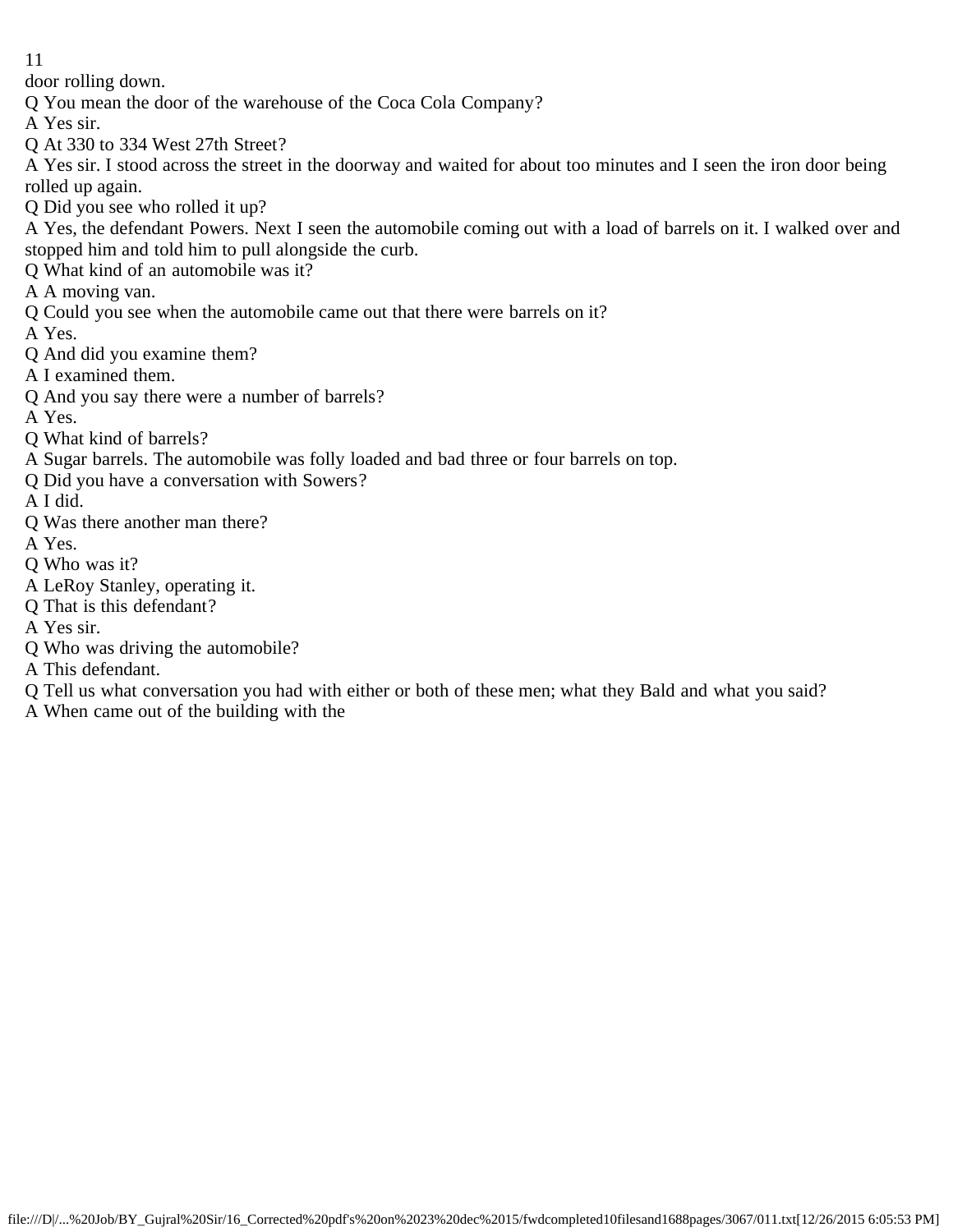out of his seat. I asked him what he had on the automobile.

Q You asked whom?

A This defendant, Stanley. He said, "I got a load of eager of there". I made him turn down his barrel on the tail of his truck, to make sure they were sugar, and I sounded it with my night stick. I asked him where he was going; he said he was going to the Westchester plant, that they need sugar up there the first thing in the morning to get out orders, that they had no sugar. Than the defendant Powers came out from the building and too said, "That is all right, Officer; I work there. I am sending this stuff to the other plant.

We need it up there this morning.

Q You were satisfied with that explanation, were you?

A I was.

Q And you let them go?

- A Yes sir, for I know Powers had worked there.
- Q Did you take the number of the automobile?

A I did.

- Q Did you make a note of it?
- A Yes sir.
- Q What was the number?

A I got it in ay book; (after looking) 837, 405.

Q Did you thereafter have a conversation with Culpepper, the manager?

A I did.

- Q What time?
- A Around eleven o'clock the same morning.
- Q What time did you leave the automobile, or the factory?
- A Five o'clock in the morning.
- Q And you had the conversation at eleven o'clock?

A Yes.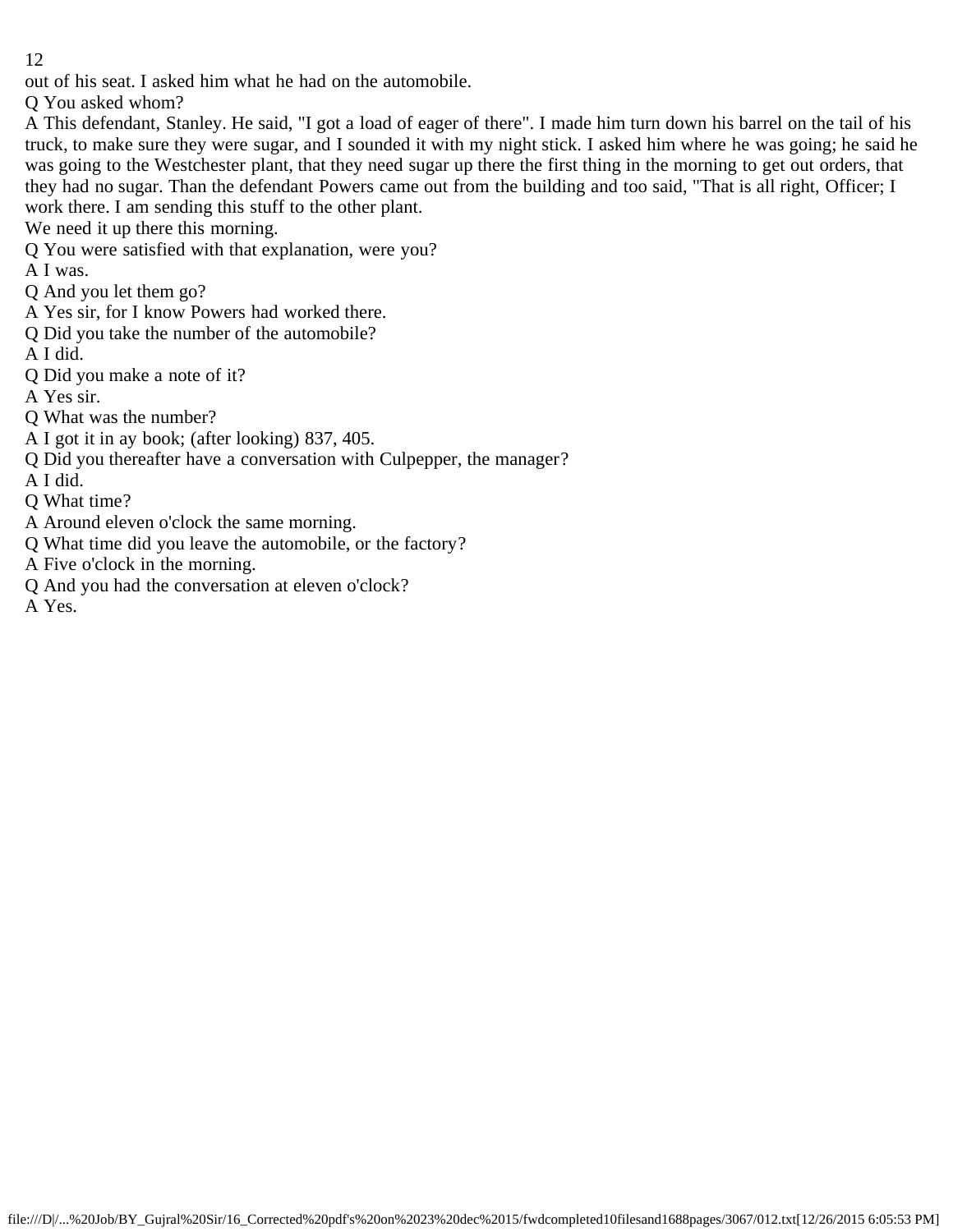Q Is the course of that conversation did you show that number to Culpepper?

A I did.

- Q DID you thereafter find the truck with that number?
- A I did.
- Q Whereabouts?
- A In front of 244 West 18th Street.
- Q When did you find it?
- A Around twelve o'clock; about an hour after that, after the detectives came up. I took them right down.
- Q You brought that information to the detective precinct where job worked?
- A Yes.
- MR. WALLACE: I think that is all for this witness.
- CROSS-EXAMINATION BY MR. GRIER:
- Q You say you made a memorandum of the license number of the car?
- A Yes sir.
- Q And you have it there?
- A Yes sir.
- Q Did you make a memorandum of the root of the things job saw on that car, printed on it?
- A Yes, just the number, 244 West 18th Street, Moving Vane.
- Q And you went there and found a car afterwards?

A Yes.

Q About an hour after you had received notice that there was some sugar stolen?

A No.

- Q So you did not use the license number at all to find this car, or the man?
- A I seen that oar on my way up to see Mr.
- Culpepper, in 18th Street.

Q At 244?

A Yes sir, right off 8th Avenue.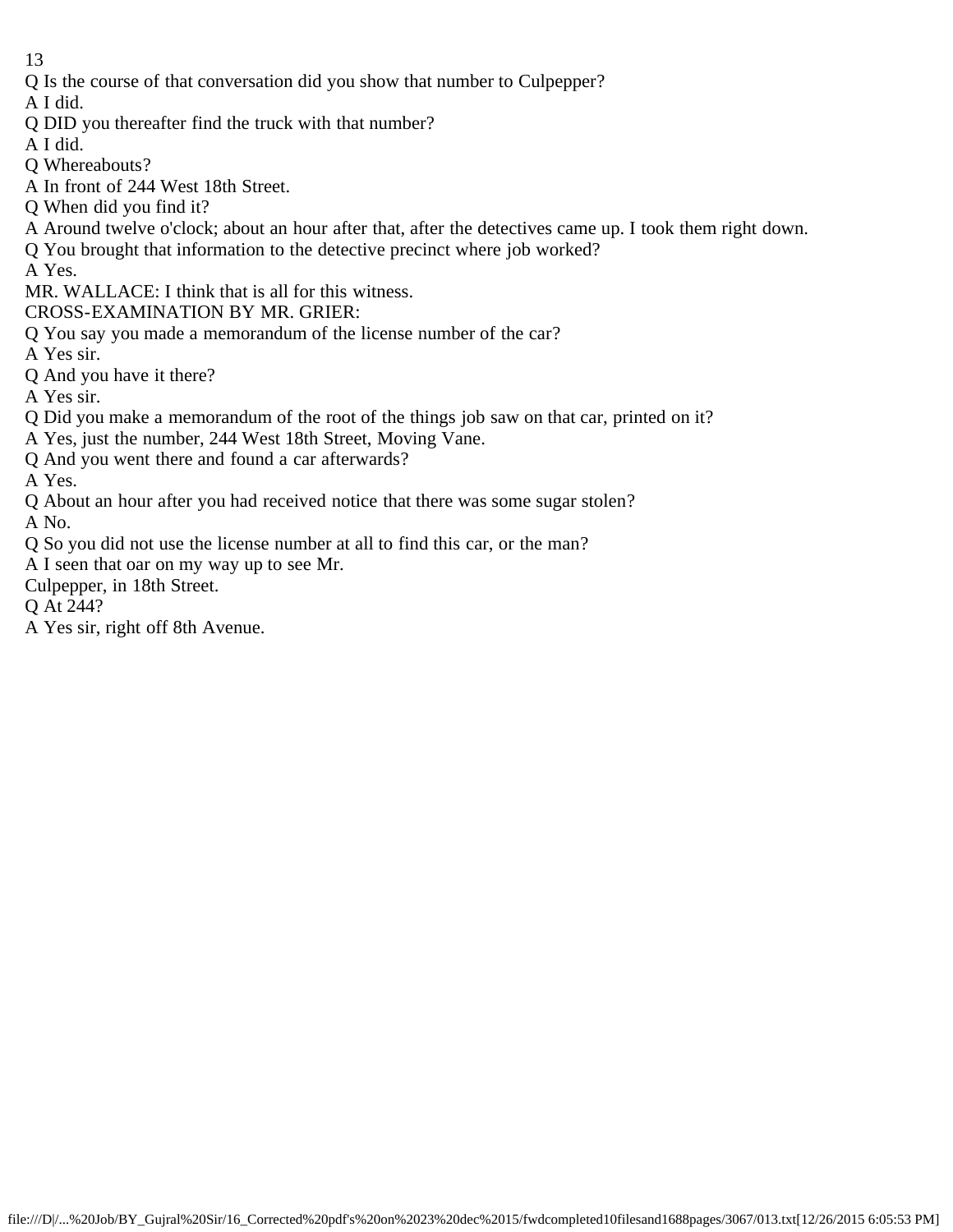- 14
- Q Was there anything there printed on the moving van?
- A There was no name on It.
- Q Wasn't LeRoy 'Stanley's name on that, moving van?
- A No.
- Q Expressman?
- A It was express moving van, but no name.
- Q But an address was there?
- A Yes sir.
- Q And an noon on you found out there was sugar stolen from this Coca Cola Company you went right down to LeRoy Stanley's express office and found his oar there?
- A Yes sir.
- Q Are you sure he did not say he was going to Connecticut instead of Westchester?
- A No, Westchester. The two of than told me that.
- Q Did you make any memorandum of that?
- A No sir.
- You were not particularly concerned about this affair when you saw the truck going out with sugar on it? A Yes sir.
- 
- Q That was not extremely curious to you, was it?
- A Yes sir, at that hour of the morning; it was dark.
- Still you let thorn go away?
- A Yes, on account of knowing that Powers worked there.
- Q Yon say you new that Powers worked there?
- A Yes, I seen him in there.
- Q How long have you known Powers?
- A ABOUT six or seven months before that.
- Q He worked there at that time?
- A Before than, not at the time the sugar was taken.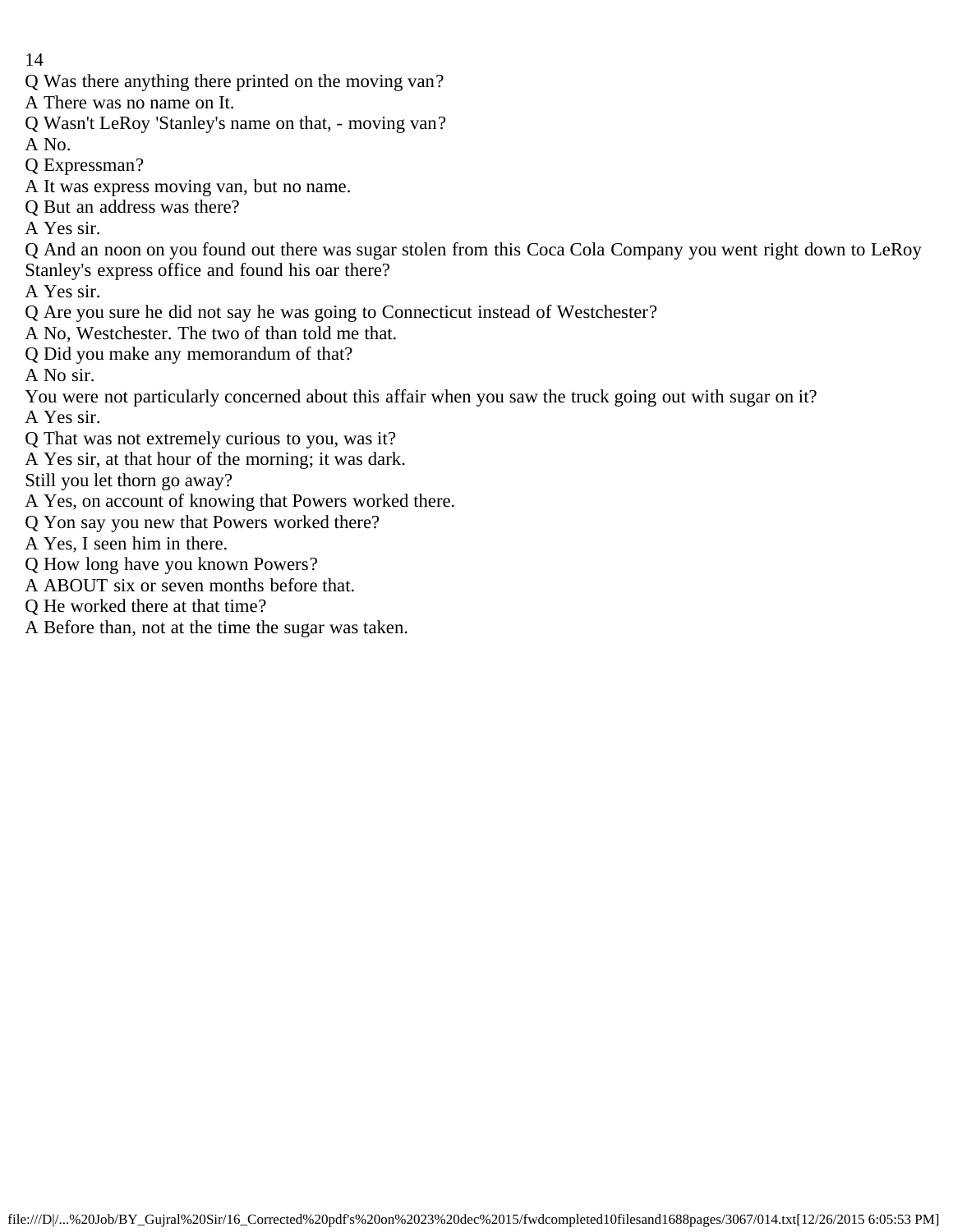- Q You know he worked there three or four months before?
- A Before that.
- Q You did not know he was working there on that day?
- A No, I did not know that.
- Q And you have been advised since that he was not working there then?
- A I was.
- Q And what did he do when you knew he was working there?
- BY THE COURT:
- Q You bellowed Powers' story when he told you that?
- A Yes, and I knew he worked there.
- Q You know he had worked there and he told you he was working there this morning?
- A Yes.
- Q And that he was doing the work of the company in transporting the sugar?
- A Yes.
- BY MR. GRIER:
- Q Did he say what work he was doing there, whether he was a porter or watchman or clerk?
- A No.
- Q On the strength of his statement you let him take 16 barrels of sugar out?
- A Yes.
- Q At an unusual hour in the morning?
- A Yes.
- Q And you are sure it was not six or seven o'clock?
- A Around five o'clock.
- Q It was so wall fixed in your mind, and it struck you as being such a curious thing that you took exactly the time in the morning?
- A I did not take a memorandum of that.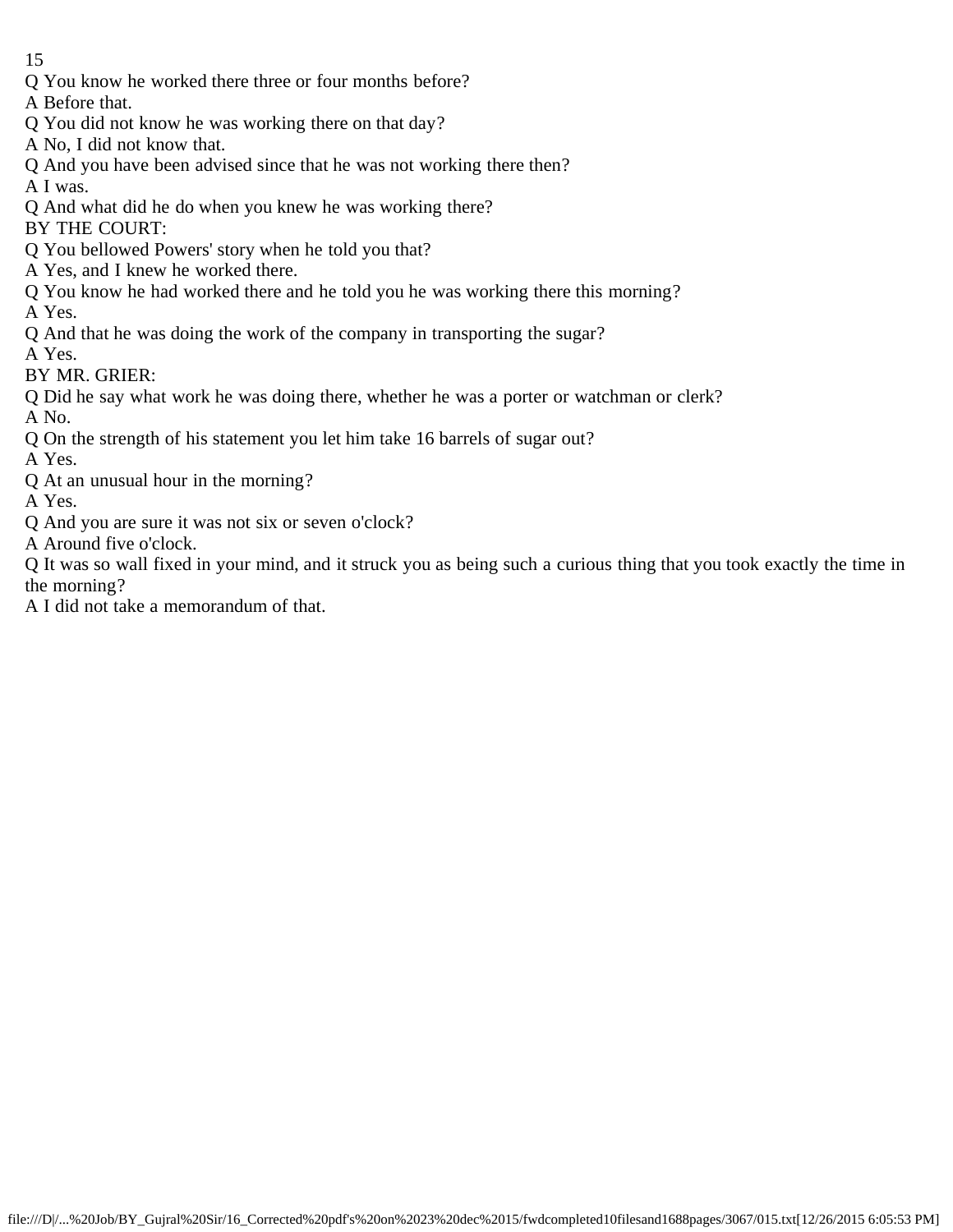Q Did you make a memorandum of that?

A NO.

- Q Yet you swear bow, after more than a year since that time, that it was five o'clock in the morning?
- A Yes sir.
- BY THE COURT:
- Q You made statements to the same effect in less than a year's time?
- A Yes sir.
- Q You made a statement at that time that it was five o'clock?
- A Yes sir.
- Q And you are not saying it now for the first time?

A No.

MR. GRIER: I respectfully object to that testimony and urge that I am not trying to make any impression but I would like to have the witness testify.

THE COURT: The witness has testified. If you seek to show that he is relying on his recollection now, it may be shown also that he made that statement previously. If he said that it was six or seven o'clock or any other time, you may bring that out.

MR. GRIER: Well, I object to the testimony and ask that it be stricken out.

THE COURT: Motion denied and objection overruled. The jury is entitled to the facts.

MR. GRIER: I take an exception, if your Honor please; that is all.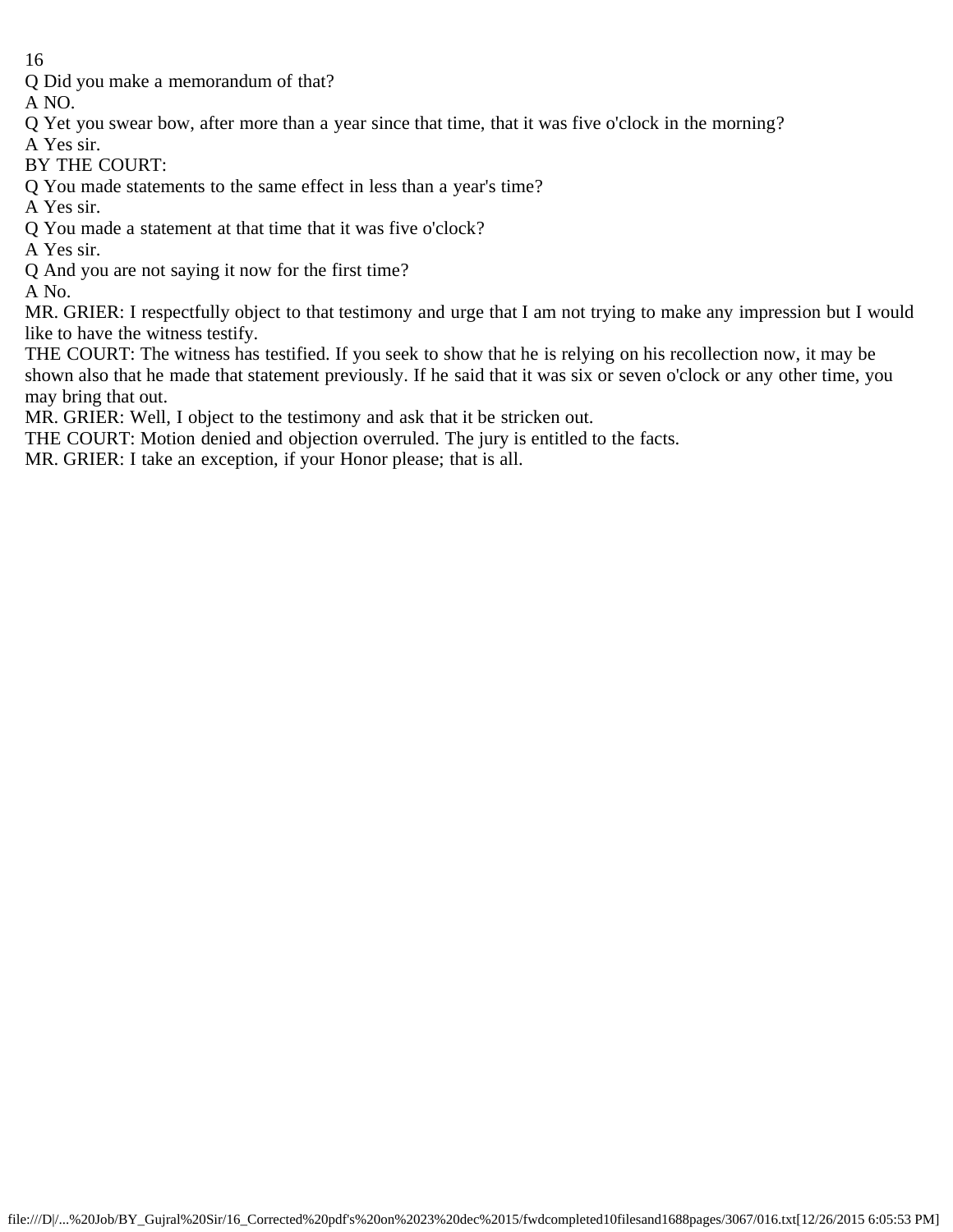ERNEST ROST, of 2083 Madison Avenue, a witness called on behalf of the People, having been duly sworn, testified as follows:

DIRECT EXAMINATION BY MR. WALLACE:

Q You are a grocer, I understand, at 2083 Madison Avenue and you were in the grocery business in November, 1920? A Yes.

- Q Do you know this defendant, LeRoy Stanley?
- A Yes.
- Q How long have you known him?
- A About a year and a half.
- Q How long have you known his brother, Henry Stanley?
- A About two years.
- Q Do you know a men named Matthew Powers?
- A Not before this trial.
- Q Not before you met him through this case?
- A No.
- Q And you did not know him on the 12th of November, 1920?
- A That is the first day I met him, Matthew Powers.
- Q But you did know the others before that?
- A Yes sir.
- Q On the 12th of November, 1920 did the defendant LeRoy Stanley deliver to your store a number of barrels of sugar? Objected to as leading. Objection overruled. Exception.
- A Yes.
- 4 What time of the day or night did he deliver them?
- A About half past six in the morning of the 18th of November, 1920.
- Q Your store is near what street?
- A 131st street.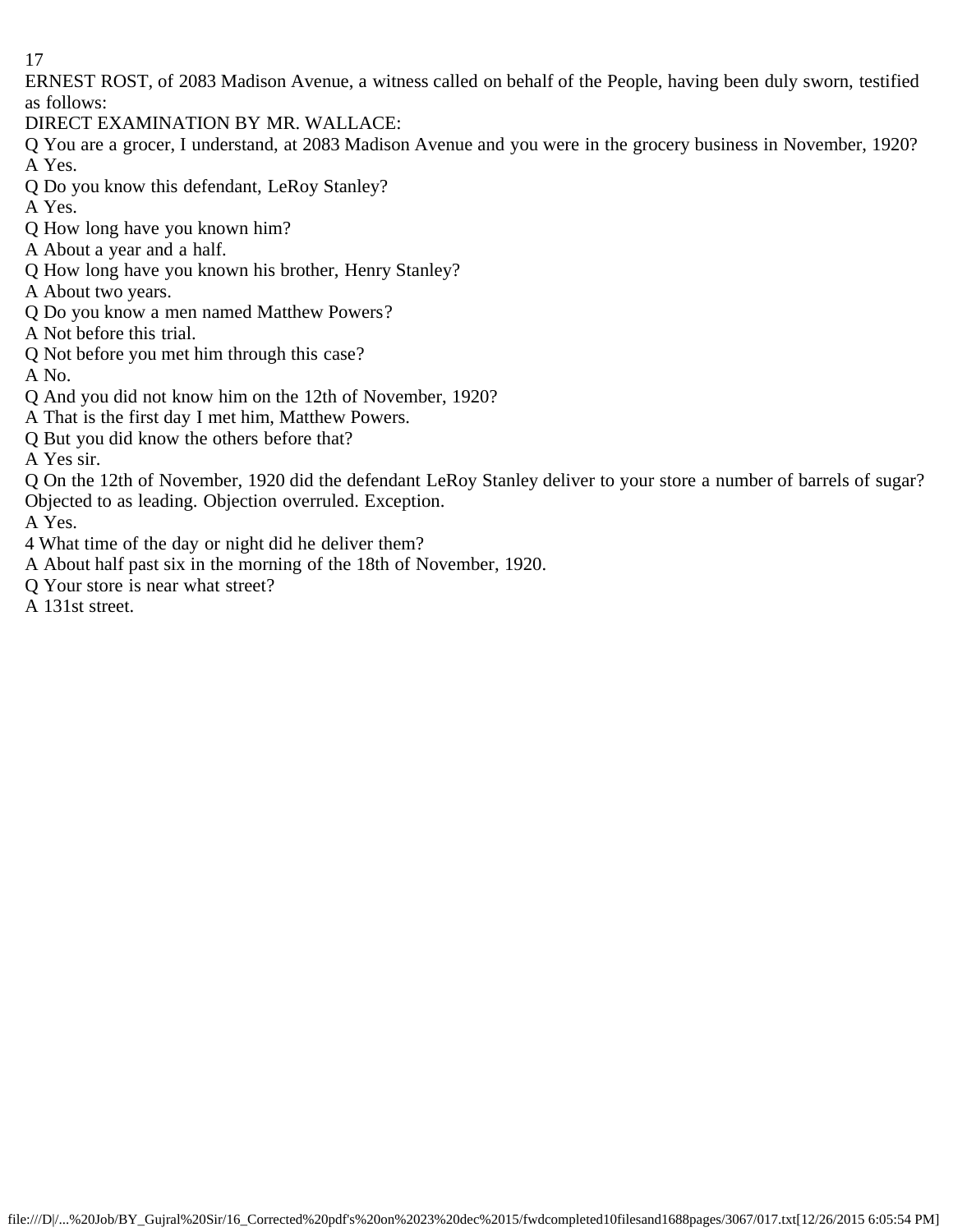Q How many barrels did you deliver there that morning?

A Sixteen.

- Q Did he on the day previous deliver any barrels of sugar to you?
- A You.
- Q How many barrels?
- A Fifteen.
- Q That is thirty-one barrels in all?

A Yes sir.

Q Prior to the delivery of these fifteen and sixteen barrels of eager on the 11th and 12th of November, 1920, did you have a conversation with the defendant's brother, Henry Stanley?

A Yes.

Q When did you have that conversation with hint?

A On Tuesday.

Q That was two or throw days before the first fifteen barrels were delivered?

A Yes.

Q Was the defendant LeRoy Stanley present at that conversation?

A No.

Q Did you talk with anybody else concerning the delivery of those barrels of sugar except Henry Stanley, a brother of this defendant?

A No.

Q At the time that LeRoy Stanley delivered the sixteen barrels on the 12th day of November, --

THE COURT: If the brother were concerned in this crime, if there were a conspiracy to commit a crime, any statement that the brother made would be binding and it would be admissible in evidence.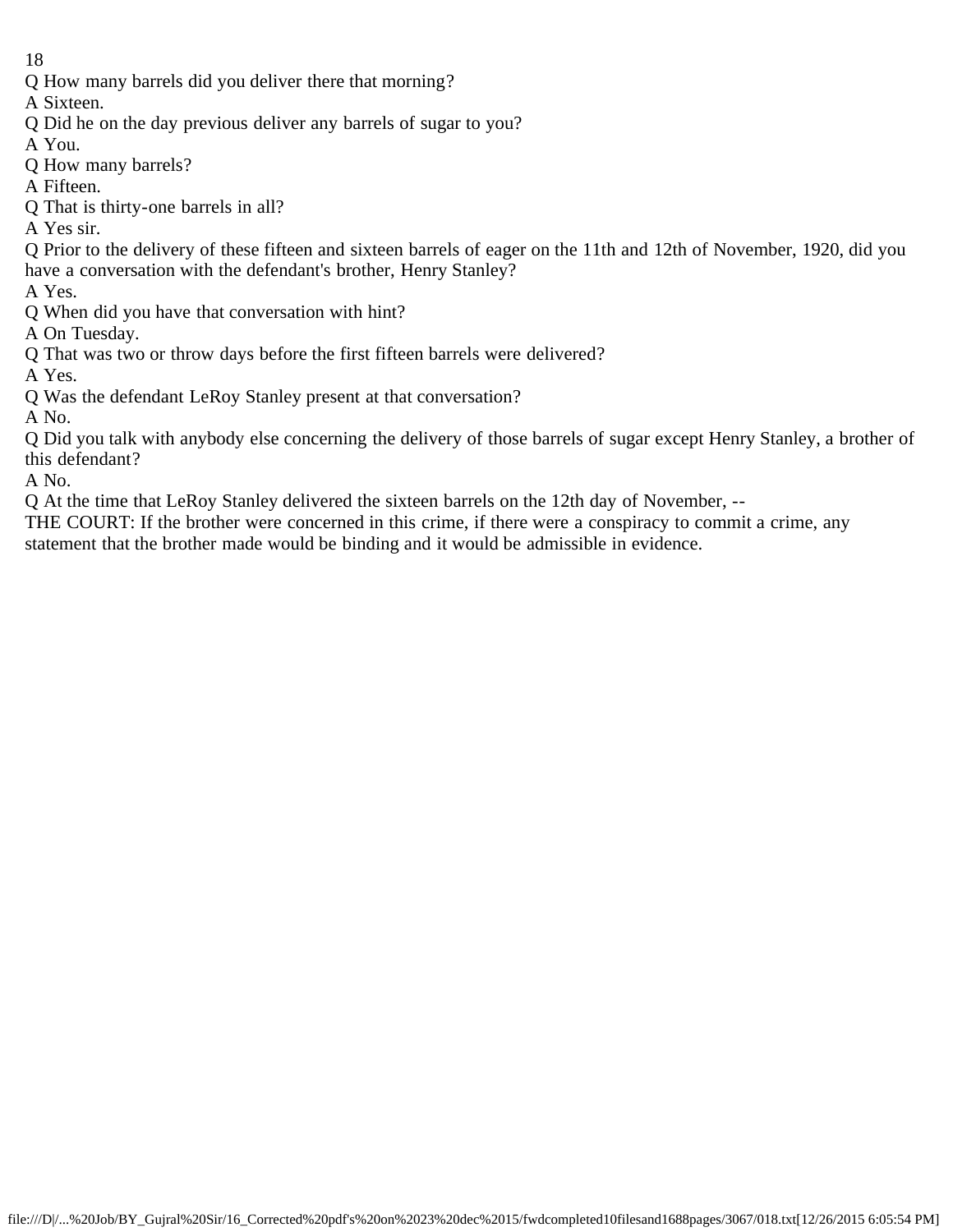Q What did the defendant LeRoy Stanley say to you when he delivered the sixteen barrels of eager on the 12th of November, if anything?

A He said he came over early that morning because he had to go to Brooklyn and had a moving job in Brooklyn, and had to be there at eight o'clock, when I asked him why he brought them so early.

Q Did job have anything to may when you law him there with sixteen barrels of sugar that morning?

A Yes; I said, "It is rather early"; I did not expect him. I did not expect the sixteen, only the ones the day before.

Q Tall us the conversation you had with Henry Stanley, a brother of thin defendant, on Tuesday about those thirty one barrels of sugar?

Objected to. Objection overruled. Exception. A Henry Stanley said that the man that owned the sugar wee selling out, and this will be the last eager that he could send me.

Q And you had previously received sugar from LeRoy and Henry Stanley?

A From Henry Stanley. LeRoy Stanley was the driver that delivered it.

Q How many times?

A About eight or ten times.

Q You say on Tuesday Henry Stanley told you a man was selling out and this was the last sugar he could deliver to you?

A Yes sir.

Q What price did you make with him, if any; what were you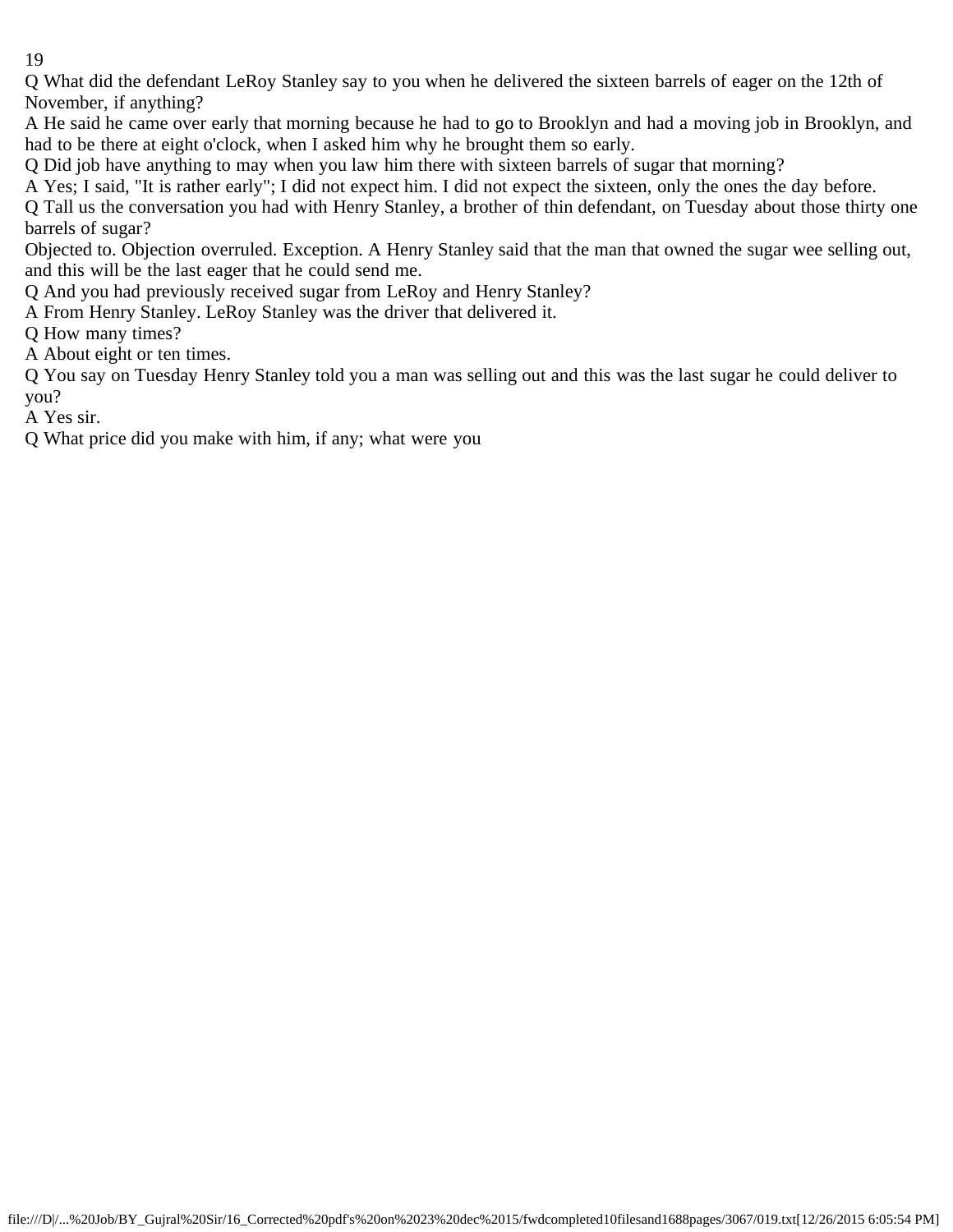to pay?

A The regular market price.

Q How much was that?

A I believe it was too cents.

Q Was that daring the time that sugar was scarce?

A Yes, during that year in the sugar scarcity.

Q How many barrels on Tuesday did Henry Stanley say he was going to deliver to you?

A He said there would be fifteen or sixteen barrels of sugar, he was not quite positive, but all the man had he would sand me in a day or two.

Q Did he tell you the name of the man he was going to get it from?

A No.

Q All you expected then was fifteen or sixteen barrels?

A Yes.

Q And you received fifteen barrels that day?

A Yes.

Q Delivered by this defendant?

A Yes sir.

Q Now when you saw him there again on the 12th of November with sixteen barrels, did you say anything to him about his being there again with sixteen more barrels?

A I did.

Q What did you say and what did he say?

A I told him I did not expect any more, I did not have any room to put it in. He said tout thin won the final lot and if I could use it that his brother would hold tome of it and asked mo to keep it for him.

Q Who said that?

A LeRoy Stanley, this defendant.

Q And did you then accept the sixteen barrels on the 18th?

A Yes.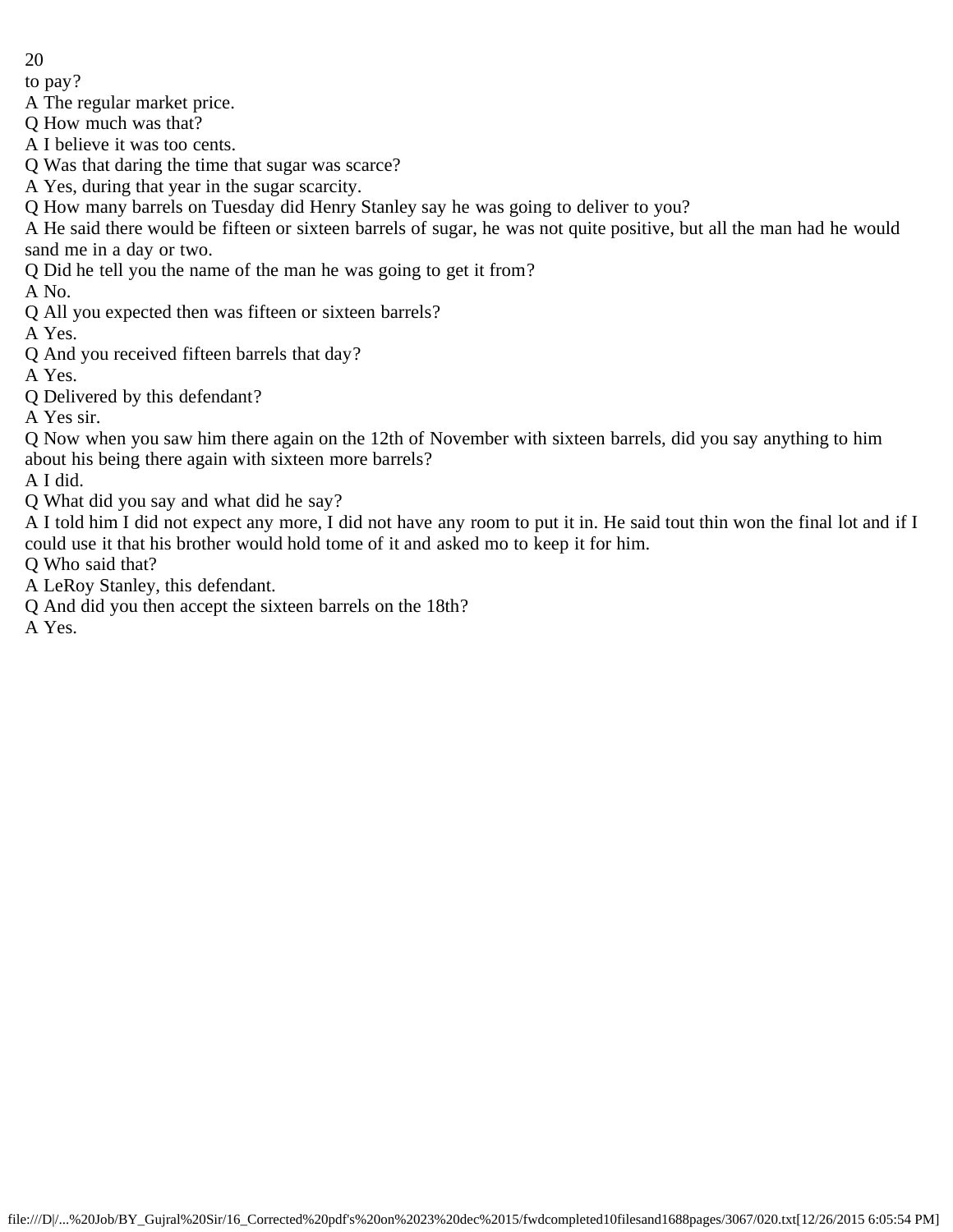- Q Where did you put then?
- A In my store.
- Q On the ground floor?
- A Yes. I have rooms in the back. I pot some in the rooms, some in the store and some outside.
- Q Where were the other barrels you received the day before?
- A The same place.
- Q Were same down in the cellar?
- A No sir.
- Q Did you par this man any cash, or by check; did you pay for tat sugar at all that you received than?
- A No.
- Q You have not paid for it yet?
- A No.
- Q When were you to pay for it?
- A I was to pay some the next following Saturday. I told him I could not pay for than. He said it will be all right if I pay Saturday and the following Saturday until it was paid up.
- Q Was this a very large amount of sugar for you to buy in your grocery business?
- A Yes, very large.
- Q How did you come to make such a large purchase?
- A Sugar was scarce, and any grocery that did not have sugar could not do any business.
- Q Did you ever gat any bill of tale from this man Henry or his brother LeRoy?
- A No.
- Q How did you make your payments, by cash or check?
- A Cash.
- BY THE COURT:
- Q Do you buy all your goods that way?
- A I did then.
- Q From irresponsible people that you do not know anything about?
- A Oh no.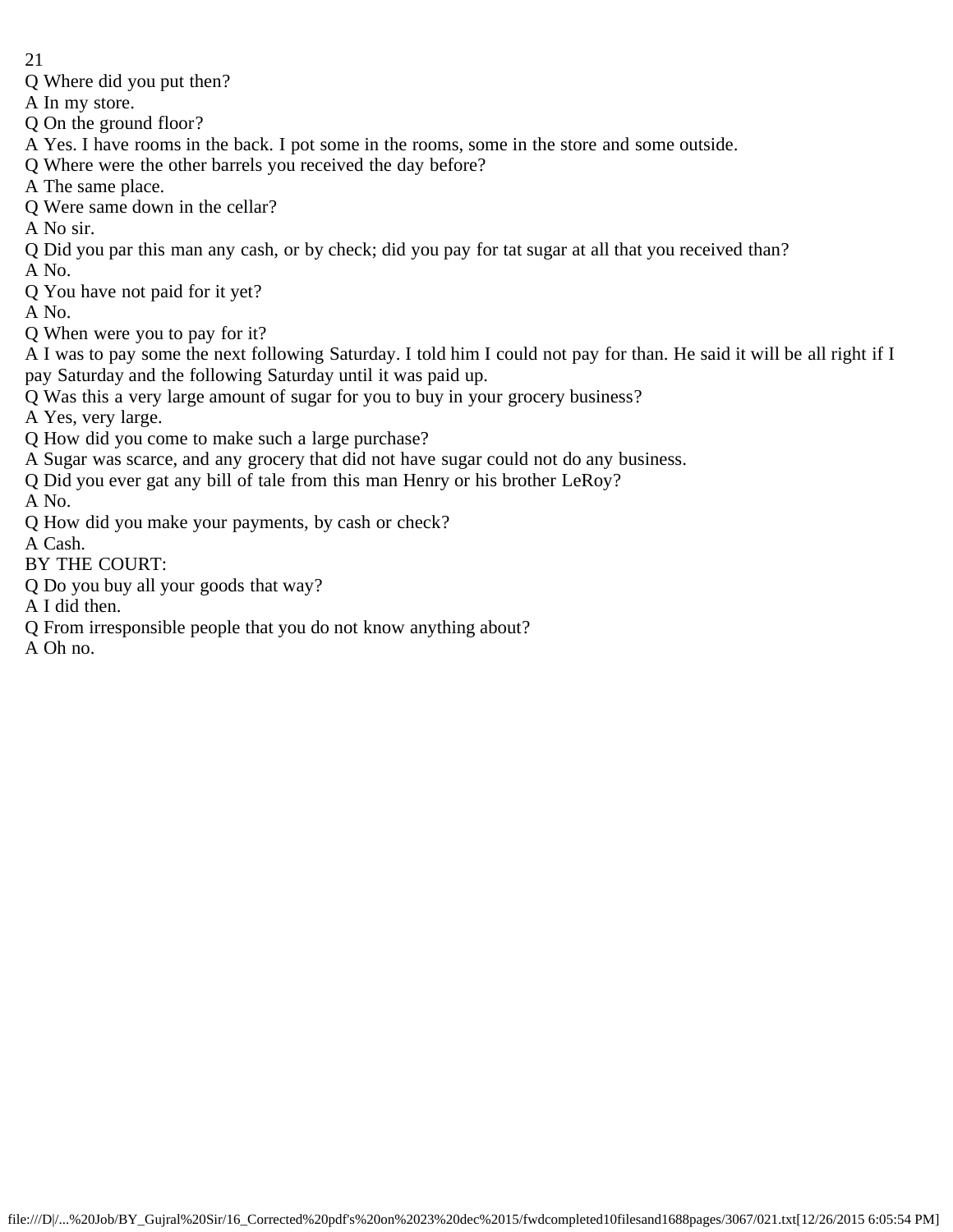- Q Did you have a bank account at that time?
- A No sir.
- Q Are you still in business?
- A Yes sir.
- Q Were there any markings on these barrels that job saw when they were brought into your place?
- A No, not outside the regular Barks of the American Sugar Refining Company.
- Q Were you indicted for your participation in this crime?
- A No sir, I was arrested.
- Q And indicted?
- A I was triad and acquitted.
- Q The jury believed your story?
- A The Grand Jury did not indict me.
- Q How long have you been in the grocery business there?
- A About thirteen years.
- BY MR. WALLACE:
- Q Later on the same day, Friday, November 12th, did you receive a visit from some detectives?
- A On Friday night, the 12th of November.
- Q About what time?
- A About ten o'clock; nine or in the evening.
- Q Did they come in and talk to you, Detective and Westervelt?
- A They came in with LeRoy Str
- Q And after a conversation did they tal sugar?
- A They did. I was busy at the I got through with my customers they to there for.
- Q And they removed these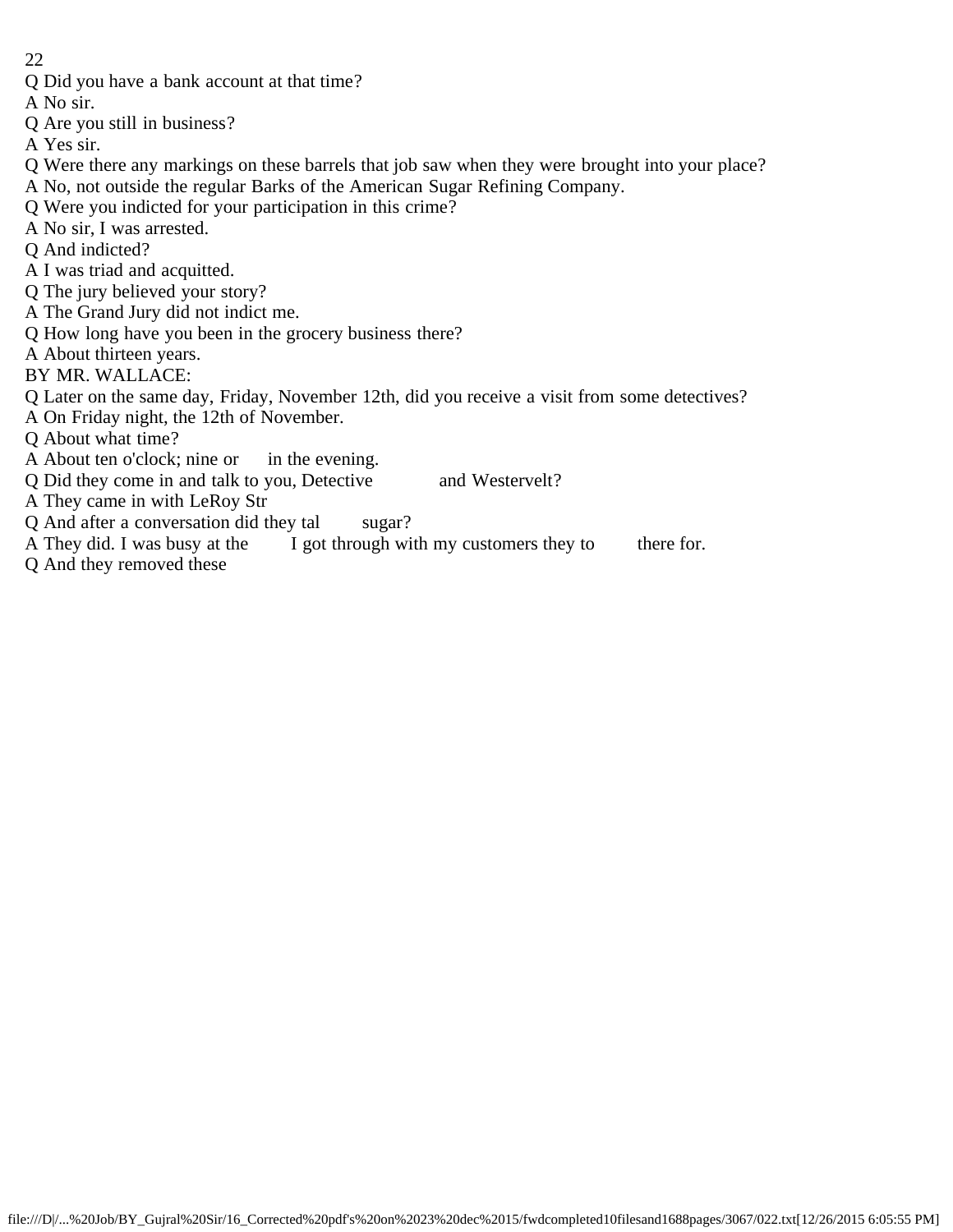the night, the same night.

BY THE COURT:

Q You can read, can you?

A Yes sir.

Q Did you see the Coca Cola Company marks on the barrels?

A No.

- Q Old you not see that something had been scraped out on the hand of the barrels?
- A Not that I took notion of.
- Q You did not want to take notice of it; you did not see any pencil marks snob as "C.D."?
- A I hoard there were pencil narks on.
- Q They were there to be seen?
- A Mr. Culpepper told me those but they warn so small they could not be seen.
- Q Then you must have looked for them?
- A Not before that.
- Q Did you look for marks of identification on those barrels?
- A Just American Sugar Refining Company.
- CROSS-EXAMINATION BY MR. GRIER:
- Q You did not see any place where anything had been out off of those barrels?

A No.

- Q How often have you received as many as sixteen barrels of eager at six o'clock in the morning?
- A Never before.
- Q This is the first time?
- A Yes sir.
- Q The day before you received fifteen barrels?

A Yes.

- Q What time in the day did you got those?
- A I think that was about eight o'clock, if I am not mistake; seven or eight in the morning.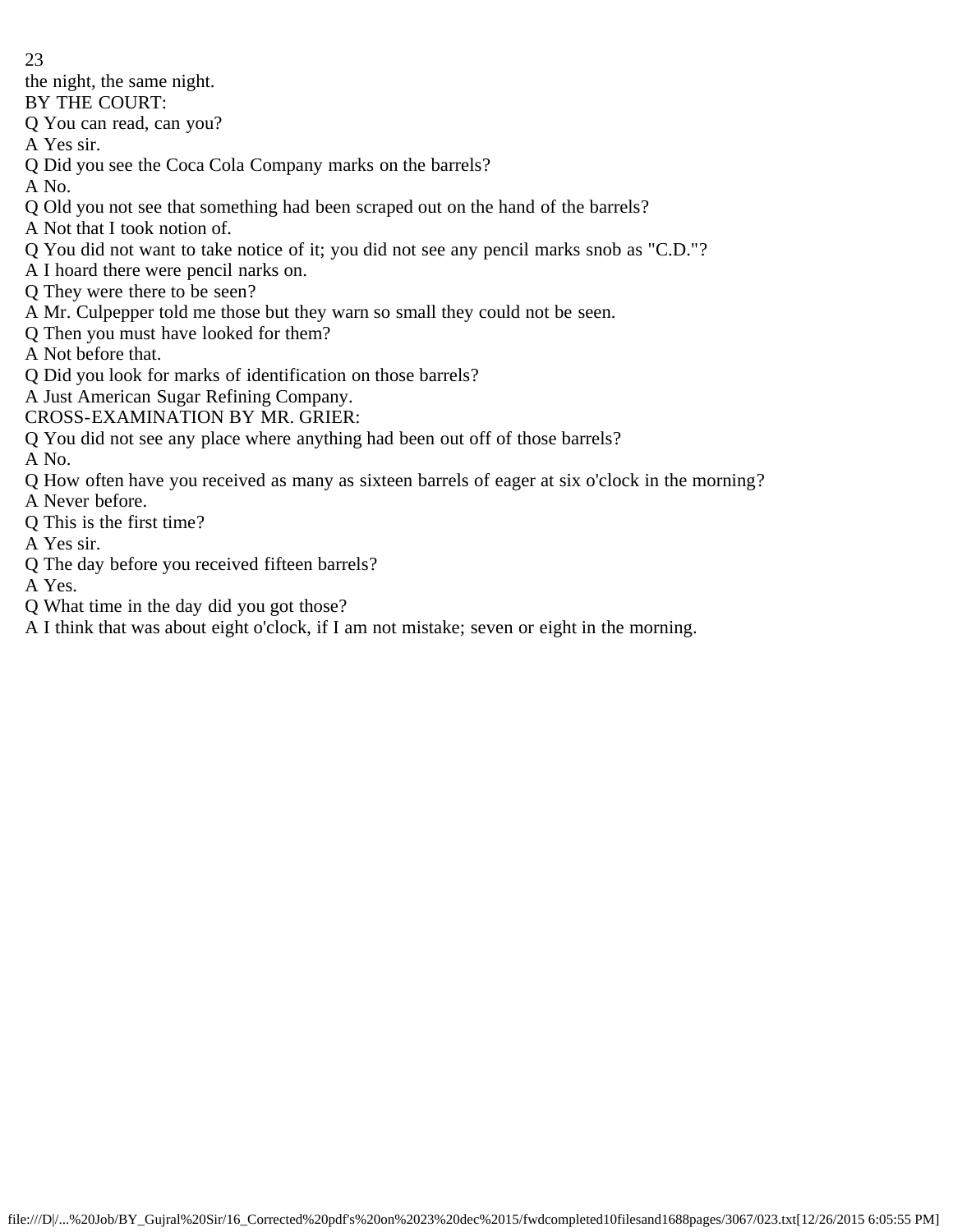- Q And this defendant delivered those fifteen barrels there?
- A Yes.
- Q In the same truck?
- A The same track.
- Q And how often bad he been there before with sugar?
- A About tight or tea times.
- Q That is in the last two months?
- A In the last four months.
- Q He came there and you supposed he was simply the truckman or expressman delivering the sugar that you ware baying?
- A Yes.
- Q And that you bought in the same way that you bought this sugar?
- A Yes.
- Q And you say you bought it from his brother Henry Stanley?
- A Yes.
- Q You have known Henry Stanley for two jeers, haven't you?
- A Yes, about two years.
- Q How often in those two years would you see him?
- A Probably six or seven or eight times a week. He lived in the neighborhood, about a block away.
- Q So you saw him tartly every day?
- A Yes sir.
- Q You knew where he was working?
- A No, not from what he said. He said he was working for a concern on Greenwich St. BY THE COURT:
- Q And this sugar was a side issue with him, was it?
- A He was selling it for tale man that hag bought the sugar.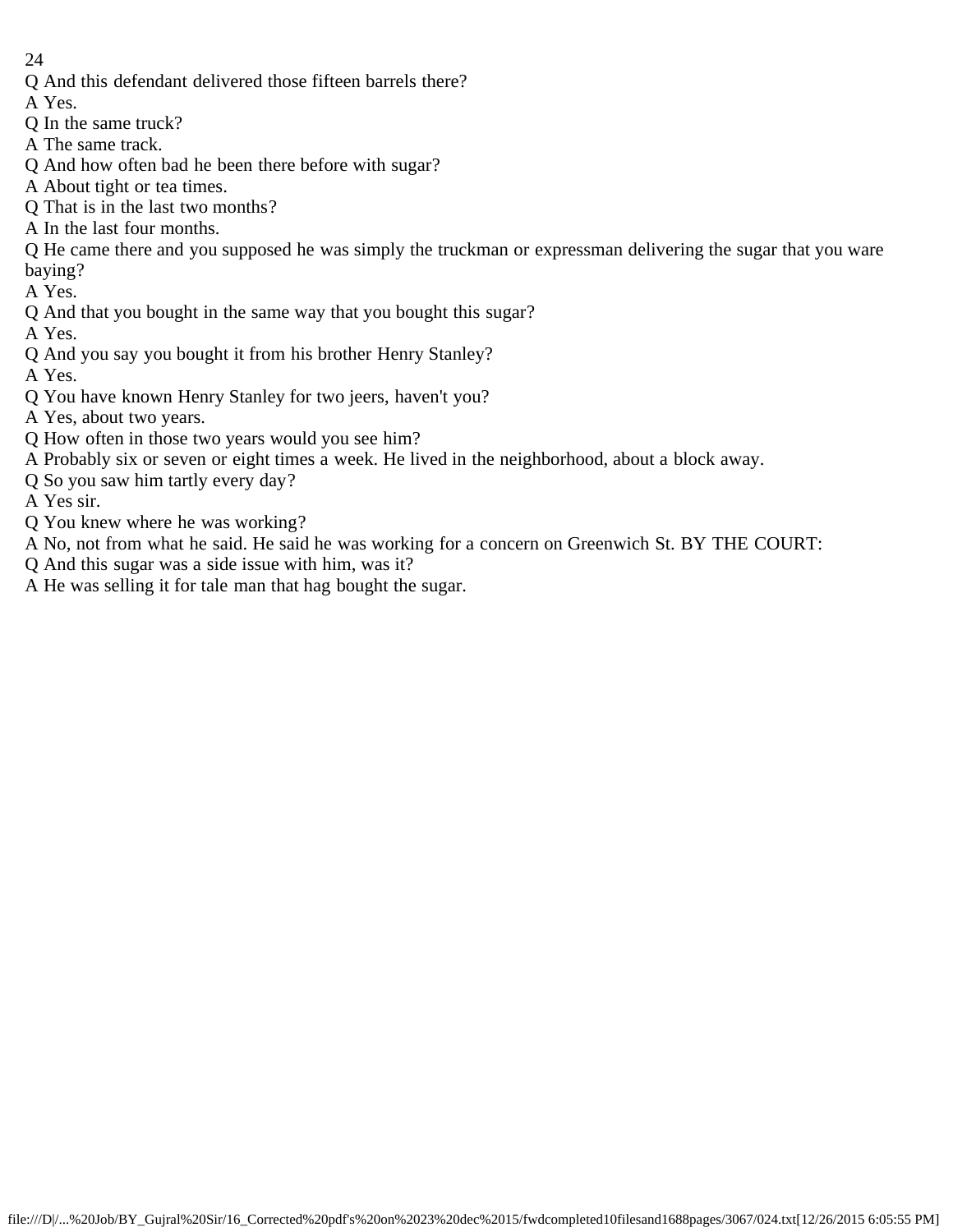BY MR. GRIER.

Q And you were buying it from him as an agent, weren't you?

A Yes.

Objected to as calling for a conclusion. Sustained.

THK COURT: Strike oat the answer.

Q You said a moment ago that Stanley was selling it for thin man. You mean by this man the man he was working for? A That is what he told me.

Q And when he told you that, you believed him, did you?

A Yes.

Q Then you believed you were buying it from him as the agent of some body.

MR. WALLACE: I object to that.

THE COURT: What has that got to do with the case, what he believed. The question is whether he know it was stolen or not. If he were on trial himself he could tell that story to the jury.

MR. GRIER: I want to pursue the state of mind of this man.

THE COURT: That is excluded.

Q Now, you did not receive any bill of sale from this colored man that was selling the sugar for the man he worked for?

A No.

Q And you received no writing or paper?

A No.

Q And you paid the agent in cash?

A Yes.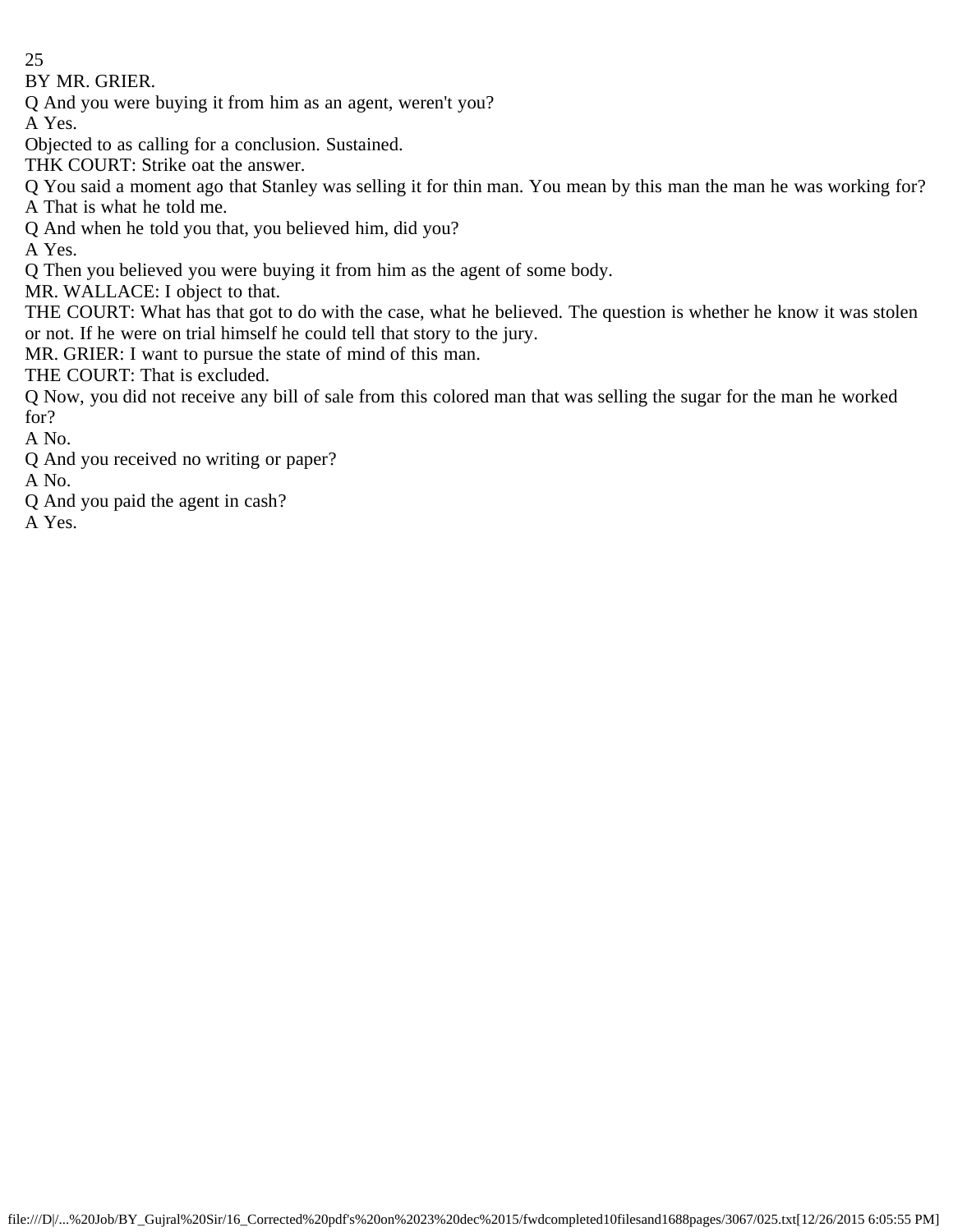BY THE COURT:

- Q Sot for this sugar but for previous transactions?
- A Yes.
- Q And you intended to pay for this in cash?
- A Yes.
- Q On too Saturday and too following Saturday, you said?
- BY MR. GRIER:
- Q You gave this defendant cash, didn't you?
- A Not for this sugar.
- Q For anything else?
- A For the cartage.
- Q How much did you give him for the cartage?
- A Ton dollars I gave him for the cartage.
- Q And that was for the lost delivery of sugar?
- A Yes.
- Q And how much did you pay his for the delivery of the fifteen barrels on the day before?
- A The very same.
- Q And the other times that he delivered sugar to you, you paid him for cartage?
- A Well, he only asked no to pay for cartage.
- Q I asked you if you paid this defendant?
- A Every time.
- Q Well, you usually pay for the cartage of goods into your place, don't you?
- A I do occasionally.
- Objected to. Objection sustained.
- Q Did you see what was written or printed on this man's truck?
- A No; that I could not say.
- Q You did not see that it said expressage and moving?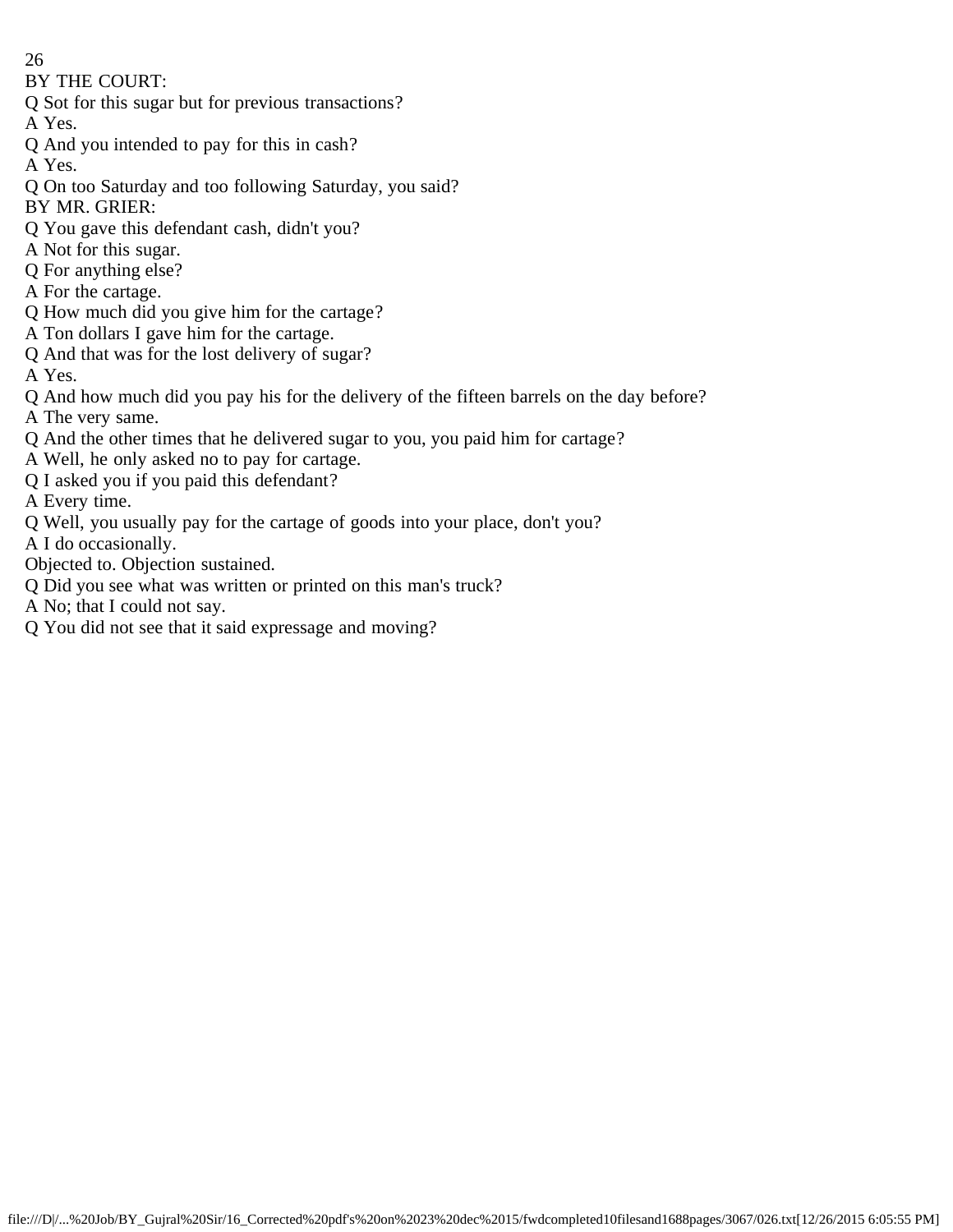A I believe it said express, yes.

Q What did you mean when you said a moment that you did not notice what it said?

A I did not take particular notice.

Objected to as immaterial; objection sustained.

Exception.

THE COURT: All that this witness has testified is that this sugar in question which is alleged to have been stolen was delivered to him by this defendant.

MR. GRIER: He said also that he paid this defendant cartage.

THE COURT: All right; that is also in the testimony.

Q Did the defendant came to your place with his truck and the officers and take the sugar away?

A Yes.

Q He made two tripe for the thirty-one barrels of sugar?

A Yes.

Q Up to that time you did not know that there was any question about that sugar, until the defendant came there with the officers?

MR. WALLACE: That is objected to as entirely immaterial.

THE COURT: Objection sustained.

THE COURT: It is immaterial whether he knew it of not, except on the question of his own credibility.

MR. GRIER: It is material for the jury to know whether this witness was the first man that informed him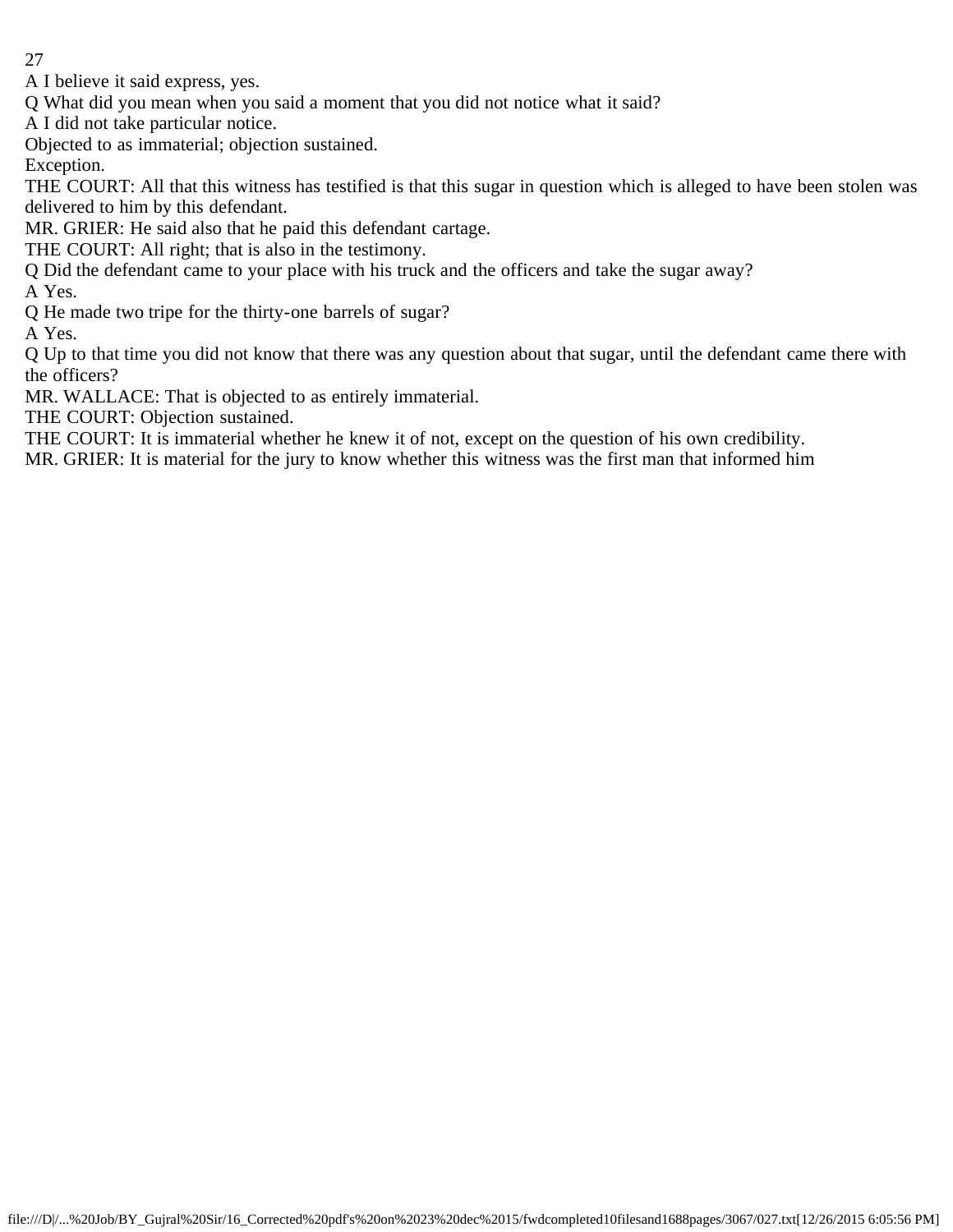that the goods were stolen.

THE COURT: You can bring that out by him.

MR. GRIER: That is all, but I take an exception.

CHARLES C. WESTER VELT, an officer of the Main Office Division, Shield No. 196, a witness called on behalf of the People, having boon duly sworn, testifies as follows:

DIRECT EXAMINATION BY MR. WALLACE:

Q Officer, you are a detective attached to tat Police Department of the City of New York?

A Yes.

Q On November 12th or 13th did you arrest the defendant?

A Yes:

Q What time did you arrest him?

A About 7.30 P.M. on the 12th of November.

Q Did you have any conversation with him?

A I did.

- Q Whereabouts did you have the conversation?
- A At 20th Street police station.

Q State what he said to you sad what you said to him?

MR. GRIER: I object to that, what the witness said.

THE COURT: Anything that the witness said may be received in evidence.

A I asked him where he delivered the sugar and he said he did not know anything about the augur. In about half an hour's time he stated he brought the sugar to 2083 Madison Avenue to a grocery store owned by Ernest Root: Ho went with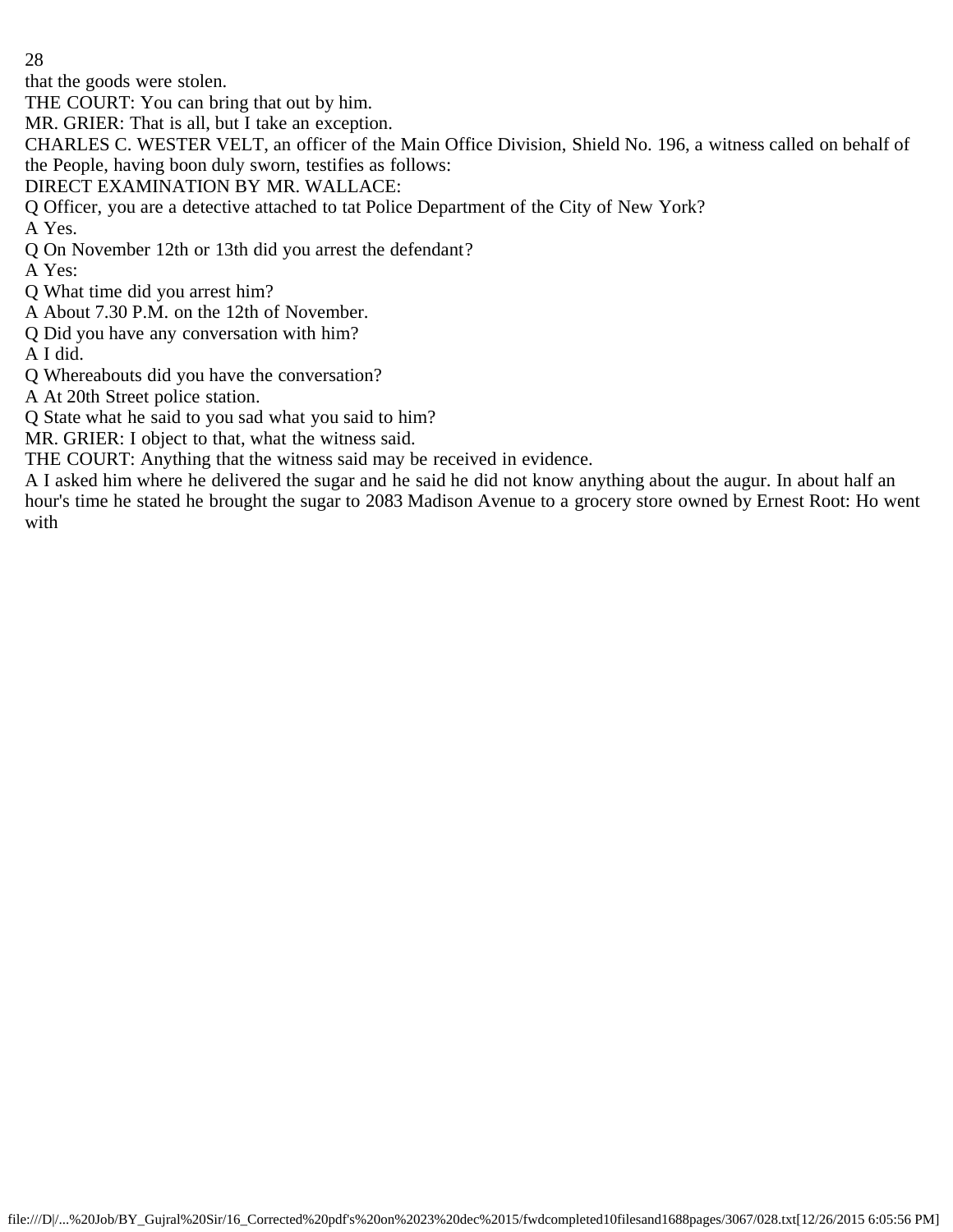us to 2083 Madison Avenue. I asked Mr. Rost in the presence of LeRoy Stanley, if this man had delivered any sugar to him, and he said yes, the same morning. LeRoy stated that he had delivered the sugar to him.

Q Did you then take the sugar and bring it back to the station house?

A Yes, the 20th Street station, the thirty-one barrels.

Q Did you have any other talk or conversation with the defendant about the sugar?

A He stated that a men with a tan raincoat told him to deliver the sugar op there.

Q Did he toll you where this man with the too raincoat saw him to toll him to deliver the sugar?

A He said he went around to his place of business, 244 West 18th Street, and told him to deliver the sugar to 2083 Madison Avenue.

BY THE COURT:

Q Did he give you the name of the man?

A He gave me no name.

Q He did not say it was his brother?

A No sir.

Q Then he said it was a stranger that told him that?

A Yes sir.

Q Then you ordered him to take that sugar bock to the station house?

A Yes, two loads.

Q And you ordered him to was his truck?

A Yes, to take the sugar back. The same morning we called up Mr. Culpepper of the Coca Cola peoples.

Q He came to look at the sugar?

A To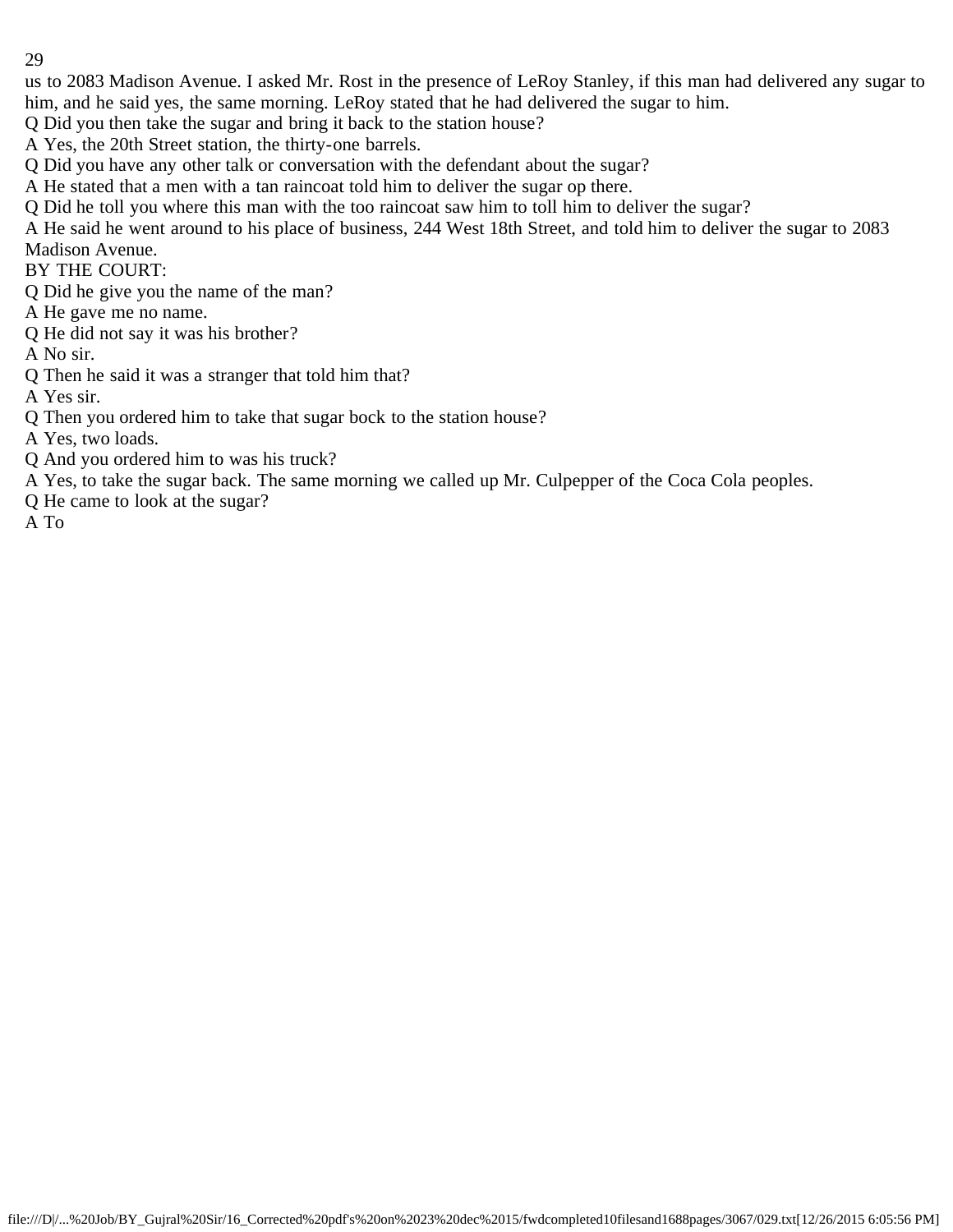identify it.

Q Were there any initials marked on the barrels?

A Pencil marks and stencil marks on the top of the barrel where you could notice "Coca Cola" written and scratched out.

Q These barrels were returned to the Coca Cola Company?

A Yes.

BY THE COURT:

Q That you could read?

A Not plain; feint.

Q It and not been completely obliterated?

A No sir; you could rood it.

Q And so could Mr. Rost if he looked at it?

A Yes.

BY MR. WALLACE:

Q Did you thereafter arrest Matthew Powers?

A Yes sir.

Q Was he a white or colored man?

A A white man. I arrested him in a furnished room in which he slept with his friend at 310 West 27th Street.

Q Did you have a conversation with Powers about the sugar?

A Yes.

Q What did he say?

A Objected to. Objection sustained.

Q That was after the alleged crime?

A Yes.

CROSS-EXAMINATION BY MR. GRLER:

Q Where was the defendant when you placed him under arrest?

A At the station house, - Stanley, you mean?

Q He came to the station house?

A Yes sir.

Q He was not arrested before he came there?

A No sir.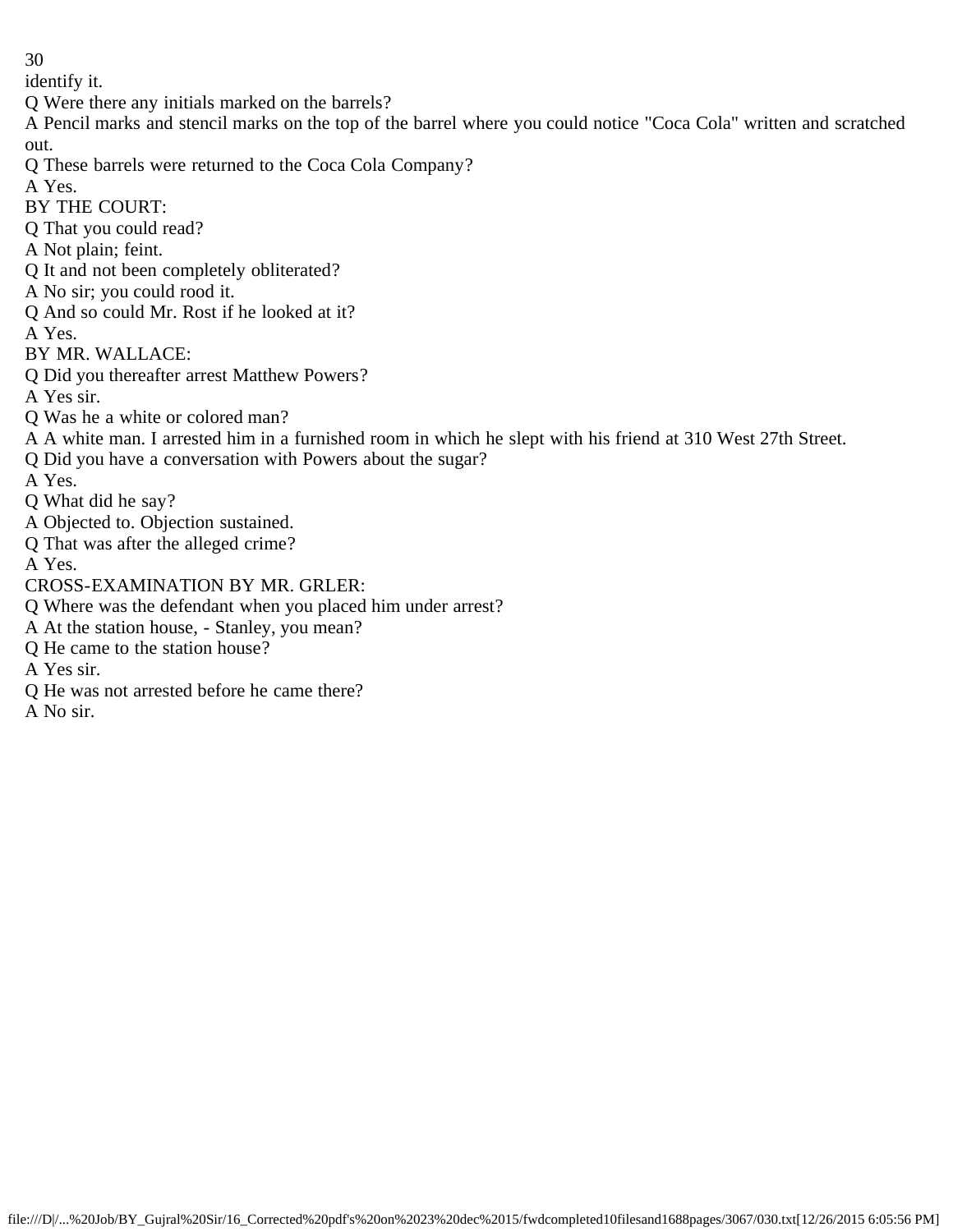- 31
- Q But you asked him what he did about the sugar?
- A I did.
- Q And he did not know anything about the sugar, but in half an hour you persuaded his that he aid know about it? A I did not.
- Q Wall, you said that in half an hoar he said that he did know about it?
- A I did.
- Q So there was half an hour between the time that he did not know about it and the tint that he did know about it? A Yes.
- Q By means of your persuasion?
- A No sir;
- Q Now, Officer, isn't it a fact the defendant came there and told you at once where he took that sugar to?
- A He did not.
- Q He did not tell you where he took it to?
- A AFTERWARDS.
- Q And he took you up to the very place with your brother officer?
- A Yes.
- Q And there you saw Mr. Rost?
- A Yes sir.
- Q The receiver of the sugar?
- A Yes sir.
- Q And you asked him if he had received sugar from this defendant?
- A If he had delivered it there.
- Q And he said he had?
- A Yes sir.

Q Then I want to know if you or I was mistaken in your direct examination when you said that after Rost said that the defendant had delivered the sugar there, then the defendant says. "Yes, I delivered the sugar"; is that your testimony, or did he tall you that in 20th Street Station house?

A He told us down there.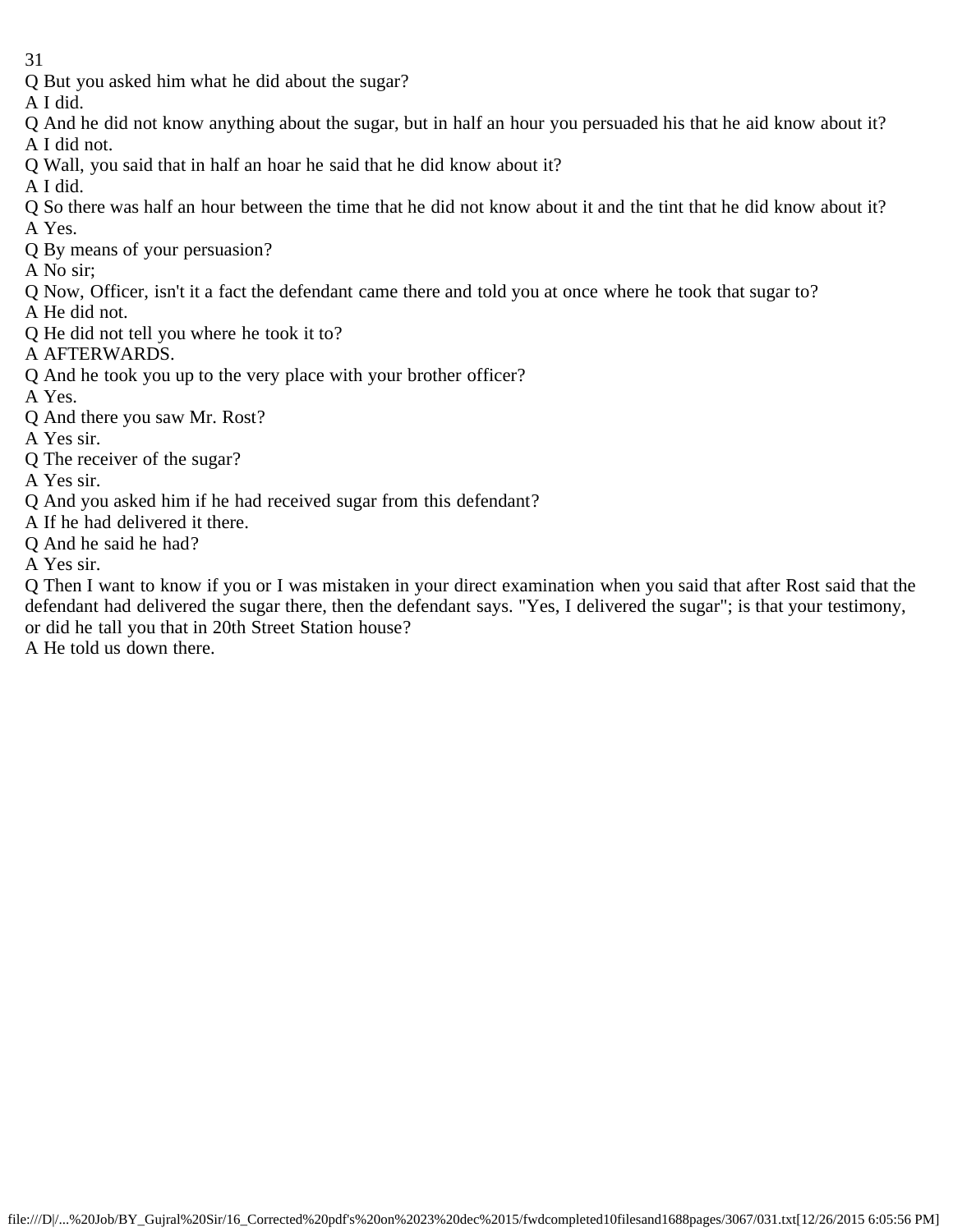- 32
- Q And he wanted to make sure that you understood it by repeating it to you at Rost's store?
- Objected to as aniline, for the operation of the witness's mind.
- THE COURT: Objection sustained.
- Q He did tell you again after he got to Rost's store that he delivered the sugar there?
- A Yes sir.
- Q Had he told you that on the way up from 20th Street to the store?
- A He said on the way up, "I don't know whet store it is, but I know the store. There is a drug store on one corner".
- Q He took you right to the store?
- A Yes sir.
- MR. GRIER: I think that is all.
- REDIRECT EXAMINATION BY MY. WALLACE:
- Q Before you saw the defendant did you see his truck that say?
- A I did.
- Q Did you take his truck and bring it ground to the station house?
- A Yes.
- Q And thereafter he came around looking for his truck?
- A He was away the whole part of the day. He waited about eight hours and then he cane around.
- Q When was it he came to toe station house?
- A About 7.30 in the evening.
- Q When did you take his truck?
- A In the morning.
- Q And you left word at his place of business that the police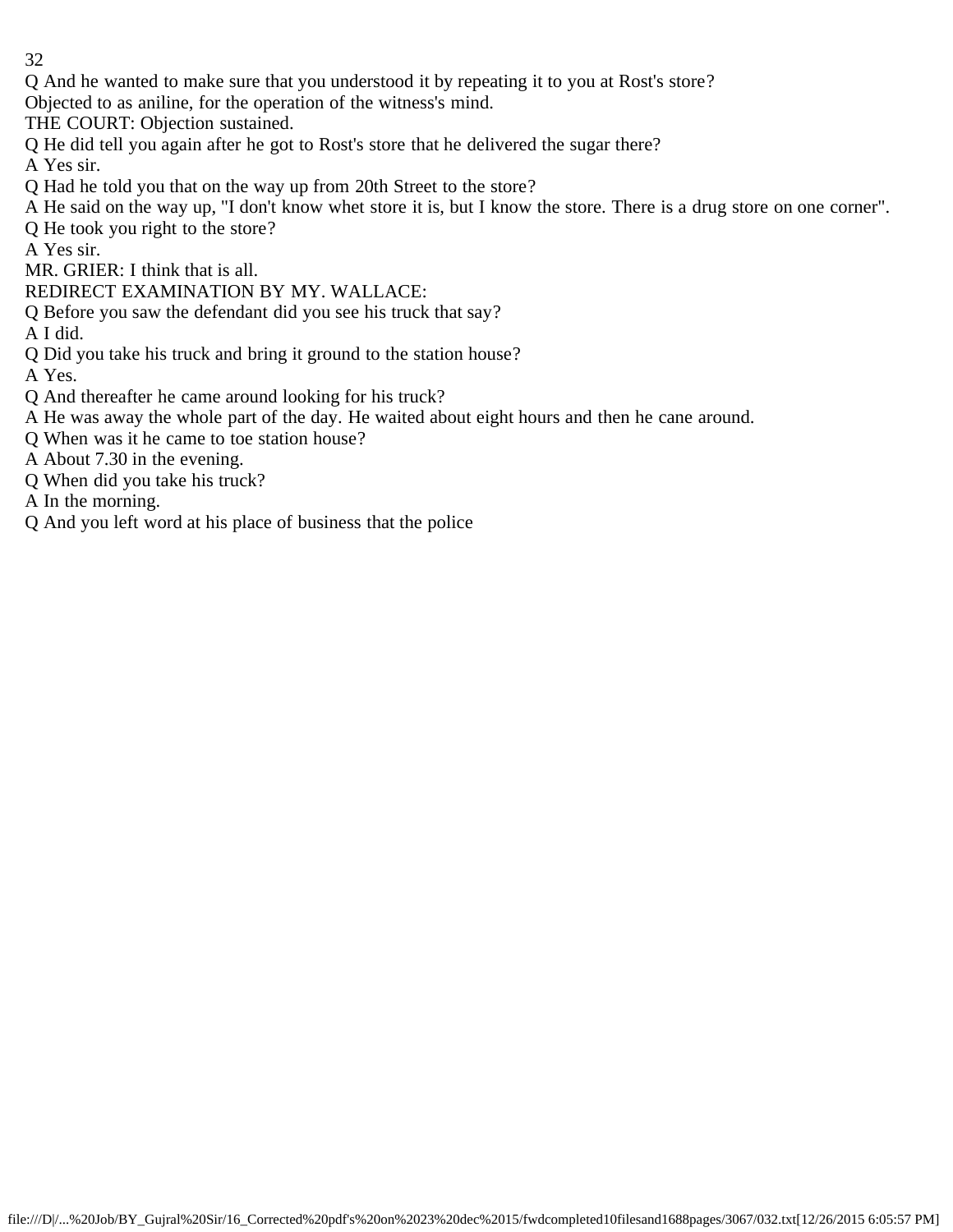had it, end Where at could be found?

A Yes, I told his wife that.

BY MR. GRIER:

Q How many hours Aid you may?

A Well, the complaint came in about. --

Q I did not ask you that. From the time you took the track till he came or and how many hours was it? A Bight hours.

Q And you went to his place of business and you found his wife is control of the business?

A Yes.

Q As she is to-day and has bees ever since?

Objected to as immaterial.

Question withdrawn.

MR. GRIER: I think that is all.

CHARLES E. CULPEPPER, recalled:

BY MR. WALLACE:

Q Mr. Culpepper, how many pounds of sugar did these sugar barrels contain, that were taken from your place and returned to you on the 12th of November?

A About 350. They range from somewhere around 340 to 365.

Q You have been weighing that sugar for years in your manufacturing business?

A Yes.

Q What was the reasonable market price of the eager at the time you bought it?

A I know what that cost us, - 22 a pound. But the market had gone down then to, -- I am afraid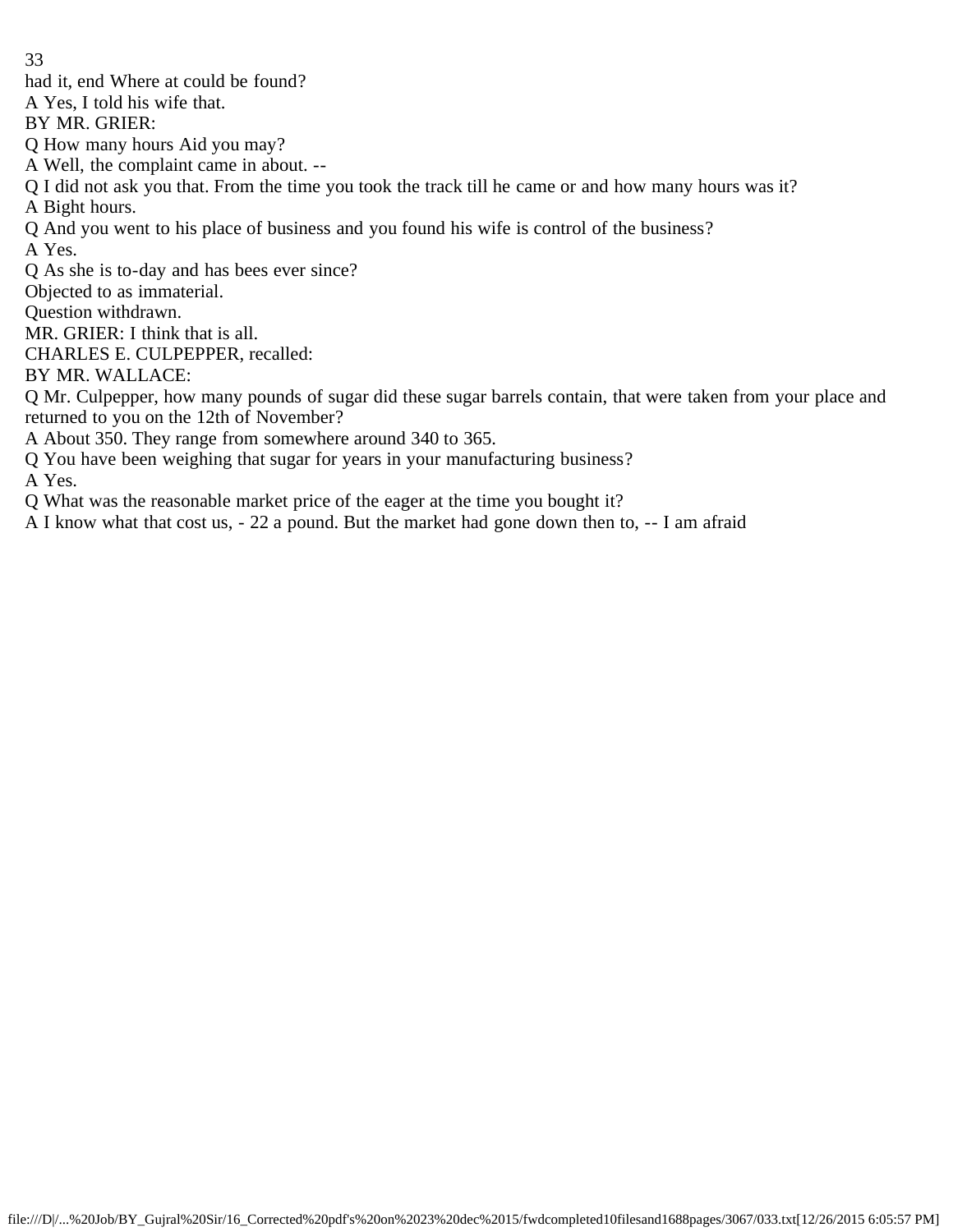it would be guesswork without referring to our record, out my recollection would state about 13 ; 12 or 13 .

MR. GRIER: I object to that as not competent proof of value; there was a great fluctuation in sugar than. THE COURT: The question is as to the market value at that time. I will strike out what he paid for it. He said the market value at that time was around  $12***$  or 13 and Mr. Rost ears about 10 . I will allow his statement that the

market price was around 13 in evidence.

Q There were sixteen barrels each containing about 350 pounds?

A Yes.

MR. WALLACE: That is all, and the People rest.

MR. GRIER: I move to direct a verdict of acquittal for this defendant. There is no evidence that he has committed any crime. The only evidence is that he was at that place with the truck and that he delivered the sugar to a man who received it and paid him for the delivery of it.

THE COURT: Motion denied.

MR. GRIER: I take an exception, please.

DEFENDANT'S CASE.

LEROY STANLEY, the defendant, of 244 Meat 18th Street, called as a witness on his own behalf, hawing been duly sworn, testifies as follows:

DIRECT EXAMINATION BY MR. GRIER:

Q What is your business?

A Expressman and trucking and moving.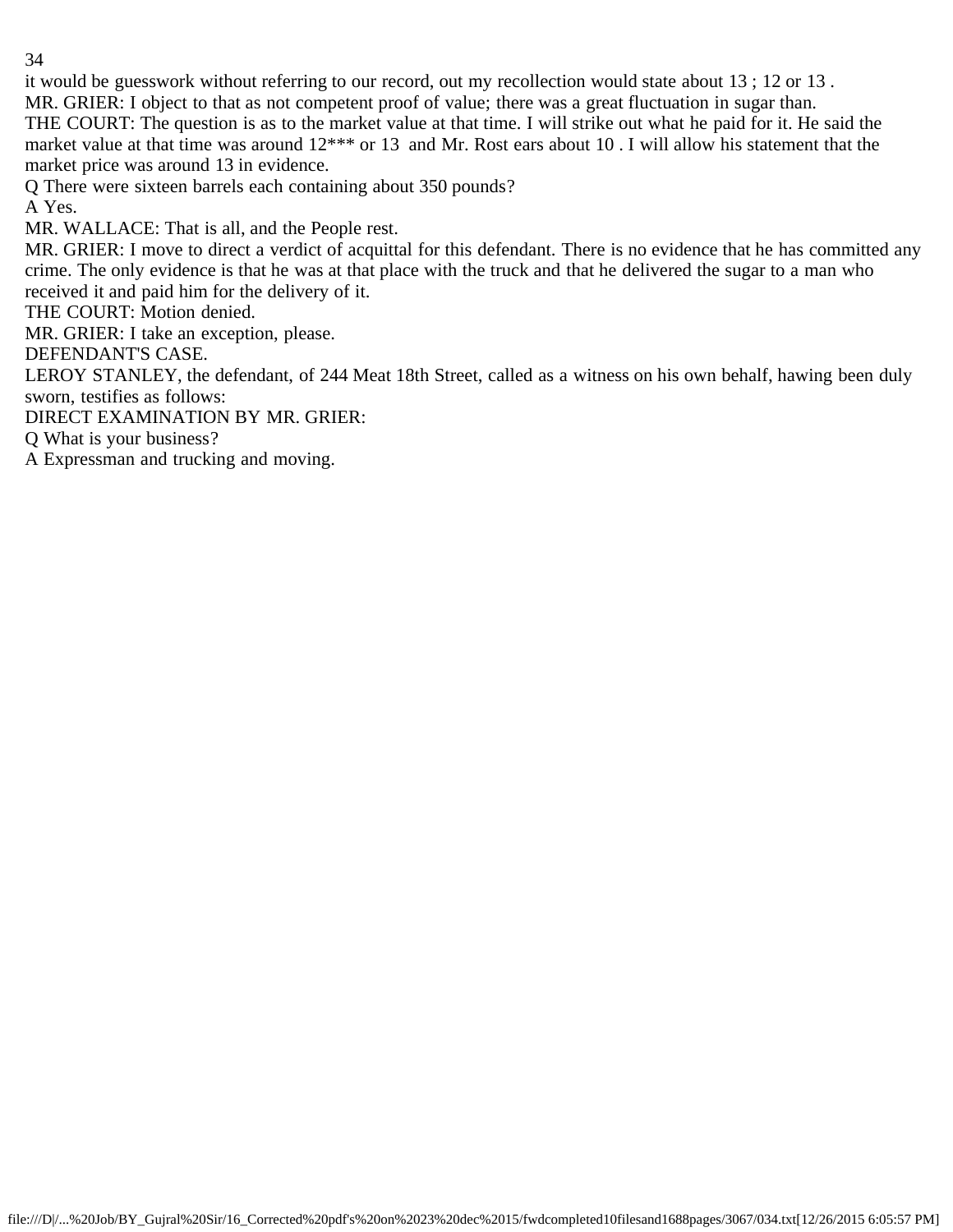- Q And where is your place of business?
- A 229 and 244 West 18th Street.
- Q How long have you been in that business?
- A About five years.
- Q And how long in that place of business?
- A Ever since before I went in business. I have been living there about ten years.
- Q You say you had been living there?
- A Yes sir.
- Q And you entered into that business about five years ago?
- A Yes.
- Q And have been living in that place of business ever since?
- A Yes.
- Q Have you an automobile track?
- A Yes sir, and a horse and truck.
- A couple of horses and a truck.
- Q How many people do you employ in that business?
- A I have about twenty regular people that I work.
- Q I mean that work for you?
- A At that tint I had three or four fellows working for me.
- Q And at that time you had a house and truck and as automobile truck?
- A Yes. Automobile truck and two horses and truck.
- Q When was the first time you ever saw this man Rost?
- A When I got orders to take the stuff up to him.
- Q And when was that?
- A I don't know the date.
- Q How long before your arrest had you been taking the sugar up to him?
- A About a month or about five weeks.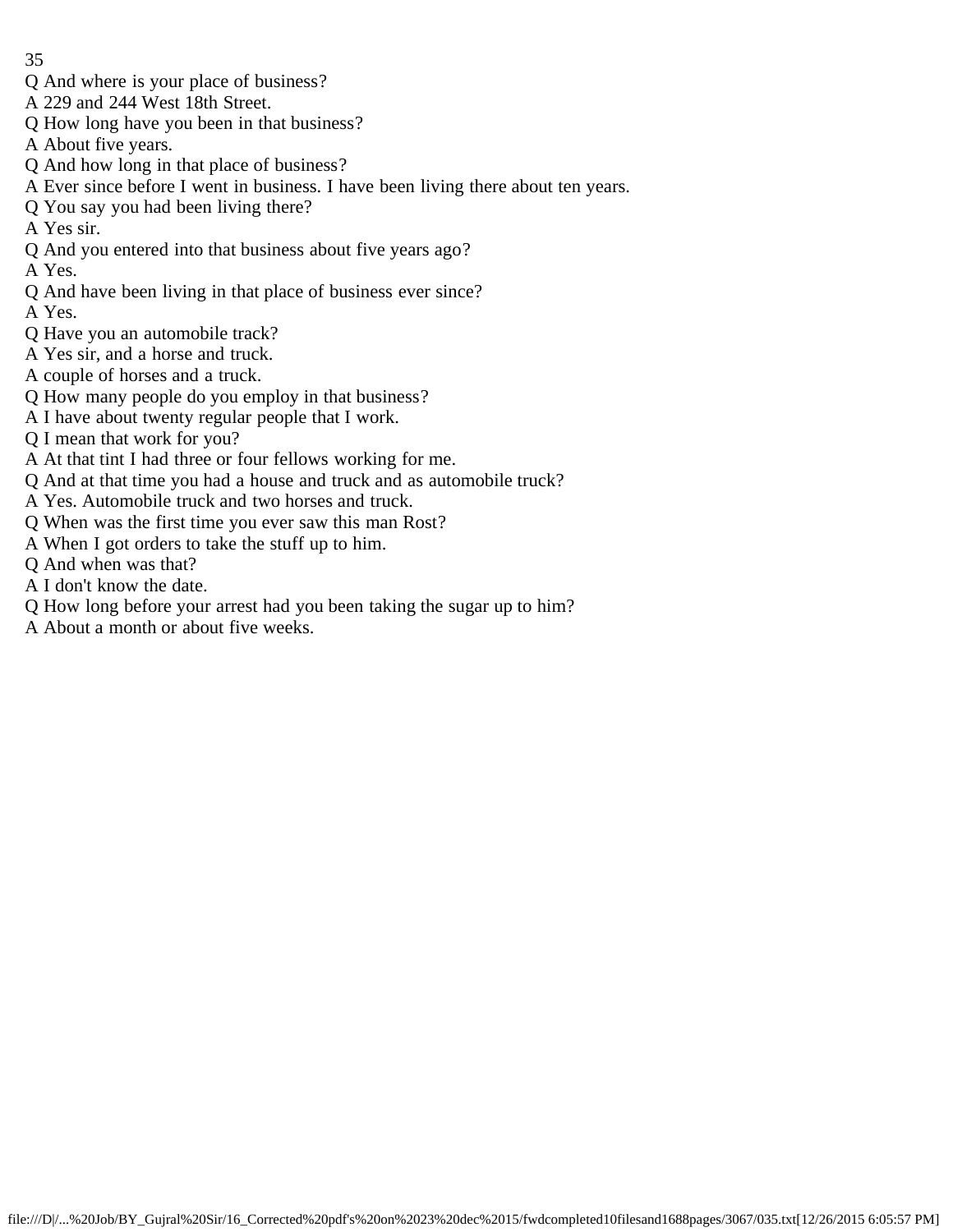BY THE COURT:

- Q From the Coca Cola Company's place of business?
- A From ay place of business.
- Q You did not take the sugar from your place of business, did you?
- A Yes sir, I took it form my place of business.
- Q Did you take this sugar from your place of business?
- A The last load I did not.

BY MR. GRIER:

- Q When was the first time you took any merchandise to this man Ross?
- A From my place of business?
- Q What was it you took there?

A Sugar.

Q And how did it come to be at your place of business?

A The automobile brought it around there daily, and sometimes he brings two barrels at a time, or four or five and I wait till I got a load and delivered it to this place, Mr. Rost. The man who gave me the job said he was the foreman or the superintendent of the Coca Cola factory, and their trucks in summer time are busy and they could not deliver the stuff uptown, and he brought it to my place and left it on the sidewalk end ay man signed for it and told me whatever I charged to collect from the receiver, Mr. Rost.

Q That happened how often?

A About fifteen times or twenty times, because they brought two or three barrel lots in an automobile.

Q This man said that he was the superintendent of the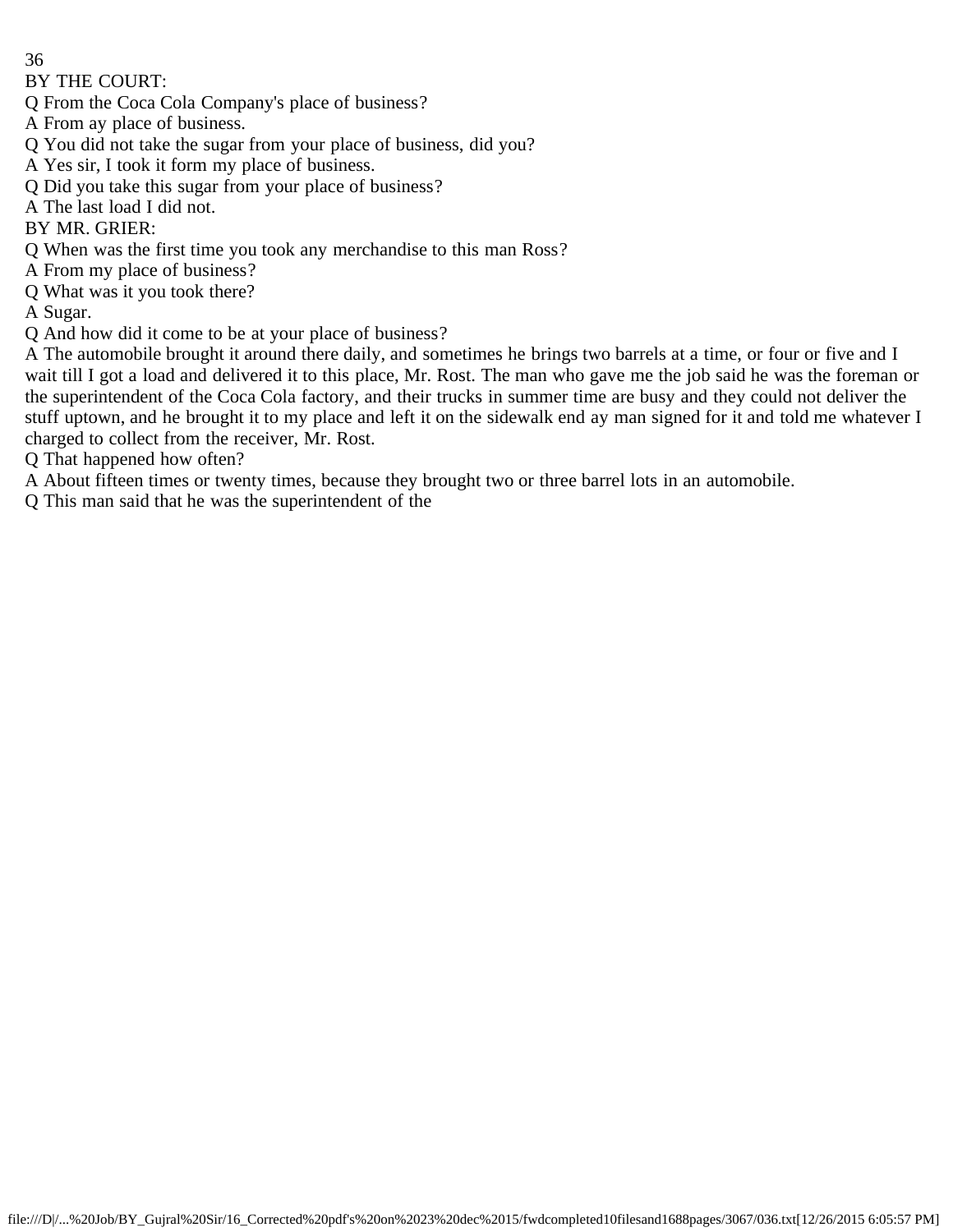Coca Cola Company?

A Yes.

Q Did you know his by any other name?

- A No, I did not know him by his personal name.
- Q That was your business, to receive express for trucking purposes?
- A Yes.
- Q And that has boon your business for five years?

A Yes.

Q Did you take fifteen barrels up there on the 12th of November?

A Yes sir.

Q And where did you gat those fifteen barrels from?

A From my place; they had been there for four or five days. They came in, four or five barrels at a time, to ay place. Q Then you took them up there and delivered them did you receive any pay for your work?

A Yes, the charges that I charged Mr. Root paid ma.

Q There is no question about that?

A No, he paid me.

Q Coming down to the 12th of November, tell us all about that transaction?

A The man called me up. He had been giving me the job of taking that sugar. He said he wanted me to be around the Coca Cola factory around half past five or six o'clock that morning, that he wanted me to take a load of sugar to Connecticut and he asked me could I make the trip. I said yes. He said" all right; you be there 5.30 or 6 o'clock at got the ear from the shop about five o'clock or a quarter after five. I got the nor and came, and ay wife made a cup of coffee and than I left. I got my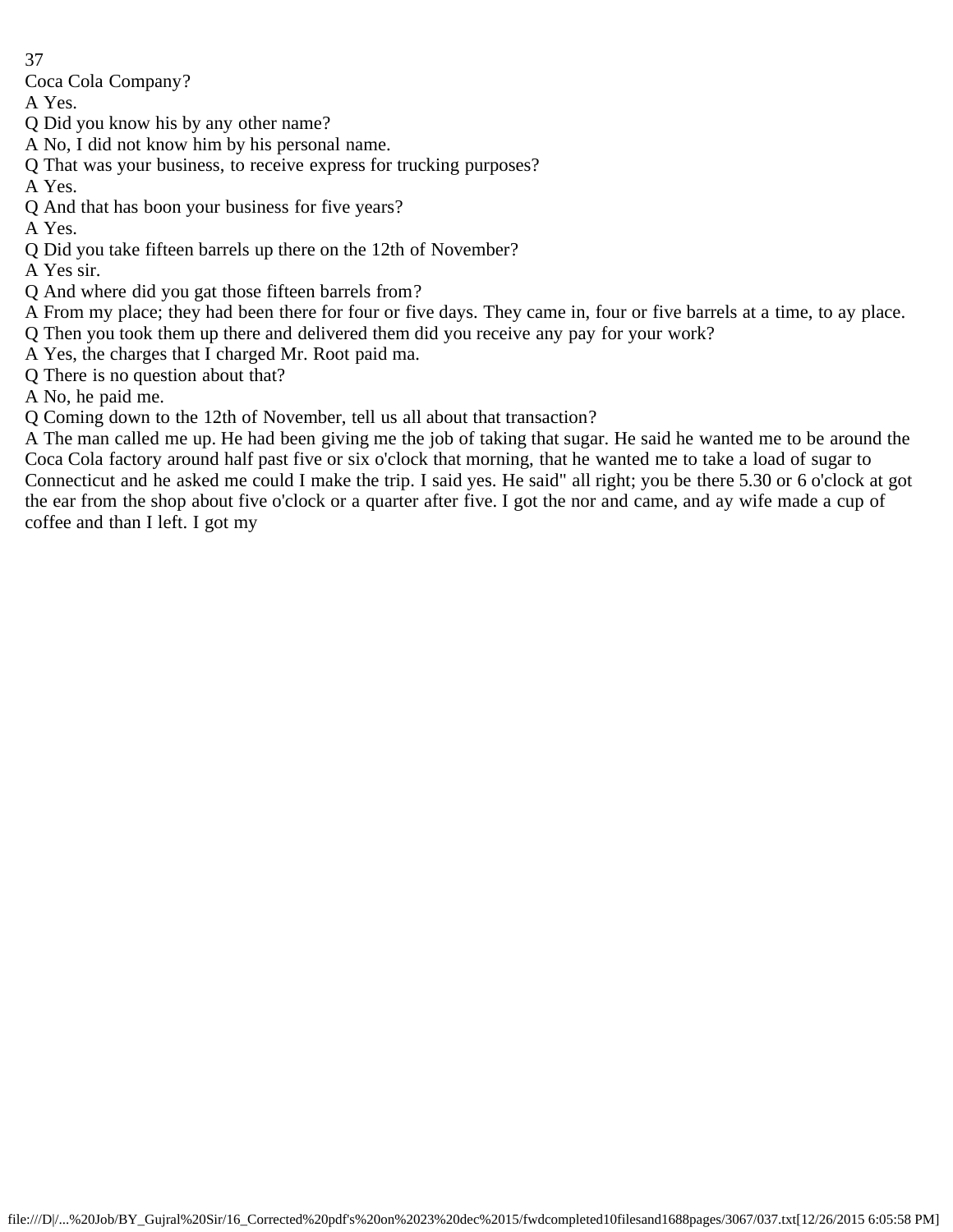big coat and eight or nine dollars to have with me in case of trouble. When I came up there he gave me sixteen barrels. Q the did?

A The man who had been transacting business with me, supposed to be the foremen of the Coca Cola firm, he gave me sixteen barrels, and that was too much for me to deliver to Connecticut. I sold I could not take that much, the truck was only one and a half tons. I said I might break down. I said I could take four or five. I said it is too much. He said to deliver it to my place, take it down to my place and he would call me up later in the day, and tell me where to deliver it. When I took it to ay place and took off half he called no up. That was at ay storehouse in 18th Street. Q You drove down to 18th Street?

A Yes sir.

Q The officer testified that he saw you taking that out of the place; tell us what transpired when the officer came up there?

A He asked me what I had on.

Q Had you driven out?

A I had driven out by the sidewalk, I was fixing my light. He said where was I taking it and what had I on. I said sugar sad I told him 16 barrels and he said, "Are you sure?" I said yes. He said, "Throw down a barrel and let no see what it is" and hit it with his club. He looked at the none and I said "I an taking it to Connecticut; I an supposed to take it to Connecticut but not now.

Q He said. "Are you sure you are going to take it to Connecticut?" I said "I an not sure, unless I take some of the load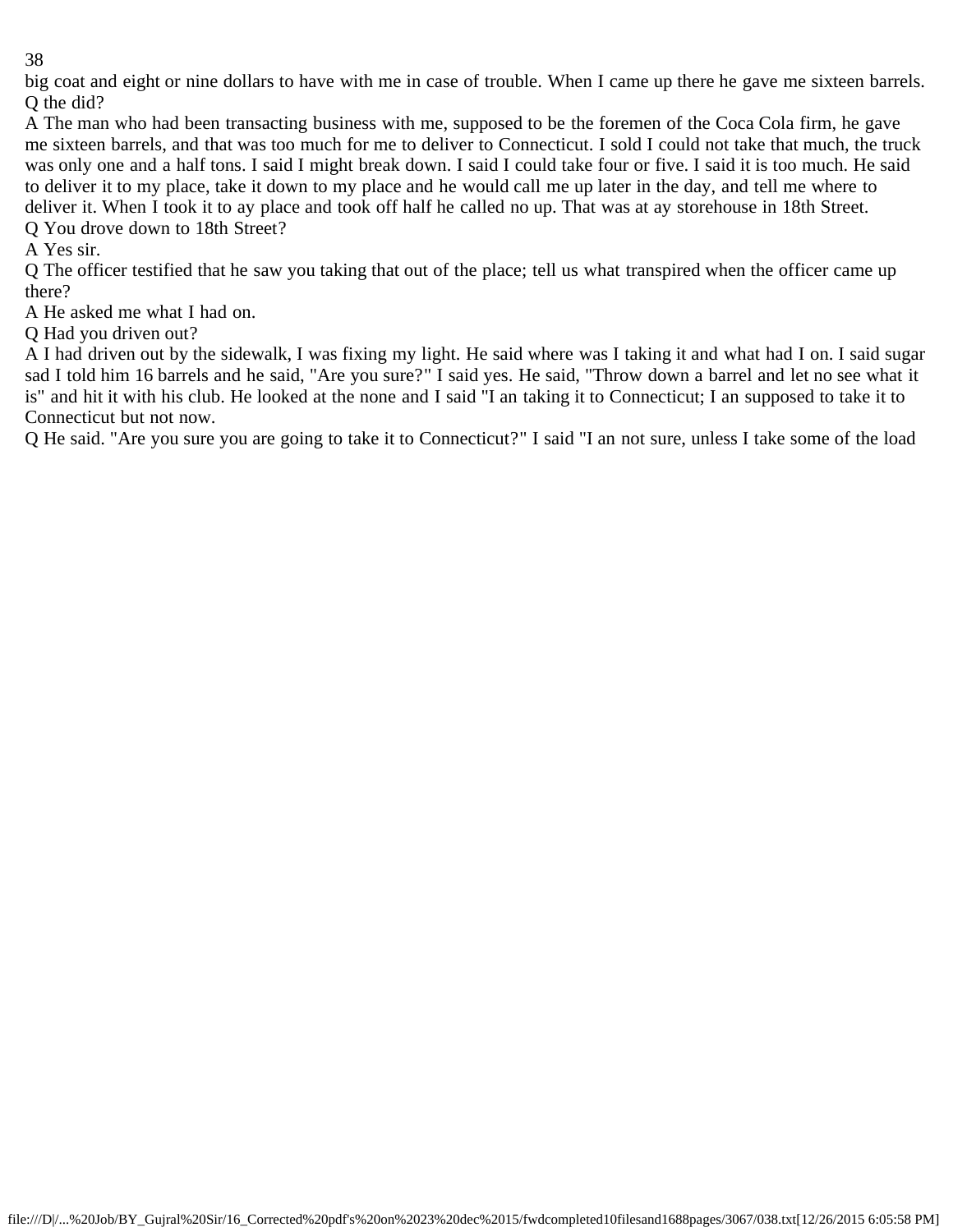off. I said, "Go inside; there is the foreman. He said, "I don't want to see the foreman". I said, "I am not going to take it to Connecticut; I am going to take it to my place", I told him, "in 18th Street". I said, "The foreman is inside; see him". I got on the truck and be was talking to this man Powers by the lamp post, and I did not hear the conversation. He was not talking to me in the presence of Powers. I did not know Powers. The first time he was talking to Powers he was talking alone. That was the first time I saw Powers; I newer had no cause to see Powers. I did not see him before. If I did, I did not know him.

Q Then you took the load around to your place?

A Yes, and my wife received a telephone message and told at to take it to Mr. Rost and tell him that he was not to get this load of sugar, but for him to receive it and also to pay my charges, and he paid ay charges. At the tint I was in the Coca Cola factory there were three or four fellows in there loading me up. I did not load any. I was back to the platform and the sugar was on the platform and someone run the elevator down with the sugar on.

Q Did you see your brother around there?

A No, I did not see him at all. This man told me be was the foreman of the Coca Cola Company and I did not know him. I have all kinds of work coming to me.

Q You say your brother worked for the Coca Cola Company?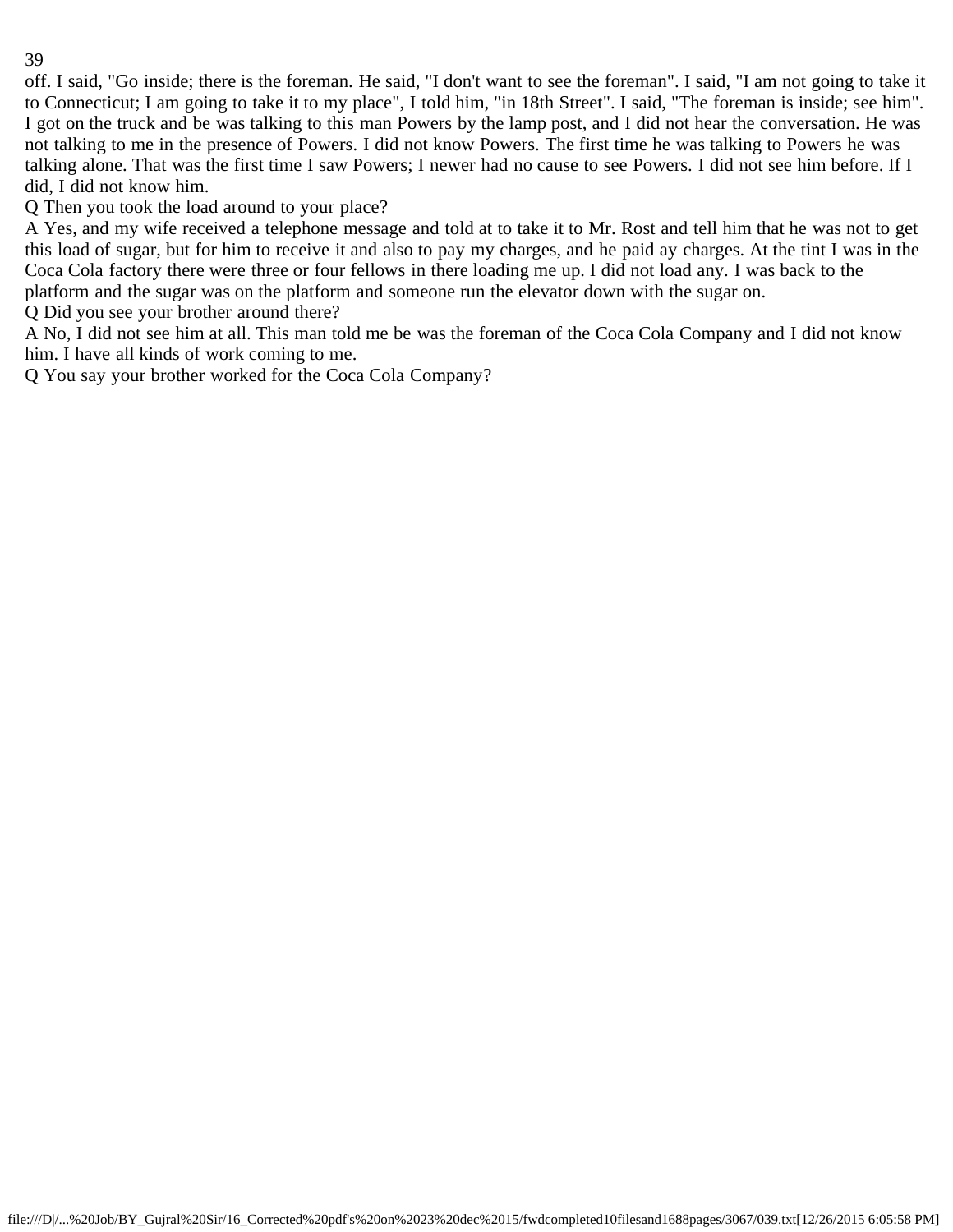A Yes, but he had a lot of men working there at the same time. The men loaded me op. I seen the man who pulled the gate up, because I blew my born for him. I seen the lights inside. When the man pulled the door up I backed in to gat my load.

Q And you delivered it to Rost?

A Yes sir.

Q And received your pay for the load?

A Yes.

Q And then you came back home?

A Yes sir.

Q What did you do after you came home?

A I left my automobile in front of the door, went to the stable and got my horse. I had a dump track, riding ashes to the scows were blocked up.

Q What did you do? - I went to Long Island with a load of dirt.

Q When the officer was there did he take the name and address of your truck?

A No. He took ay name; he asked me and I told him. I did not see him taking my name. He asked me what was my name. He seen my name and business piece on the truck.

Q Well, you went away; what time did you come back that evening?

A Around 6.30, and went to the a table and put my horse up and fed them.

Q When did you find out that your truck had been taken by the police?

A When I name home my wife told ma about it. It scared me and she told at the trouble. I did not get my supper bat I runs around to the station house and sees them.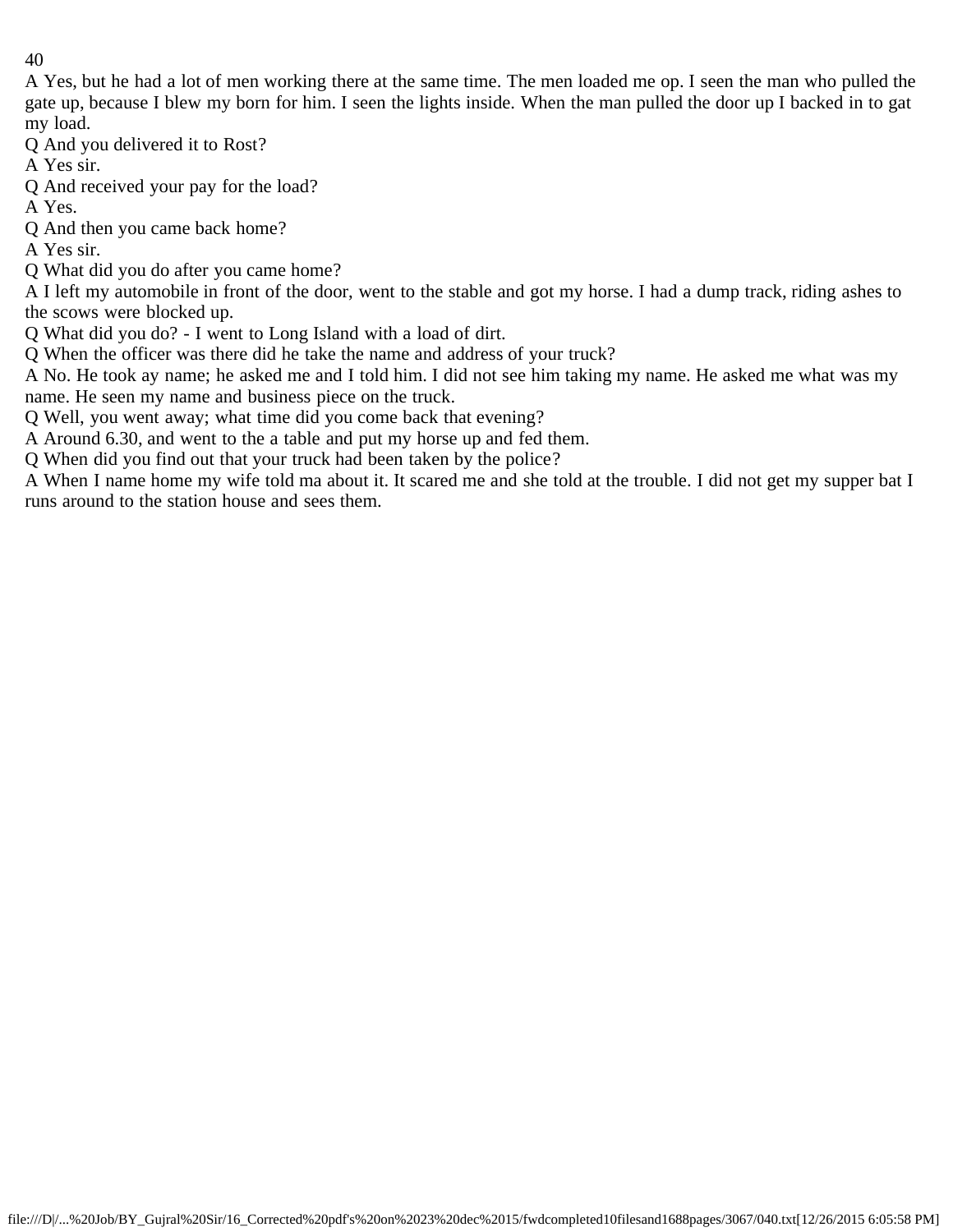She told mm to go around there because they wanted to see me. I went around and seen the man that was sitting by the desk. I did not know him.

Q Did you see the officer that testified here?

A No; I think he was upstairs.

BY THE COURT:

Q You saw him there that night, did you?

A Certainly.

Q Do you not understand English; he asked you if you saw that officer that has testified on the stand?

A Yes sir; I taw him upstairs.

BY MR. GRIER:

Q And you had a talk with him about this case?

A Yes.

A I went upstairs; he asked me what is my name. They asked me what did I want. I said I came to see about my truck that the man was taking sugar uptown with.

He said, "What is your name?" I said LeRoy Stanley. He said. "They want to see you upstairs, -- take this man upstairs", I came upstairs and seen these two detectives. They asked me my name. I said LeRoy Stanley. He said, "We have been looking for you". I said, "I have been on Long Island riding dirt". "Where did you take that sugar to; whereabouts in Connecticut?"

I said, "I did not take it to Connecticut". I said I wan a up-posed to go there. I said I took it to Madison Avenue. Than they commenced churning me up. They said, "Tell me the number". I said I don't know. I said. "I don't know the number.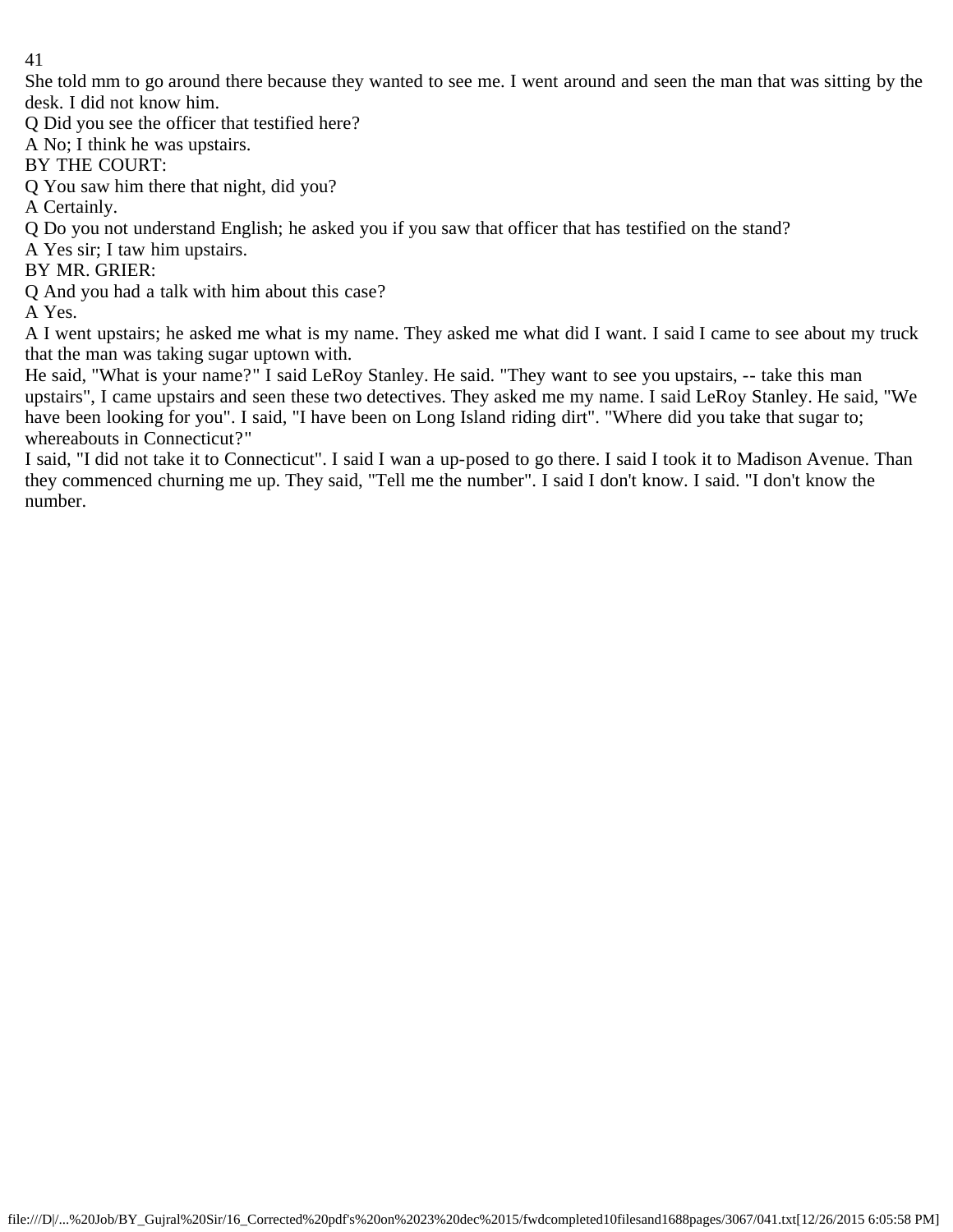but I know the place, and if you want to go, I will take my truck and go with you and show you".

Q Did you take your truck up there?

A Yes sir.

Q The police got in with you and you drove up there?

A Yes.

Q Where did you get your truck?

A It was downstairs. They asked me would I go up and I said yes.

Q What did you do when you took the truck and the officer went with you?

A We went to Mr. Rost's, to the place where I delivered the sugar and I spoke to him, to Mr. Rost.

Q Did the officers speak to him?

A No, they did not but I said to him, "Hello" and he said, "Hello". I said, "How When he got through waiting on the customers he asked the detectives what they want. They said they were waiting for him to got through with the customers. Then they asked him did he receive sugar there from no and he said yes. He answered about the man, - who he bought it from, - and he said he bought it from Henry Stanley, and Mr. Boat told no he never knew my same before that time; he told no he did not know that was my brother. I asked him who was delivering the sugar to him and he said my brother. I never knew before he was selling him the sugar, only through the man who gave at the job. Q Did Henry Stanley ever engage you to take any sugar from the Coca Cola Company? A No.

BY THE COURT: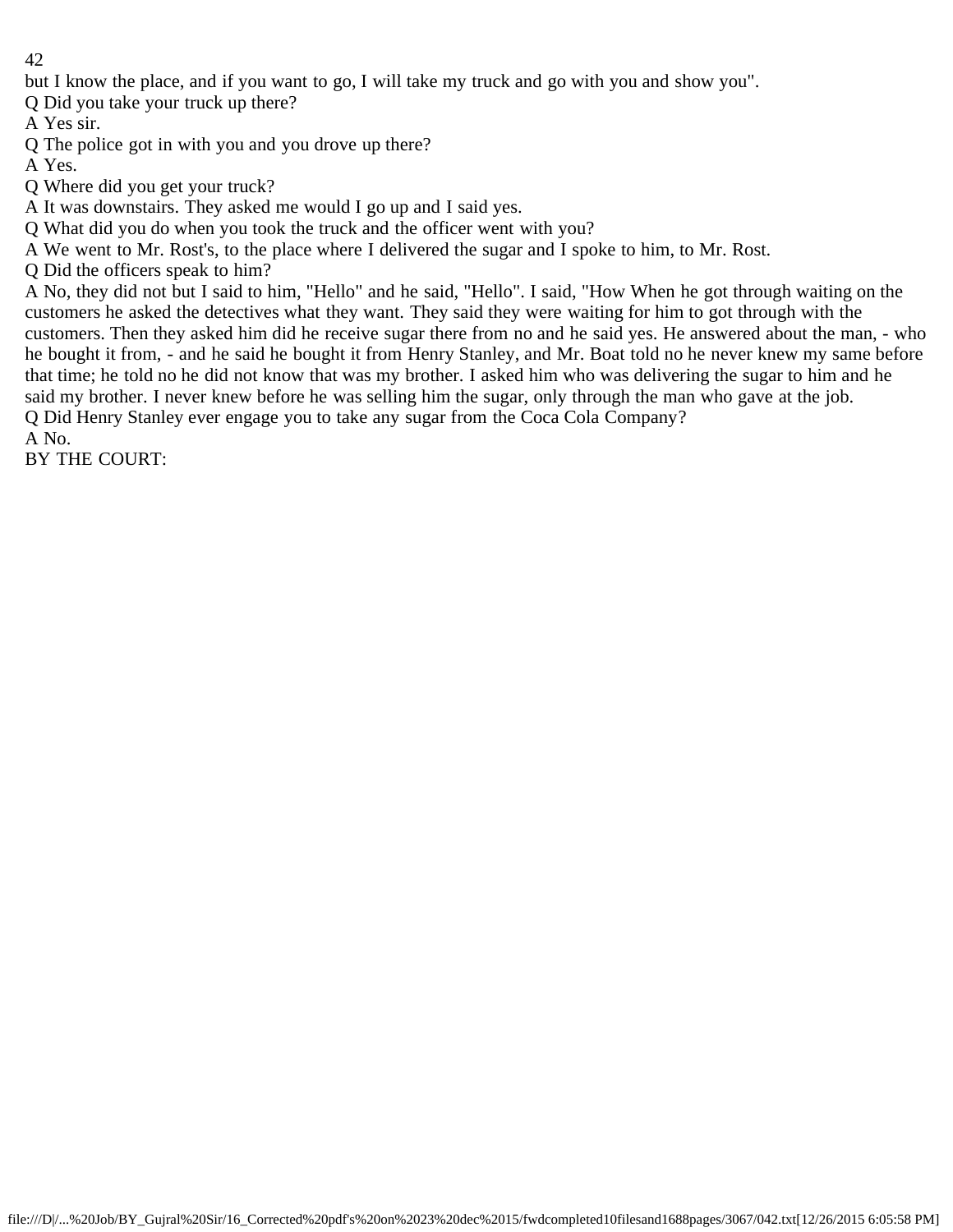Q It was some unknown man?

A Yes sir.

Q A man that talked to you over the phone?

A He came to my place of business.

BY MR. GRIER:

Q A white man or a colored man?

A A white man, with a raincoat on, a dressed man. He acted as a boss and he said he was the boss of the Coca Cola firs.

Q The officer said that you at first denied knowing anything about the sugar, and after he persuaded you, you told him where you took it to?

A No.

Q The officer did not persuade you?

A No; my wife told him before I came from Long Island that she know about the sugar. She came and told mo about it when I came home, and I goes around.

MR. GRIER: I think that is all, Mr. Wallace.

GROSS-EXAMINATION BY MR. WALLACE:

Q How long did you work for the Coca Cola Company?

A Inside of a year.

Q When was that; what do you mean by that?

A It was not a year.

Q You worked there how long?

- A It was not so long ago; I guess about tea months.
- Q When was that you worked there?
- A When Wilson got elected, I don't know, that year.
- Q The first time or the second time he got elected?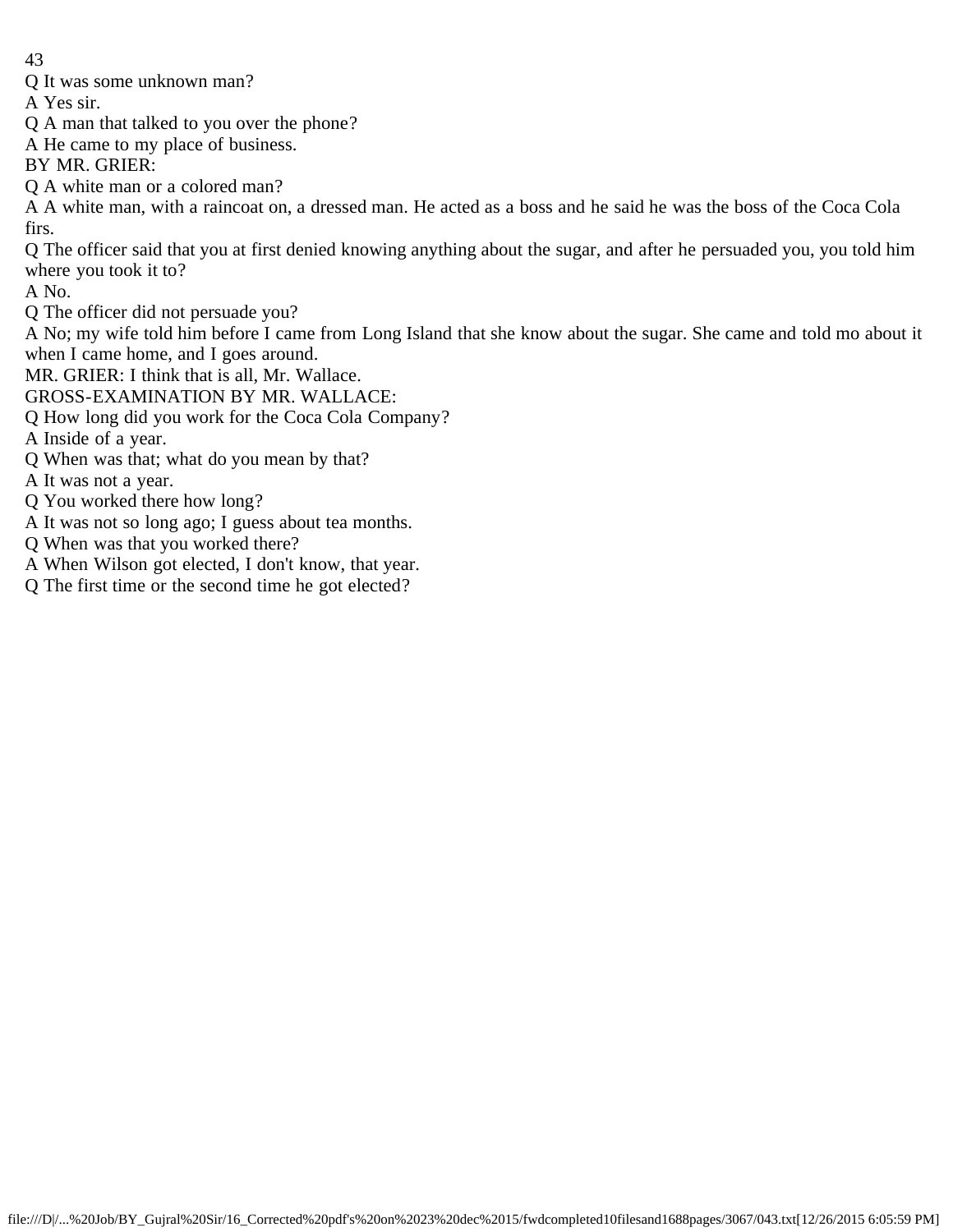- 44
- A The second time.
- Q Didn't you work there in 1919?
- A No sir.
- Q Your brother was working there on November 12th, 1920 when this sugar was stolen?
- A Yes.
- Q And you know your brother was working there?
- A Yes.
- Q You knew that?
- A Yes sir, and I knew others were working there.
- Q Just answer my questions. How long had your brother been working there in November, 1912?
- A I don't know.
- Q Was it for years?
- A For years.
- Q For years and years?
- A Yes sir.
- Q For five or six years?
- A On and off.
- Q When did you first meet this men with the raincoat; how long had you known him in November, 1920?
- A The first time he came down.
- Q The first time you saw him, when was that?
- A About a month before when I got arrested.
- Q How many times did you see him in that month?
- A About ten or twelve times.
- Q Did he always have a raincoat?
- A No. He is the man gave me the job.
- Q Sometimes he did not have a raincoat?
- A The last time he had a raincoat, the last time he came down. I never seen him with a raincoat before.
- Q Did you ever speak to your brother about that man with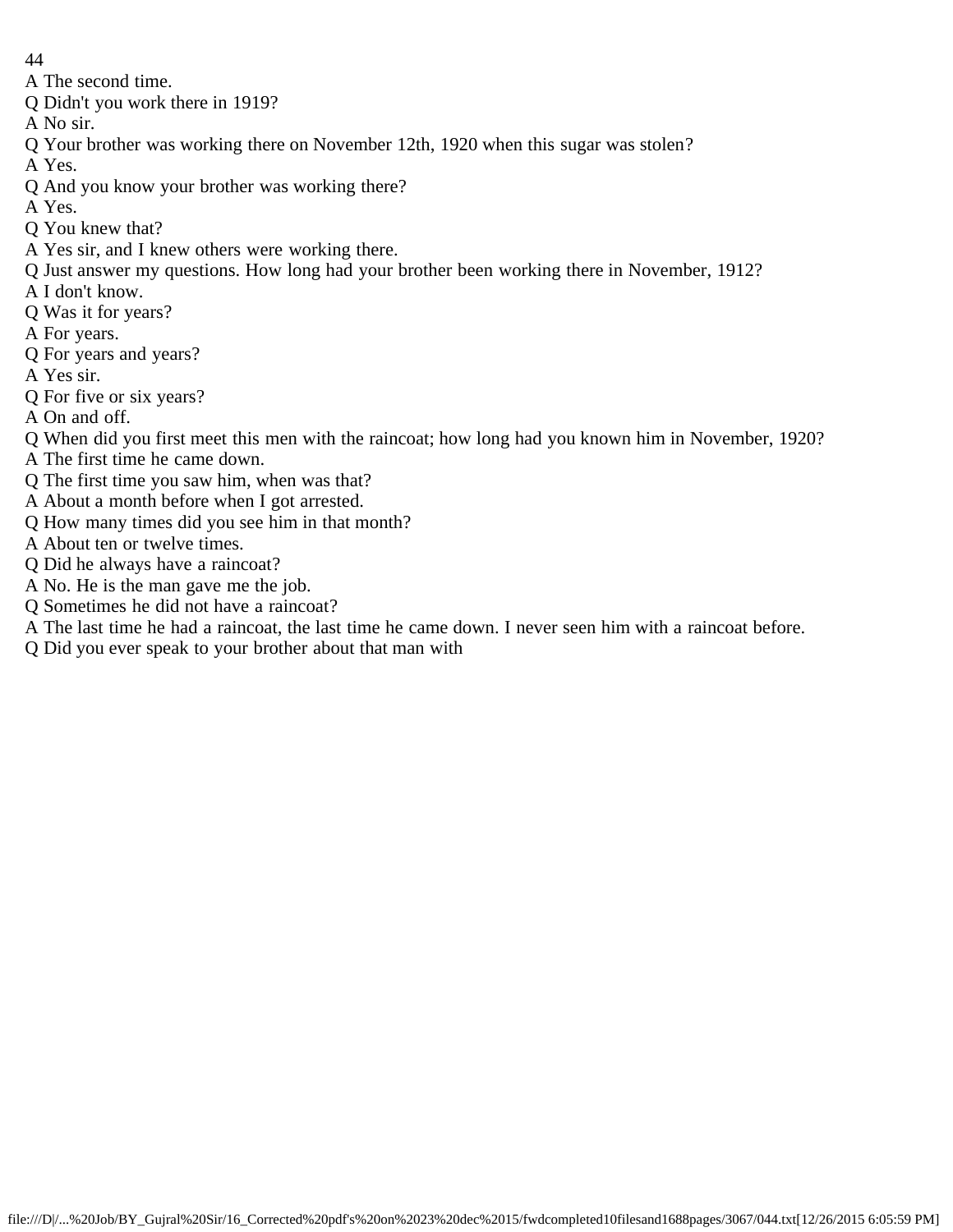the raincoat?

- A No.
- Q You never asked him about the man with the raincoat?
- A No.
- Q Nor whether he was connected with the Coca Cola Company?
- A I did not see his often enough.
- Q Did you ever ask your brother about the man with the raincoat?
- A No.
- Q Where do you live?
- A 244 Went 18th Street.
- Q Where does your brother live?
- A Madison Avenue; I don't know the number.
- Q What business is your brother in?
- A No business, preacher, that is all I know.
- BY THE COURT:
- Q Was he preaching for the Coca Cola Company?
- A No sir.
- Q What was he doing there?
- A Working there.
- Q As a laborer?
- A Yes sir.
- Q What number on Madison Avenue does he live?
- A Around 129th Street or 130th Street; I don't know the number.
- Q He lived near Rost's grocery store?
- A Yes.
- BY MR. WALLACE:
- Q You say you delivered sugar to Mr. Rost how many times?
- A Around ten or eleven times.
- Q And all in the course of a month or two months or three months?
- A Inside of a month or five weeks.
- Q And all that sugar you delivered to him was sugar you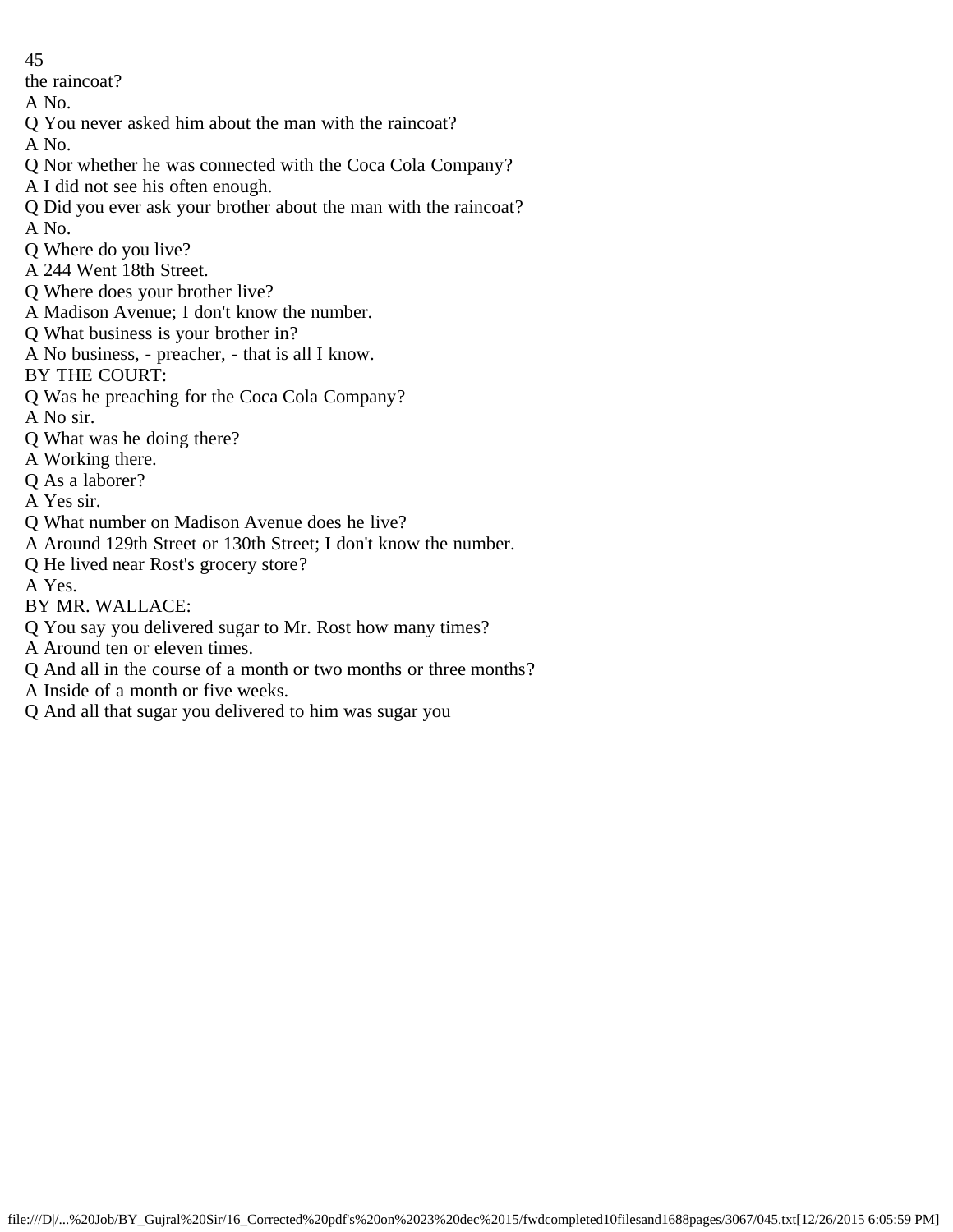- got from the man with the raincoat, is that right?
- A He did not have a raincoat on.
- Q The man you call the man with the raincoat? Yes.
- Q All the sugar you ever delivered to Rost you gat through that unknown man?
- A Yes; I don't know his name.
- Q You any he used to deliver the sugar to your place of business?
- A No sir.
- Q Who delivered it to your place of business?
- A The driver of the automobile.
- Q What kind of an automobile?
- A A big red truck.
- Q What was the number of it?
- A I never noticed; it had no name on it.
- Q What was the license number?
- A I never noticed.
- Q Who was the drives?
- A I don't know the driver's name. Lots of times he came when I was not there.
- Q Did you ever see him when he was there, the driver?
- A Yes sir.
- Q What did he look like?
- A I don't know how he looked like; just a young fellow driving a truck.
- Q Did he have whiskers or a smooth face?
- A He had a clean face.
- Q Did you speak to him?
- A Certainly.
- Q Did he tell you whom he was working for?
- A The Coco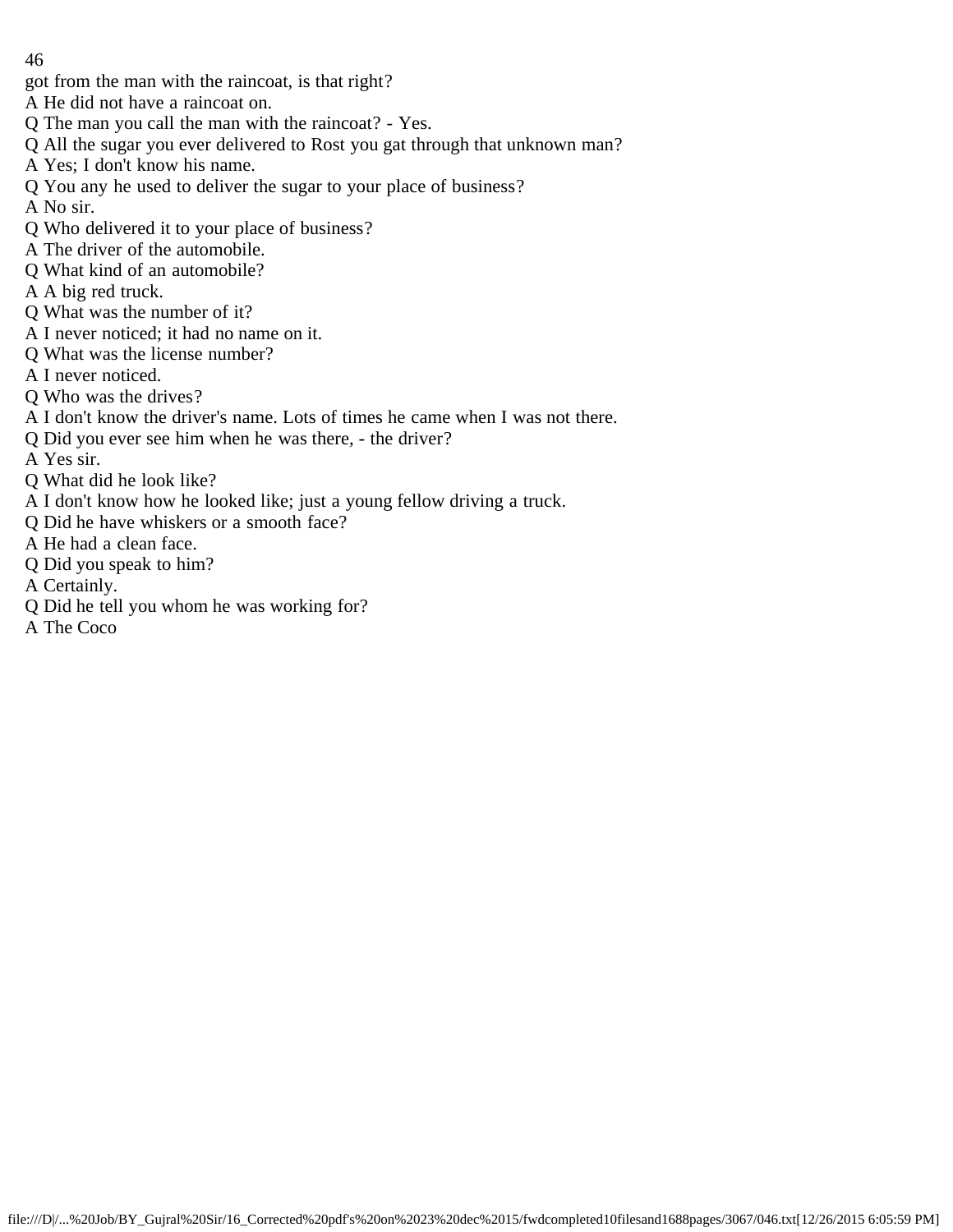- Q And you knew that the sugar you got was coming right oat of the Coca Cola factory?
- A From what this man was telling me.
- Q And you thought the man that you were getting it from was the superintendent of the Coca Cola Company?
- A The foreman.
- Q And your brother worked there at the time?
- A Yes sir.
- Q And you had worked there?
- A Yes, years ago.
- Q And Powers worked there?
- A I did not know Powers at all, unless since coming into court.
- Q Where did you get the sixteen barrels of sugar that you delivered on November 11th?
- A I got it at the factory.
- Q You delivered him those fifteen barrels on the 11th?
- A Sixteen. I got them from the factory.
- Q But the day before that you delivered sixteen barrels?
- A But that accumulated in my place.
- Q The fifteen you delivered on the 11th, you say they had been accumulating in your place of business? A Yes.
- Q Where is your place of business?
- A 229 West 18th St.
- Q What kind of a place have you there?
- A A store.
- Q How big?
- A I guess about 16 feet wide and about 30 feet long.
- Q What do you use it for?
- A Just for moving trunks and different thing a, and storage.
- Q You say this man with the red automobile kept delivering the sugar to you there until you got fifteen barrels? A Yes.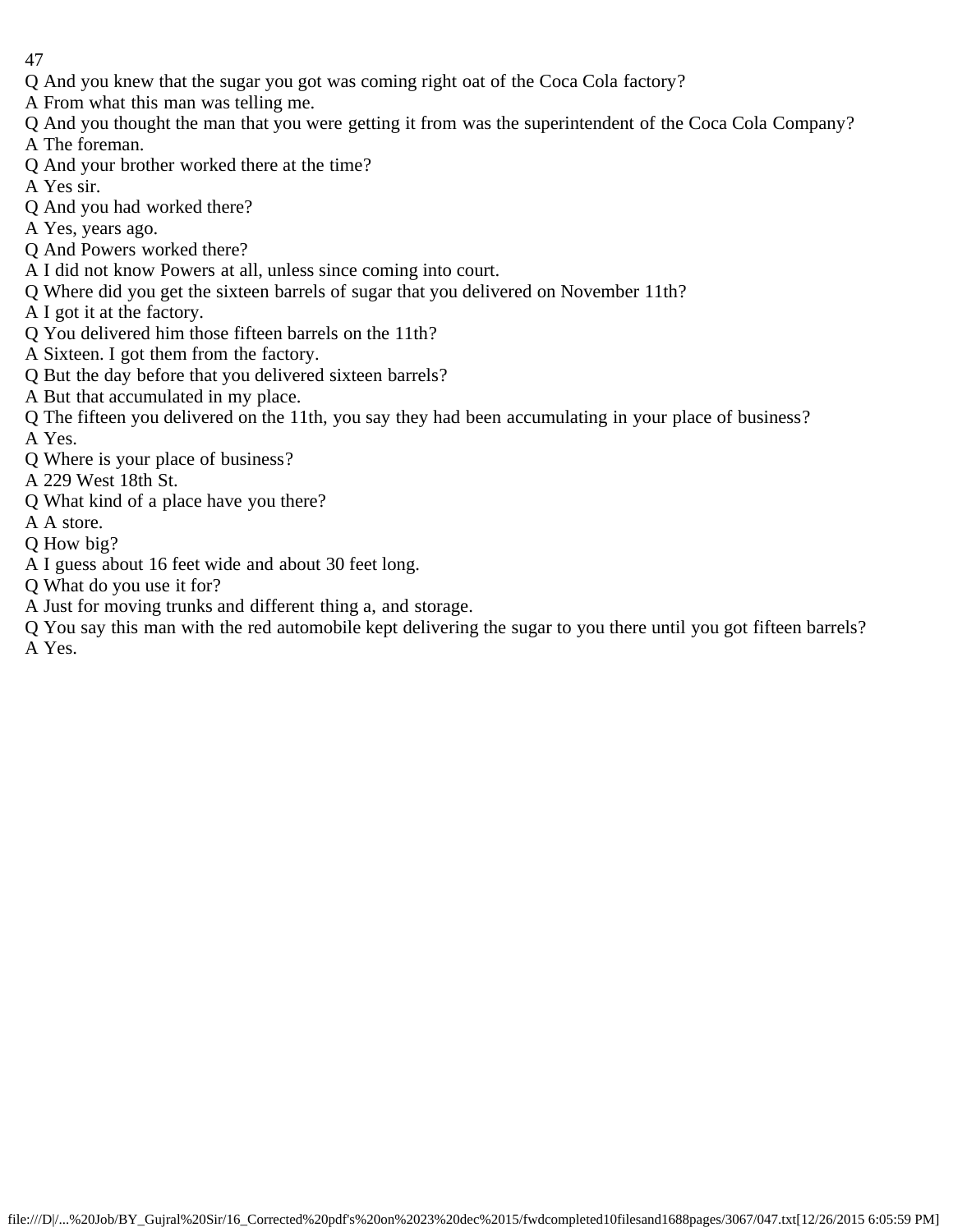Q And when you got fifteen barrels you took it to Rost?

A Yes.

- Q Who told you to take it to Rost?
- A The man who gave me the job.
- Q What kind of a looking man was he?
- A Kind of a sandy haired man, a tall man, clean shaven.
- Q Did he ever tell you his name?
- A No sir.
- Q What did you call him whoa job talked to him?
- A I did not call him anything.
- Q Did he wear anything else besides a raincoat?
- A Yes, brown suit.
- Q What did he cell you when he talked to you?
- A He was advertised enough for him to know.

Q You say you took those fifteen barrels that had accumulated in your place and delivered them on the 11th? A Yes.

Q Did you have a talk with Root at the time you delivered the first fifteen barrels on the 11th of November? A No.

- Q Did you toll him those were the barrels that your brother had sold him sad you were delivering to him?
- A No sir. I did not know he knew my brother.

Q Did he know you?

- A No; he did not appear to know me.
- Q When you delivered sixteen barrels the next day did you have say talk with Rost?
- A Yes.
- Q What did you tell him?
- A When I walked in I spoke to him; he said. "You are early tale morning". I said, yes, I was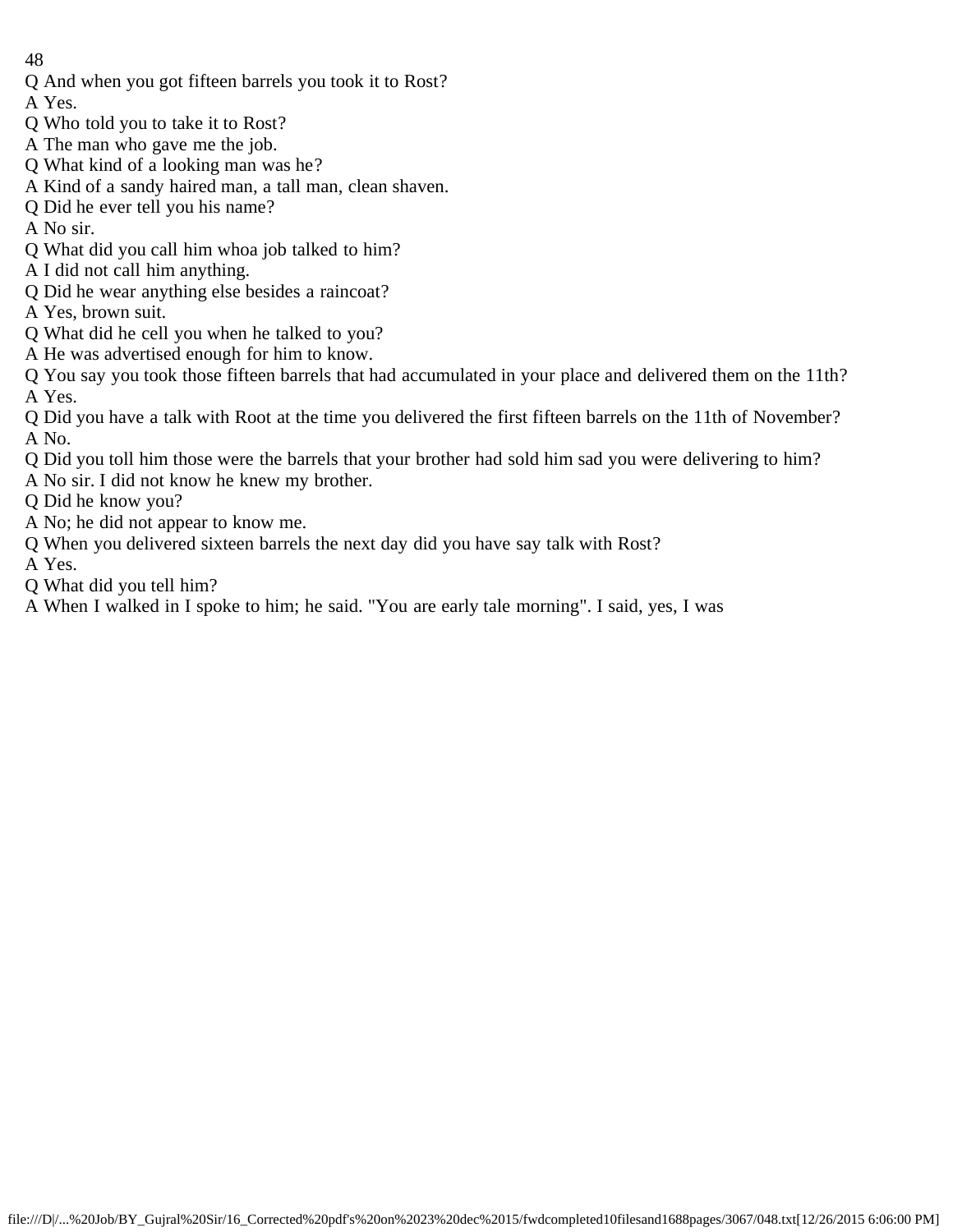early because he was not supposed to get the barrels I delivered, but the man told me to deliver then to him this morning.

- Q Did you toll Rose who told you to deliver those barrels?
- A I did not tell his name. I guess he know.
- Q DID you say it was your brother that got thorn from some place that was selling out?

A No.

- Q Did you ever talk this man over with your brother at all?
- A No.
- Q Where is your brother now?
- A He is in Harlem some place.
- Q Did you see him after you were arrested?
- A No sir, never saw him after I was arrested.
- Q You never saw him to this present time?

A No.

- A You never saw him or talked to him since you were arrested, to this present time?
- A Well, since I have been arrested, I boob him since. I talked with him the last time I seen him.
- Q When was that?
- A About three weeks, at church, 125th Street church.
- Q What did you say to him about the case?
- A He asked me when my case was coming up and I told him I did not know when.
- Q Did you ever tell him that the grocer said that he was the man that sold him the eager?
- A Yes; he told me he was the man that made a bargain for Mr. Rost to buy the sugar, that Rost bought the sugar through him.
- Q Your brother told you that, after the thing was all over, that he was the man that sold the sugar? A Yes.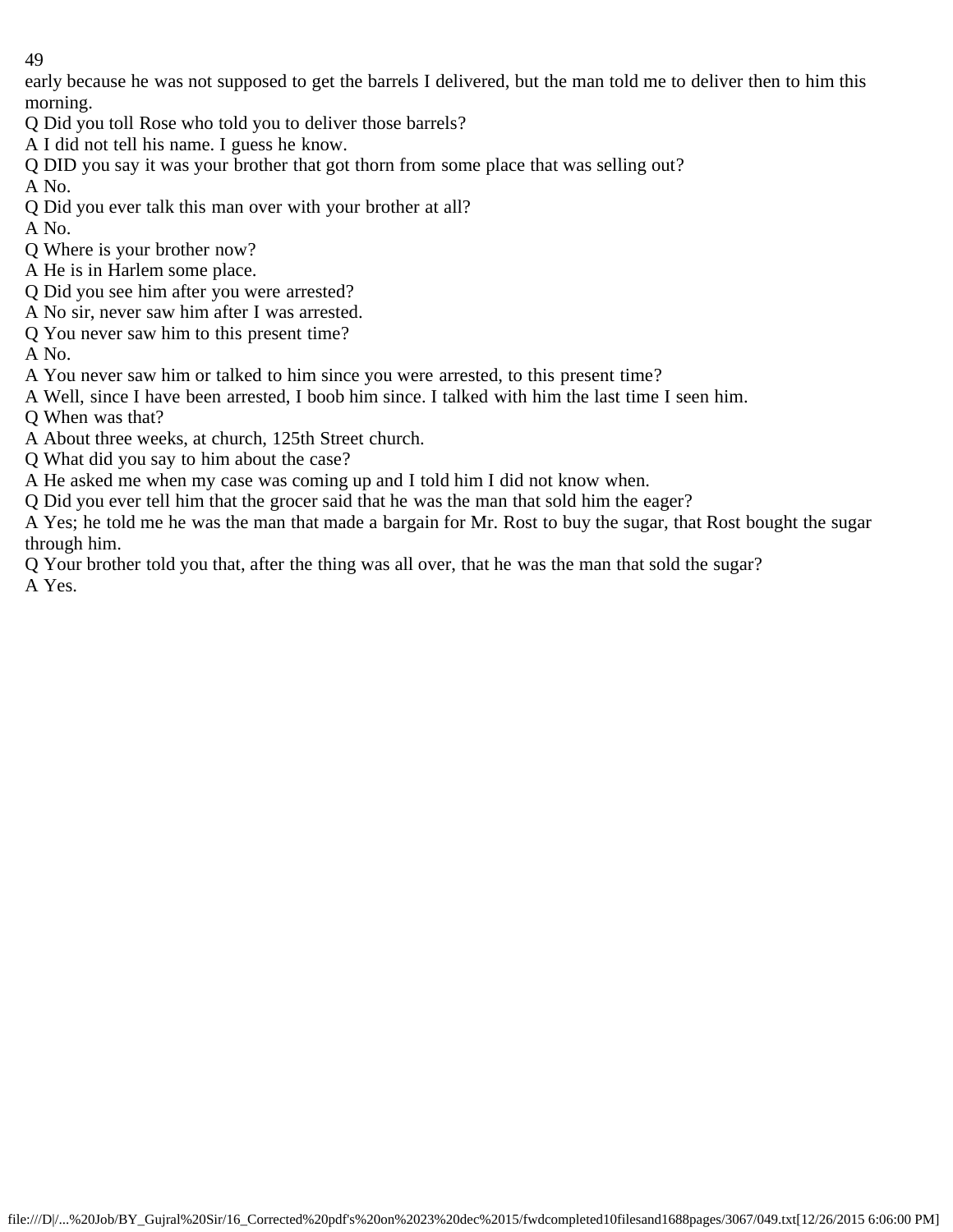Q Did he tell you how he came to be selling the sugar?

A Yes; I told him the sugar was claimed to be stolen from the Coos Cola Company sad he said he did not know anything about it. I said did he know I was delivering it and he said he did not know that and he told me he sold the sugar.

Q Did he toll you he know how the sugar was Doing delivered?

A No.

Q Did he toll you how he came to know that Root was getting any sugar?

A No.

Q He told you he sold the sugar?

A Afterwards. I did not know ay brother was connected with this until after I was arrested.

Q How did you happen to go into this Coca Cola place at five o'clock in the naming when you got the sixteen barrels of sugar?

- A It was six o'clock or a quarter to six.
- Q How did you got in that morning?
- A The man pulled the door up.

Q What man?

- A One of the workman; three or four fallows were working.
- Q Wasn't it Mr. Powers pulled the door open?
- A I did not see that man that palled it open. That man that pulled it open was a tall fellow sad he had a cap on.
- Q He rolled it up?
- A Yes, with a chain.
- Q WASN'T that Powers that did that?
- A I did not know Powers.
- Q Was it Powers that did that?
- A I did not know Powers.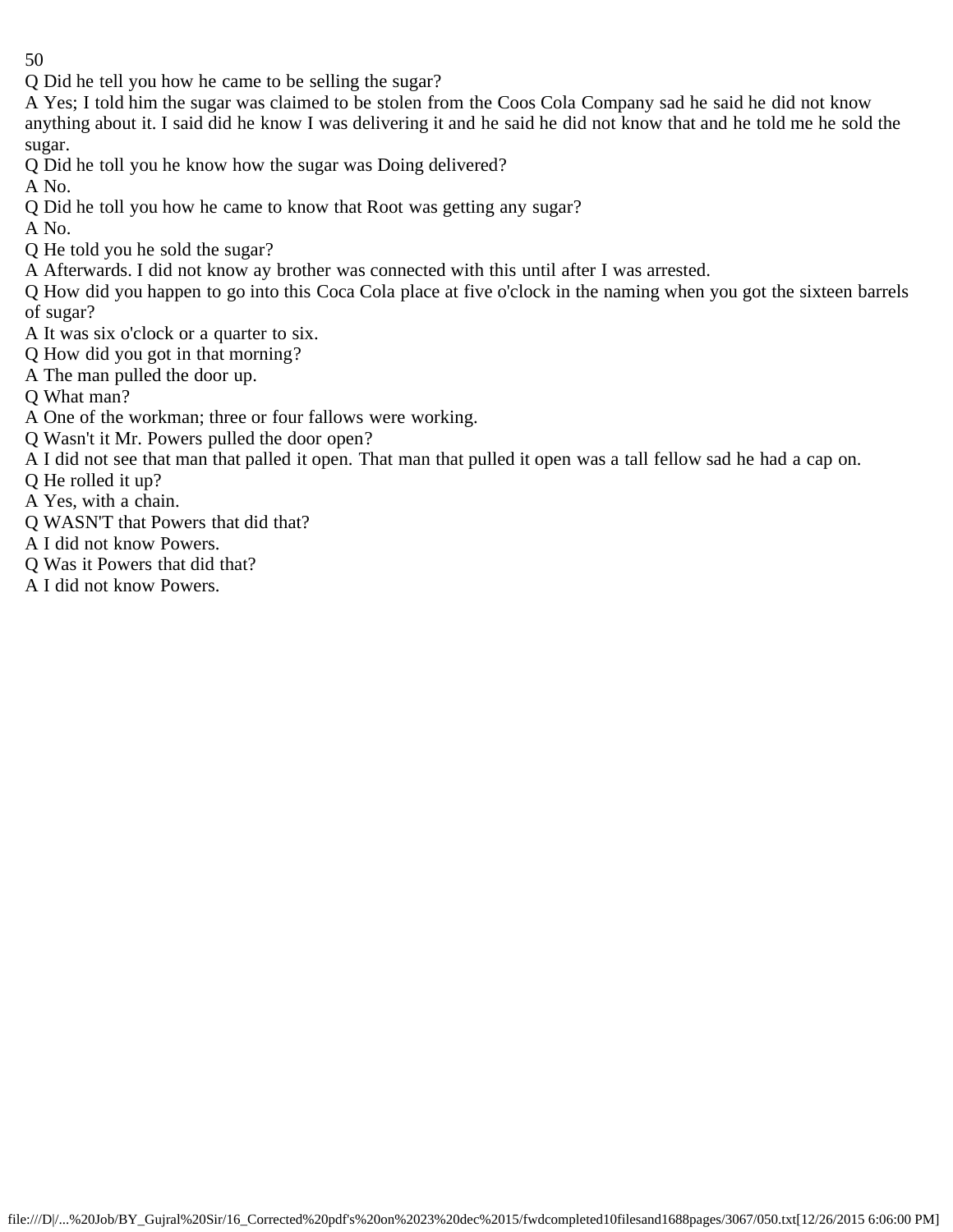- 51
- Q Do you know whether it was or not?
- A I do not know.
- Q You don't know who opened the door?
- A No sir.
- Q When you got there, the door was closed?
- A Yes.
- Q What did you do?
- A I blew my horn.
- Q And then somebody, you don't know who, opened the door?
- A Yes.
- Q And you drove in?
- A Yes, backed in.
- Q And they closed the door down after you?
- A No sir.
- Q the police officer says the door closed down after you went in?
- A After I came out the door closed. The door could not clone down if I went in.
- Q Did it close after you drove your truck in, you or no?
- A It did not close till after I came out.
- Q You were in there and you said four or five men were loading up the truck?
- A Three or four men.
- Q Was Powers there?
- A I never saw Powers.
- Q He was not there loading the truck with you?
- A I did not see him there.
- Q You saw the men who were loading the truck?
- A Yes.
- Q Was one of those men who loaded the truck, Powers?
- A No.
- Q After you got the sixteen barrels of sugar on, you drove out again?
- A Yes.
- Q And somebody closed the door?
- A Yes.
- Q Do you know who closed the door?
- A No sir.
- Q Then the policemen came over, in uniform?
- A Yes sir.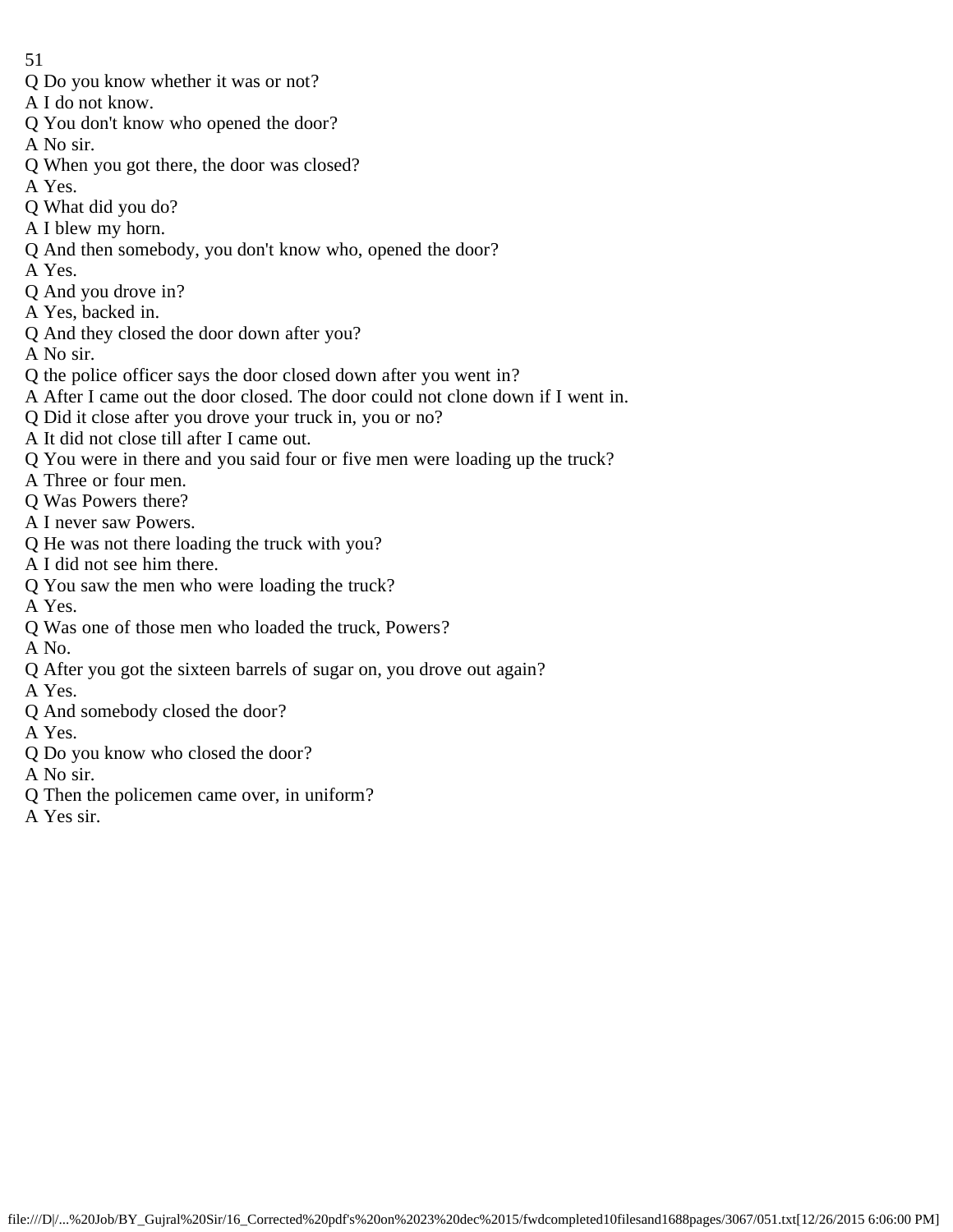- 52
- Q The same man who was here?
- A Yes sir.
- Q There is no doubt about that?
- A No sir.
- Q And he had a talk with you?
- A Yes sir.
- Q Did he ask you about the sugar?
- A He asked me what I had on and I told him.
- Q He pounded a barrel of the sugar with a stick?
- A Yes sir, he did that.
- Q Did you see him have a talk with Powers?
- A Yes sir.
- Q Now that is the time you saw Powers?
- A When he was talking with him.
- Q Where was he then?
- A Under the lamp post. When the officer talked to me I did not nee Powers.
- Q Did you lee where Powers came from?
- A No. He told me afterwards where he came from, Powers.
- Q Where, did he tell you?
- A He told me he came out of the stable next door, him and two or three other fellows.
- Q Powers told you that in the station house?
- A Yes sir.
- Q Ware you looked up in the same cell with Powers while in the station house?
- A So sir, in a different cell.
- Q Where did he talk to you?
- A When we got arrested, in 20th Street.
- Q You were not arrested at he time Powers was?
- A Yes sir.
- Q You were not arrested when Powers was with you?
- A The same day.
- Q Were you arrested at the name time; you told us you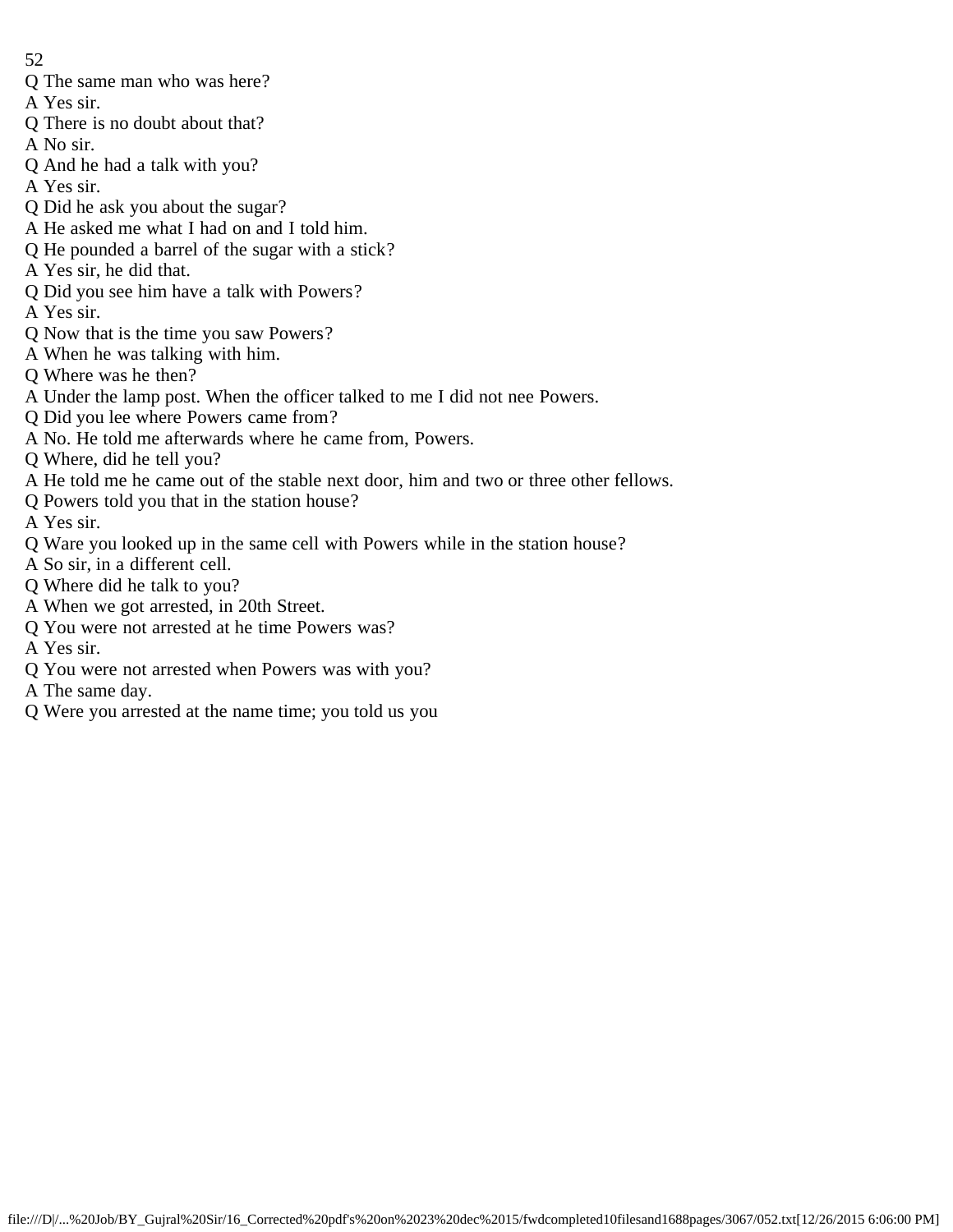walked around to the station house?

A Yes.

- Q But you never got away from the station house, because you went to Madison Avenue?
- A Powers was there when I walked in. Powers was there with I walked in there.
- Q Where was powers when you walked in?
- A Sitting in the station house, with the detectives.
- Q Then Powers was arrested first, if he was in there when you came in there?

A Yes.

- MR. WALLACE: I think that is all for this witness.
- REDIRECT EXAMINATION BY MR. GRIER:
- Q You never knew Powers before that day?

A No.

- Q You had a talk with him when you were in the station house?
- A Yes.
- Q Were the detectives there?
- A Yes sir.
- Q And he said he did not come out of that Coca Cola place but he came out of the stable?
- A That is what he told me.
- BY THE COURT;
- Q You know he did not come out of the Coca Cola place?
- A I did not know where he came from.
- BY MR. GRIER:
- Q But you did not too him in the Coca Cola place?
- A No. It was dark in there. There were three or four fellows in there. Only the man that gave no the job, I knew him personally.
- Q How many times have you taken your trunk and gone to the Coca Cola place and taken sugar?

A My first time.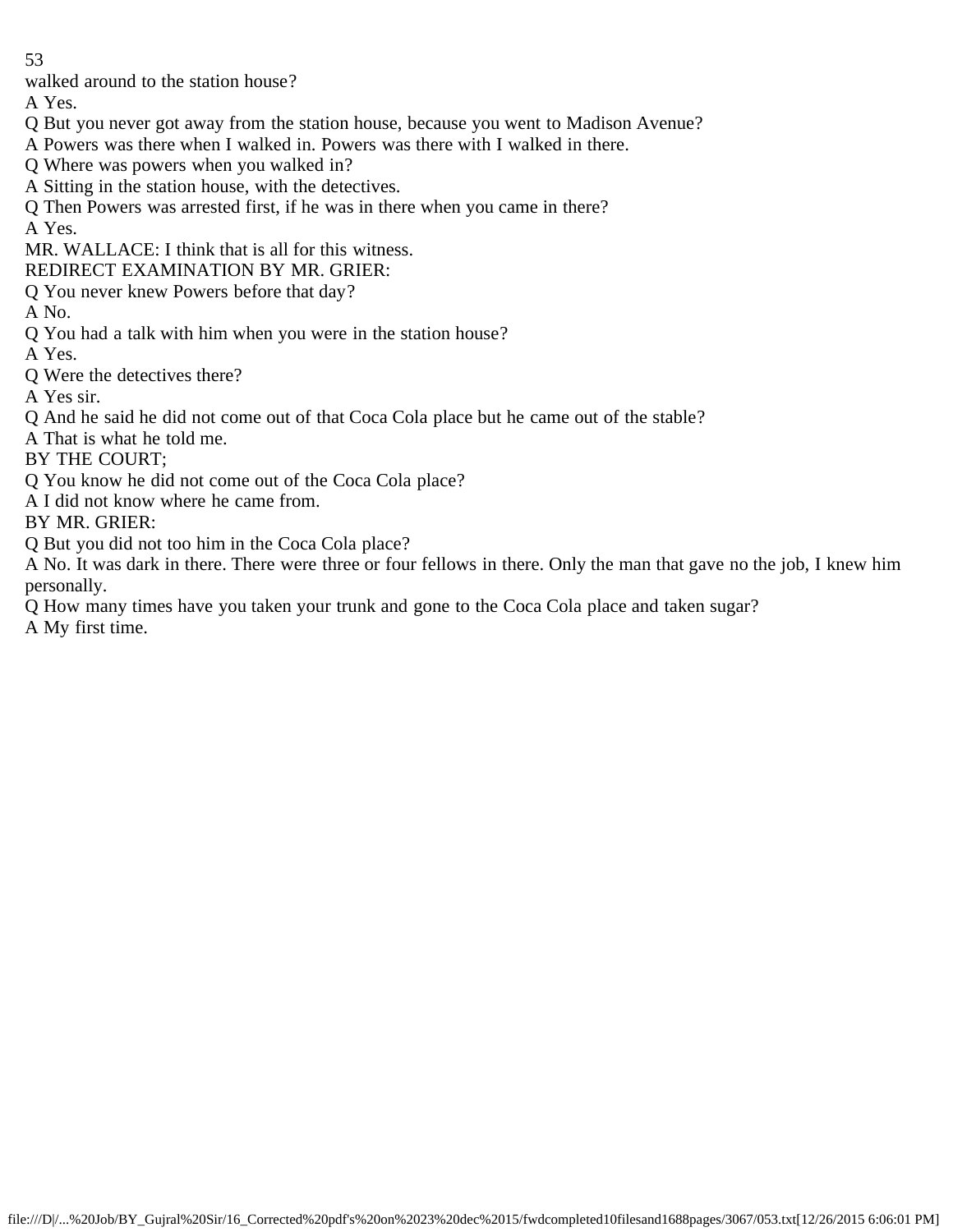- 54
- Q Are you sure about that?
- A Yes sir.
- Q You did not take fifteen barrels out of there the earning before?
- A No sir.
- Q Did your brother have a key to that door?
- A I don't know about my brother, whether he had a key or not. I did not see him.
- Q He was working at the Coca Cola place at that time?
- A Yes sir.
- Q Well, he did not work for them after hat time; he quit work on that day?
- A He worked that day.
- Q Next day did he quit?
- A He worked that day.
- Q Did he quit working there after you were arrested?
- A Yes.
- Q Did he leave the city after you were arrested?
- A No, not that I know of; I did not see him after that until after he was arrested, here in New York City.
- MR. GREER: I think that is all.
- THE COURT: We will take a recess until too o'clock.
- Gentlemen of the jury, the Court will excuse you until two o'clock. Meanwhile you must be careful not to discuss this case will any stranger nor talk about it among yourselves. This is not the time for you to talk about it. You must listen to all the evidence on both sides and if the Court submits the case to you then you retire and discuss it but not before that. So please keep an open wind until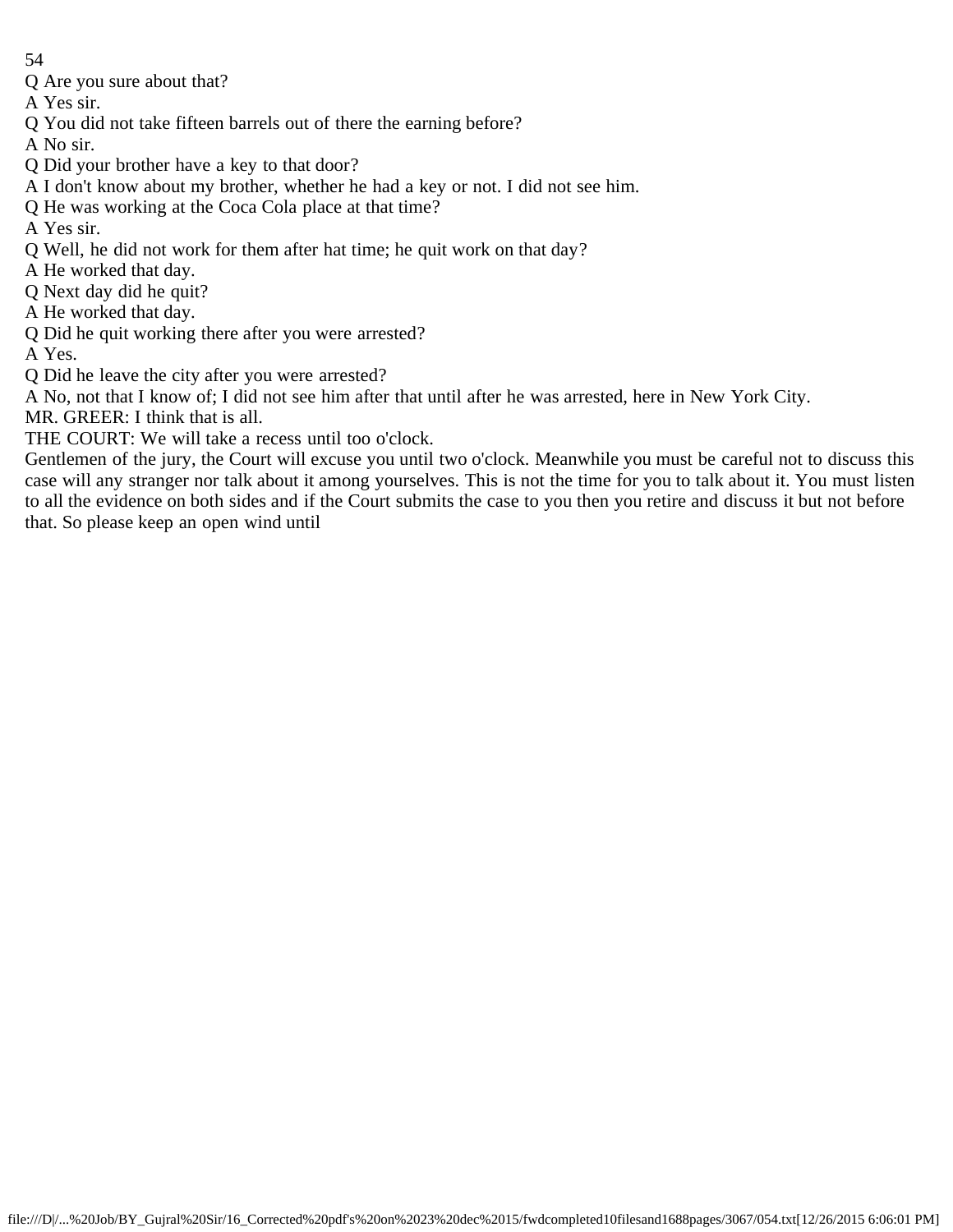the case is submitted to you, and come back at two o'clock.

Recess.

Afternoon Session.

MR. GRIER: The defendant rests.

MR. WALLACE: The People rest.

MR. GRIER: I renew the motions I made at the close of the People's case.

Motions denied. Exception.

Mr. Grier and Mr. Wallace both sum op to the jury.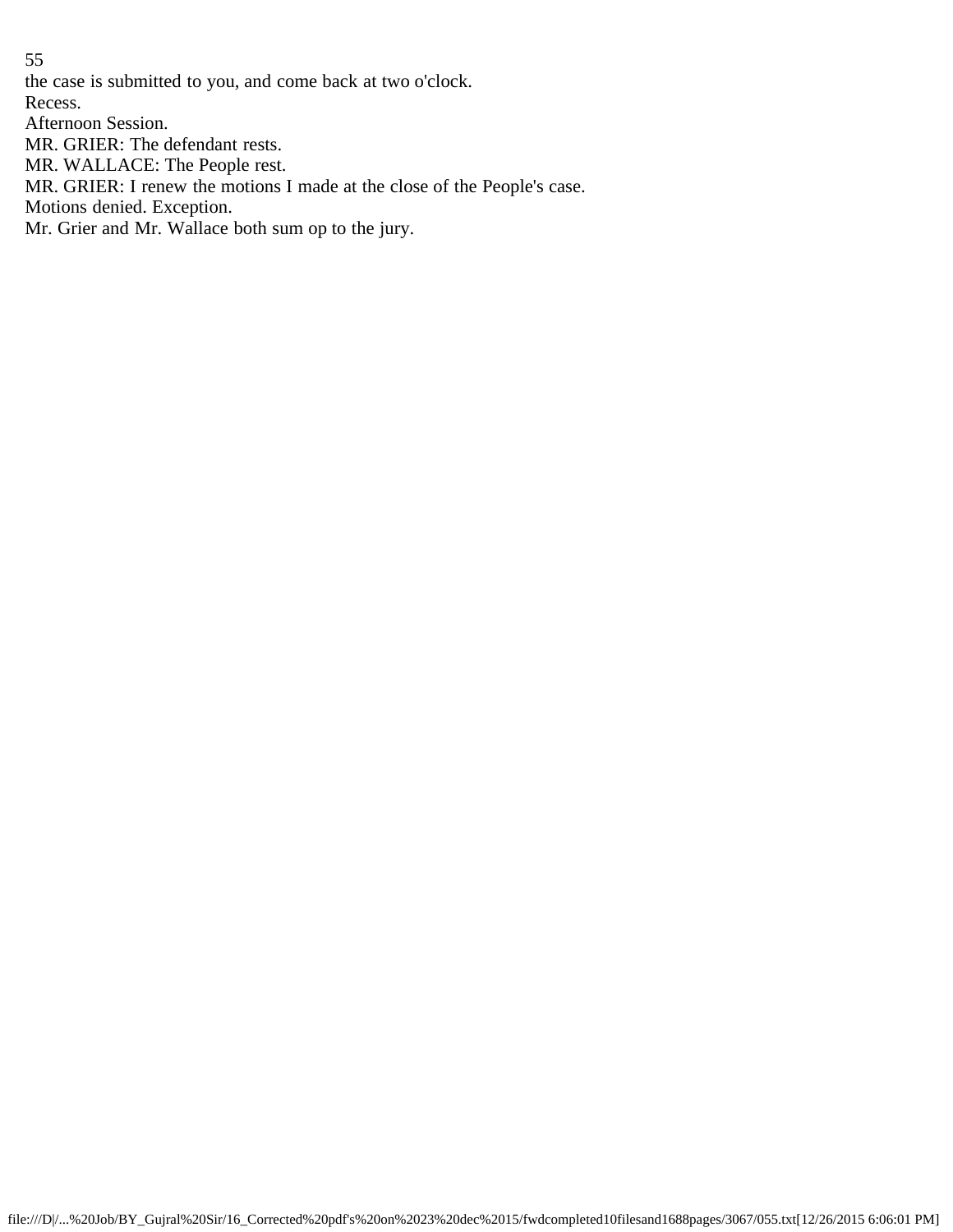## THE COURT'S CHARGE:

THE COURT: Gentlemen of the Jury, there are three counts in the indictment before us. The first count charges the defendant with the crime of burglary in the third degree, the second count with grand larceny in the first degree, and the third count charges him with criminally receiving stolen pro-party. The evidence in this case does not warrant the submission of hat third count to you, because a man cannot be both a thief and a receiver. The case is submitted to you on the that he was a burglar and a thief.

The first count charges that on the 12th day of November, 1920 this defendant and others did break into and eater a building in the County of New York, to wit, the premises of the corporation called the Coca Cola Company, with latent to commit a crime therein, to wit, with intent to steal the goods, chattels and personal property of the said corporation contained in the said building. That is a very simple charge. Language could not make it plainer. The Coca Cola Company had a building in New York, a shop; that they had some personal property therein. The evidence in this case says that they had soma hundreds of barrels of sugar, and lastly that this defendant with others broke into that building with the intention of stealing that sugar. Under our law those acts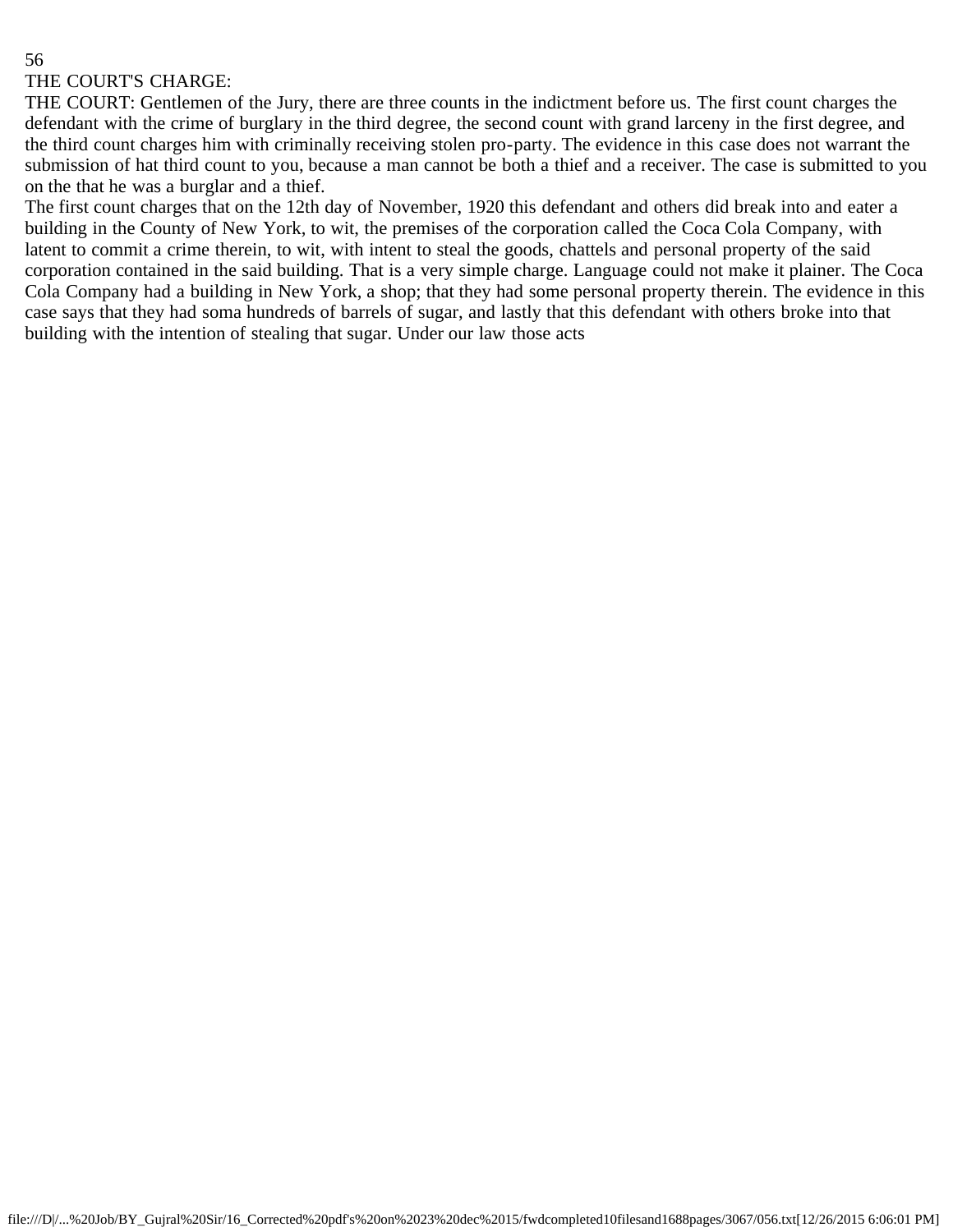constitute a crime.

Burglary in the third degree is committed by one who with intent to commit a crime therein breaks and enters a building. The testimony in this case is that the officer saw this automobile van approach that shop of the Coca Cola Company, saw the iron rolling door rolled up, the automobile go into the entrance, and then the door descended and was closed. Now if anyone opened or raised that door for the purpose of letting this defendant or anyone else in to steal, that was the crime of burglary in the third degree.

The word "break" as used in the statute does not mean violently destroying any part of a building, but opening by any means whatever any door leading into a building or room. If you lived in an apartment house and you or any meaner of your family went out and closed the door leading from the hall to your apartment, anyone who came along and opened that door with a key and entered for the purpose of stealing would be guilty of burglary, just as much as if he took a jimmy and destroyed fee door. Anyone that raised a window from a fire escape for the purpose of going into the room to steal would be a burglar. So you understand that breaking means effecting an entrance, making an opening in any way whatever so that someone may steal.

So that if anyone did raise that door which the watchman had securely fastened before he went away, as he told you at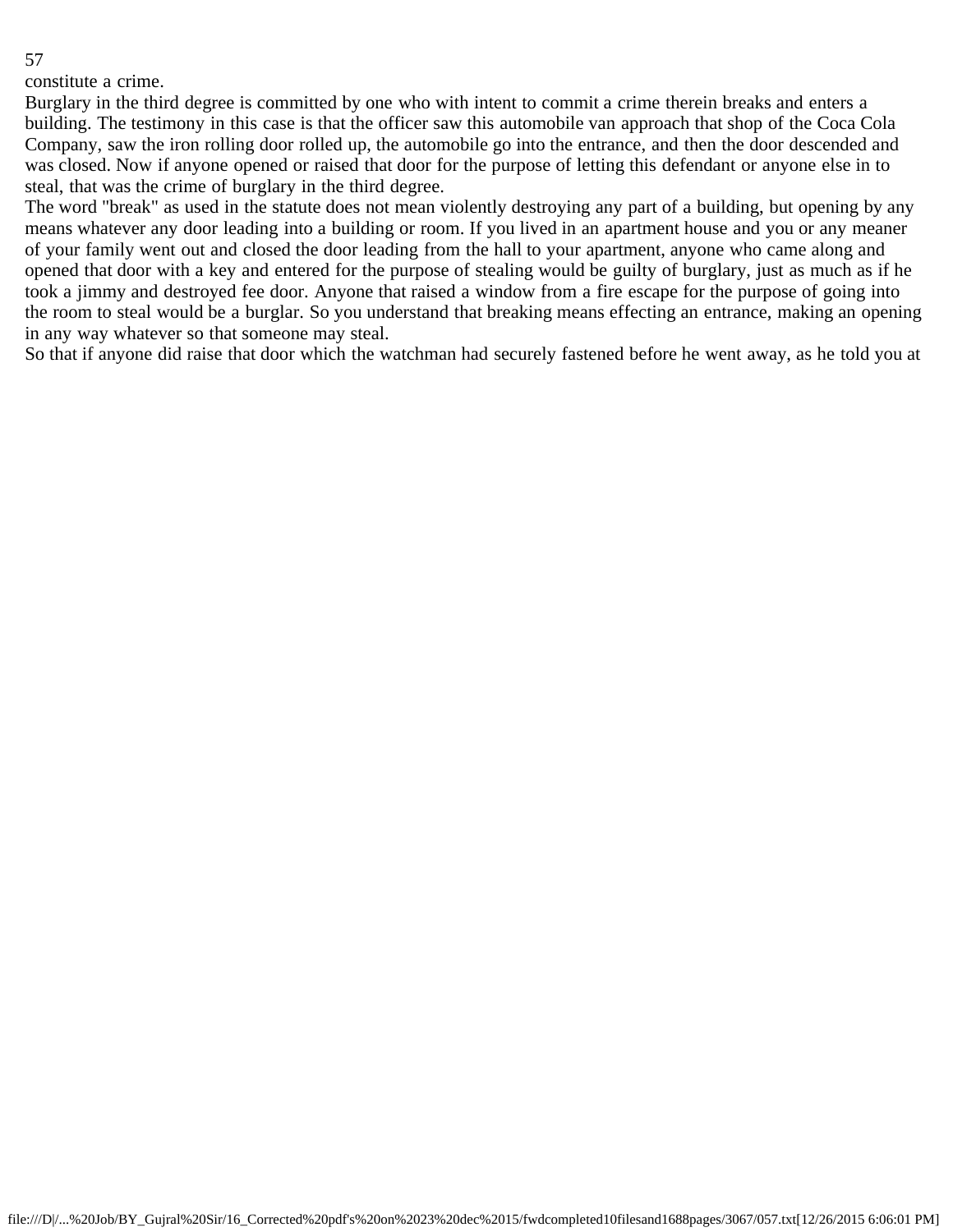three o'clock in the morning, and anyone raised it at five o'clock by any means whatever, whether with a key op otherwise, so that someone might go in, and if they did go in the premises to steal, everyone concerned in the crime, whether he were present or absent, whether he went into the building or not, everyone concerned in the commission of those acts would be a burglar and guilty of burglary in the third degree. Now that in a very simple law. The other charge is equally simple. It says that at the time and place already referred to, to wit, the 12th day of November, 1920, in the City and County of New York, on 27th Street, this defendant and the others not only committed the arias of burglary but that they did actually steal, that they took and carried away certain property of the Coca Cola Company, set forth in the indictment as 16 barrels of sugar said to be worth twelve hundred and odd dollars, feloniously, and that they were guilty of the crime of grand larceny in the first degree. Now larceny means stealing. It is a very simple crime. One who with intent to deprive the true owner of his property or of the use and benefit thereof, takes from the possession of the true owner or any other person, personal property steals that property and is guilty of larceny. If, under the circumstances that I gave you as an illustration, someone did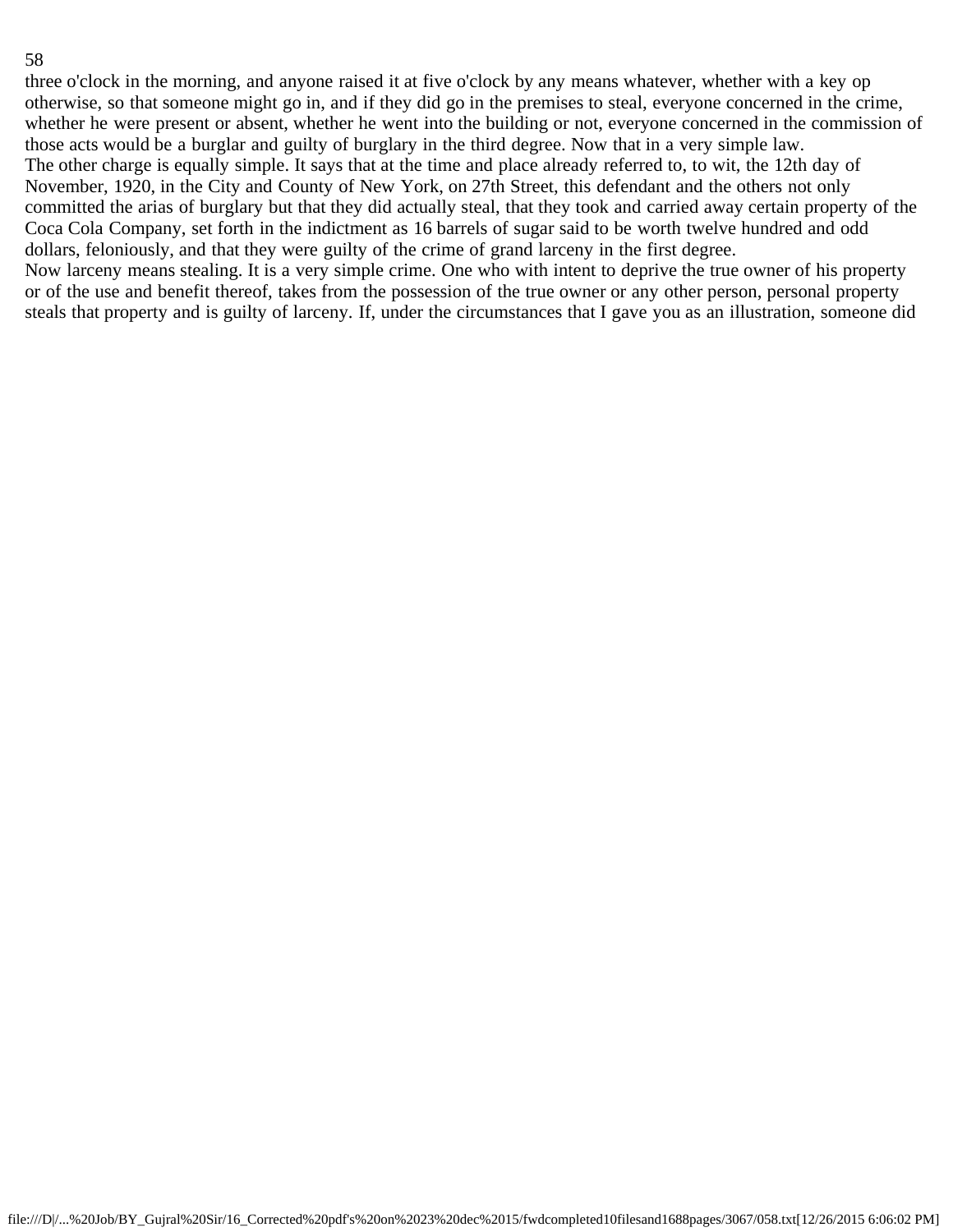open the door or raised a window and stepped into your apartment and stole, they would be burglars the minute they put a foot into the apartment, and if they went there and ransacked the apartment, packed up your goods and carried them off they would also be thieves. In other words burglary and larceny are independent crimes. The burglary is committed as moon as the person enters. As soon as that automobile drove into that factory, if you believe that it did drive in, that was a burglary, and then if they went there and took fifteen barrels of sugar, or any amount of sugar, even only as ounce of sugar which was the property of the Coca Cola Company with the intent of depriving the company of it permanently, why that is larceny, and the degree of the larceny depends on the value of the property stolen. If a barrel of sugar was taken and pat on that truck, that was enough, even if it was not carried to Harlem; that was a taking from the place whore the company left it. New, if the value of the property stolen was of the value of \$500 or over it is grand larceny in the first degree. If the value of the property was more than \$50 but did not exceed \$500 the crime is grand larceny in the second degree. If the value of the property stolen was \$50 or less the crime is petty larceny. So there are three degrees of larceny, and therefore value is an essential element in determining the degree or grade of the crime. The value must be proved the same as any other element of the crime.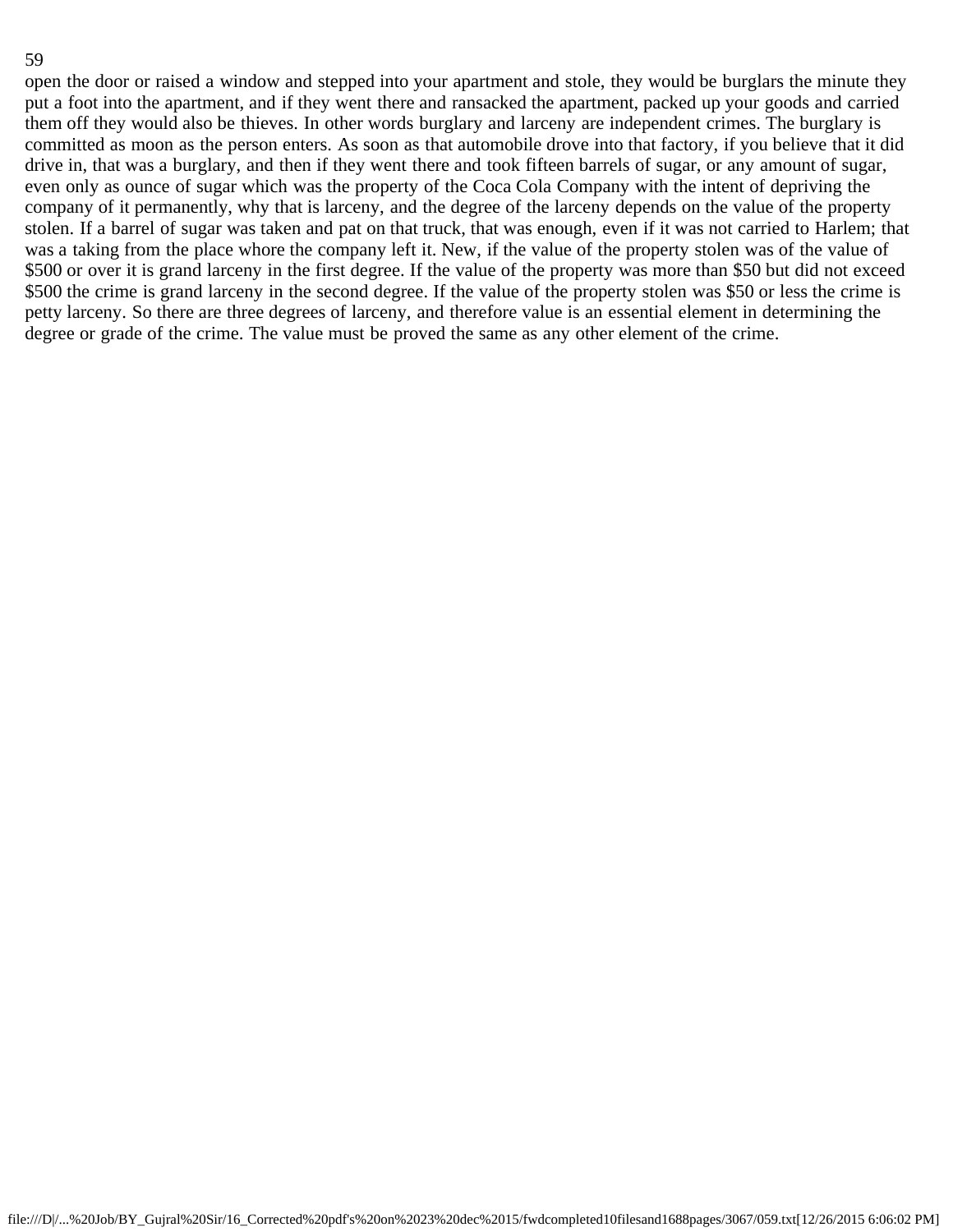To prove that, Mr. Rost, the man who received this property, testified that he paid ten cents a pound for it, the market price. Ha says there ware sixteen barrels and that he had agreed to pay Henry Stanley, the brother of this defendant, ten cents a pound for it, the market value at that time. Mr. Culpepper says that the market value wee thirteen cents. I struck out his statement that it cost the company twenty-two and a half cents a pound because, as counsel claimed, the price of sugar was fluctuating. In other words, that the quotations for market value of sugar at that time were changing from day to day. All the evidence we have on that point is the statement of the witness Rose that he bought the property from Henry Stanley, the brother of this defendant, and agreed to pay tea cents a pound for it, and Mr. Culpepper, the manager whose business it is to buy sugar and keep himself posted on the quotations, said that sugar on this day was worth thirteen cents a pound. Assuming it wee worth ten cents e pound, if there were 350 pounds in a barrel, that would make #35 a barrel, end if there were 16 barrels that I believe would amount to some five hundred and sixty and odd dollars. If there were only 340 pounds to the barrel it would be a dollar a barrel less at ten cents a pound, and if there were 360 pound a to the barrel it would be a dollar more per barrel. So that if there were, as these men have stated, from 340 to 360 pounds of sugar is these carrels worth tea cento e pound,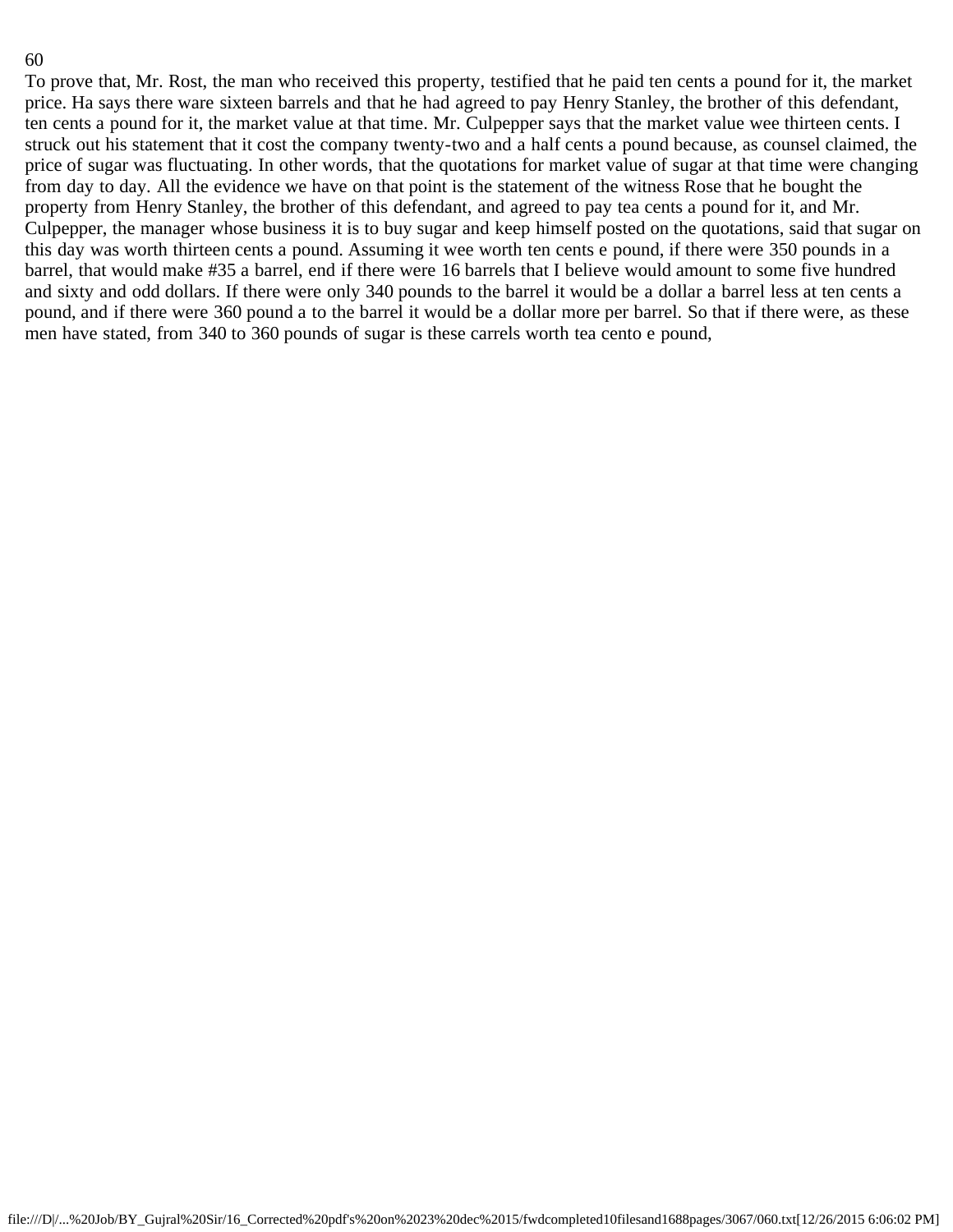it is submitted to you that a little problem in arithmetic will show you that the auger had a market value of more then \$500. If so, the crime of stealing it would be grand larceny in the first degree.

You must understand that the Court does not say that there was any stealing or any larceny or any burglary, or that in fact anyone did anything wrong. That is not the duty of the Court. The Court's duty is merely to explain the law to you and to explain the charge, and I hove explained it. The charges are on plain no day, -- that this man is a burglar and a thief, that he is guilty of burglary in the third degree and grand larceny in the first degree, and that he did the act set forth in this complaing.

You must remember that the indictment is only a complaint. It is a charge. The defendant must not be doomed guilty because he is charged with a crime. On the contrary, the presumption is that he is innocent and that he did nothing. The burden is on the People to bring forth evidence to show you that he is guilty and not innocent. The law says that if they bring here evidence enough to satisfy you as reasonable and honest men of his guilt beyond a reasonable doubt, then it is your duty to find him guilty and otherwise to acquit him. The law is stated in the statute that if the evidence is not sufficient to satisfy the jury of the guilt of the defendant beyond a reasonable doubt he must be acquitted. A reasonable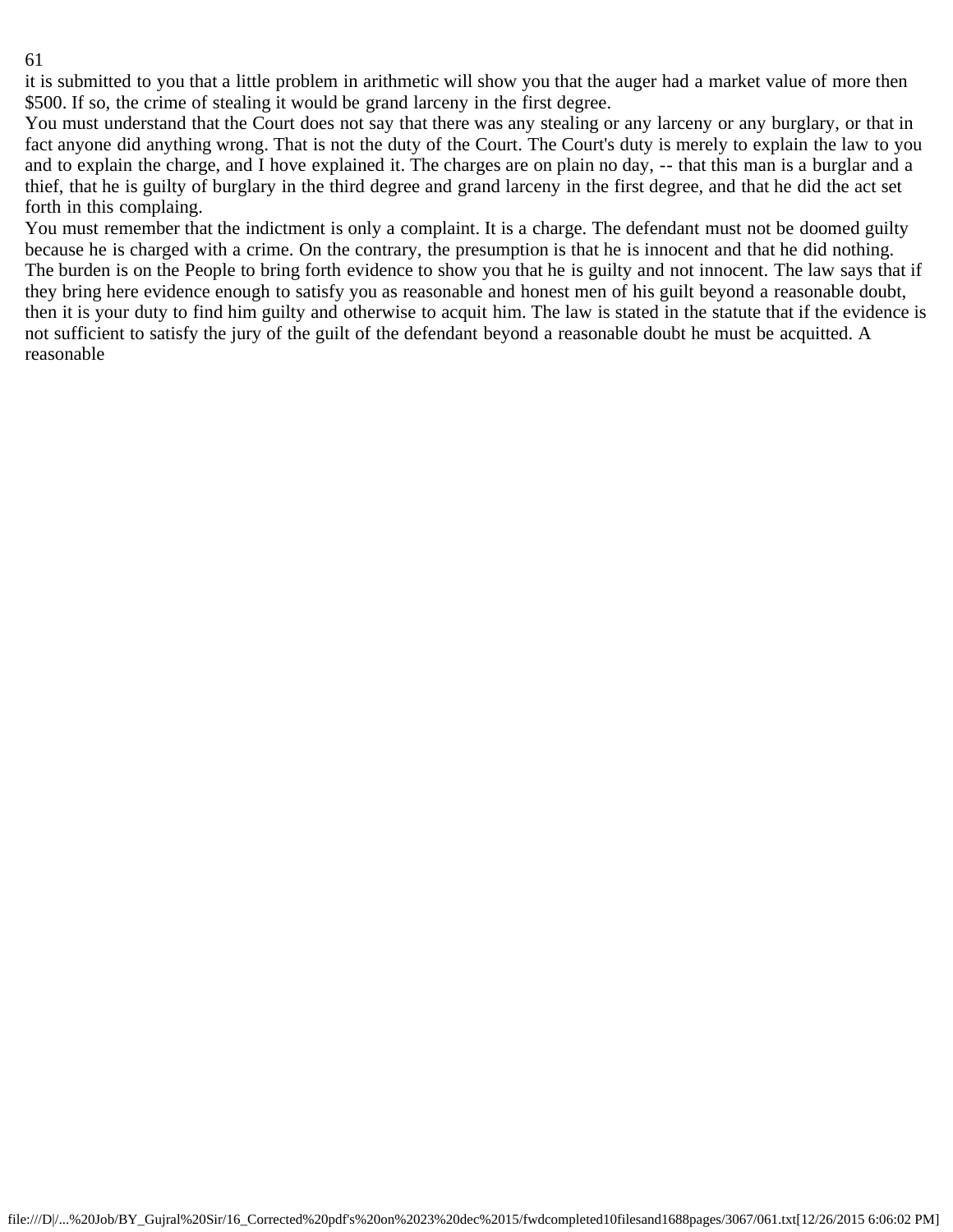doubt does not mean every possible doubt. It does not mean any doubt that a man may conjure up for the purpose of pro-texting a defendant or showing sympathy for a defendant or prejudice against a complainant. It is not a doubt that is based on any whim or caprice, but it is an honest doubt, -the doubt of an honest man on the jury when after weighing all the evidence calmly and quietly he finds himself unable to say that he is fully convinced by the evidence that the crime has been committed by the defendant. All the law asks you to do is to be honest men. The law places a great responsibility on you. The Court merely decides the legal questions that arise. There has been practically nothing for the Court to do here. This is a very simple case from a legal standpoint. The Court has told you the definitions of the crime and has explained the charge to you, and there the Court's duty ends. The Court has no right to find any facts, nor to express any opinion, and the Court has not done so. That is your sole prerogative. You are the sole, supreme and exclusive judges of the facts. There is only one way of proving facts and that is by the production of witnesses. You have heard the witnesses. You saw the watchman on the stand who said he locked up this building. It is for you to say whether there is anything strange or unusual about a watchman locking up a building at

night and going home. You hoard Mr. Culpepper testify. You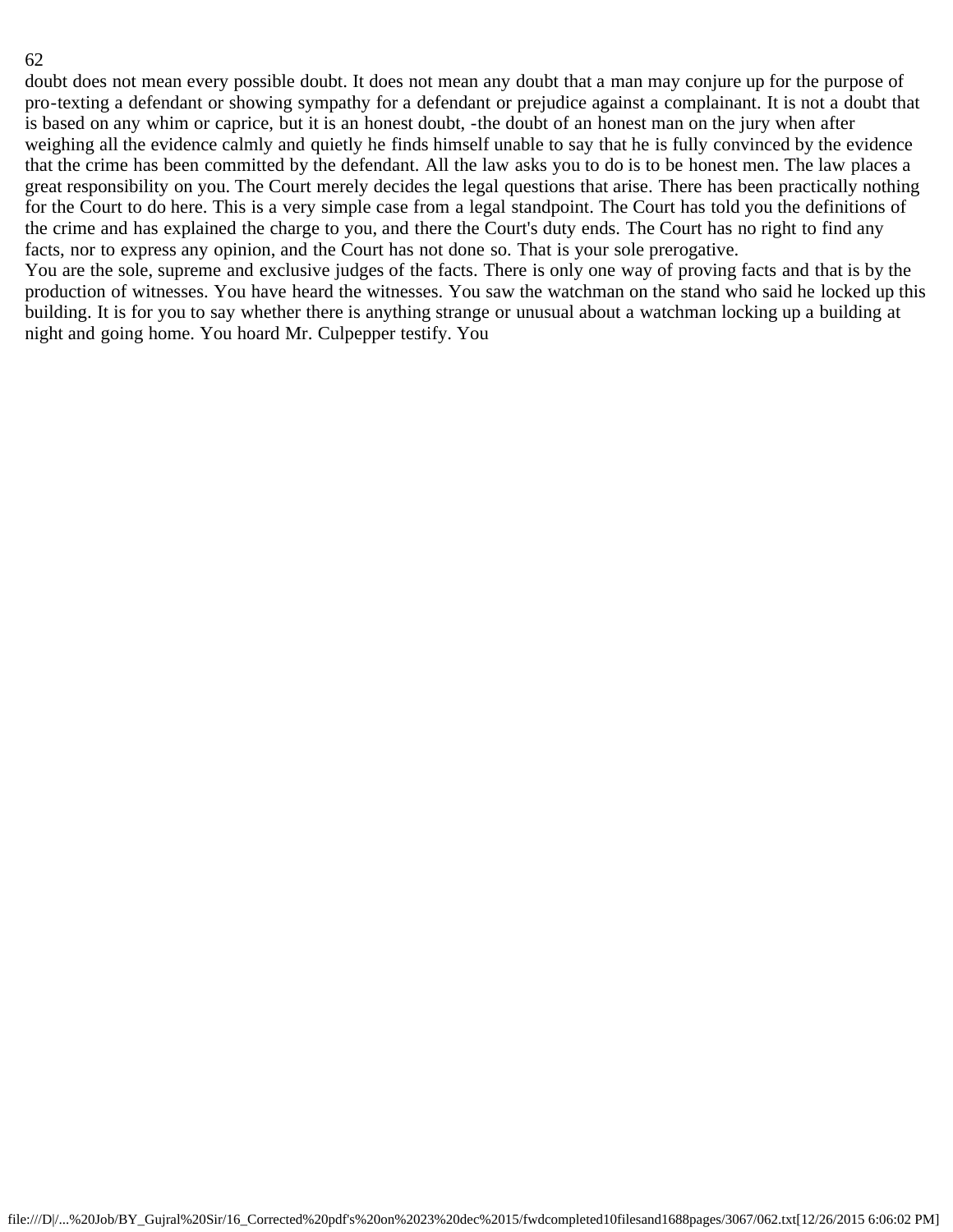heard Mr. Rost testify that he got the 16 barrels of sugar and that this defendant brought them to him. The defendant says the same thing, and he further says that Rost paid him ten dollars for carting the sugar. The witness Rost goes further and says that he had made an arrangement with this defendant's brother to buy the sugar and that this defendant had brought him sugar before, pursuant to the same arrangement. Rost says that be was an honest man and that he thought this man Henry Stanley was buying this from someone who was selling out. Whether you believe that or not, if he in corroborated by the defendant on all that concerns this case, why, that in all the People submit to you as established by him.

You heard the testimony of the officer. The officer says that as the sugar was being taken from the premises he stopped the automobile and talked with the defendant and another man named Powers. THE officer farther says that Powers told him it was all right, that he waited there and that he was taking it to another plant in Westchester. The evidence is that he did not go to Westchester, that it went to Rost on Madison Avenue and 131st Street, near where Henry Standley lived. THE defendant's brother has not been called here as a witness to contradict Mr. Rost and that is a circumstance which you may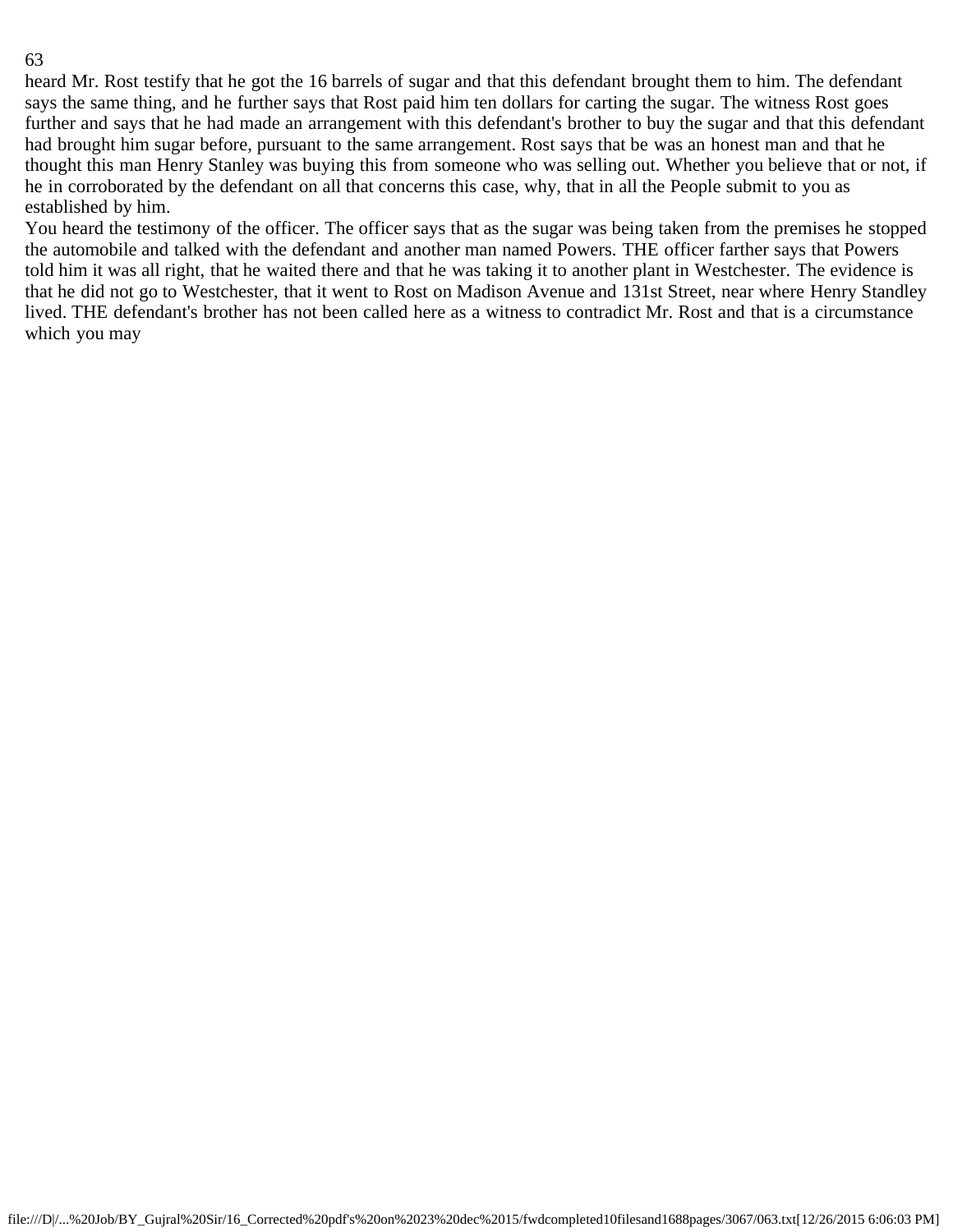consider in arriving at your conclusion. The failure of any parson on either side to produce a witness who is solely within their custody, jurisdiction or control is a circumstance which you may consider in determining the credibility of the witnesses that have been called as to whether or not they would have contradicted or corroborated those witnesses. That is all there is to the case. The law asks you to be neutral men. You have no interest in the case one way or the other. The Court has no interest in your verdict. Your only interest is to do your duty as citizens, and it is the most important duty that you are ever called upon to do in time of peace. In the time of war our citizens have to die to defend law and order and to save the country. In time of peace you have to give op your ordinary occupations for a month to come here and serve as jurors to maintain law and order and to do justice, and the doing of justice consists in rendering honest verdicts. With the law neither you or the Court is responsible for. The Court simply tells you the law as the legislature enacts it. You find the facts from the witnesses. Consider them calmly, coolly and neutrally, without leaning to one side or the other. Are you satisfied that a crime was committed here; are you satisfied that the defendant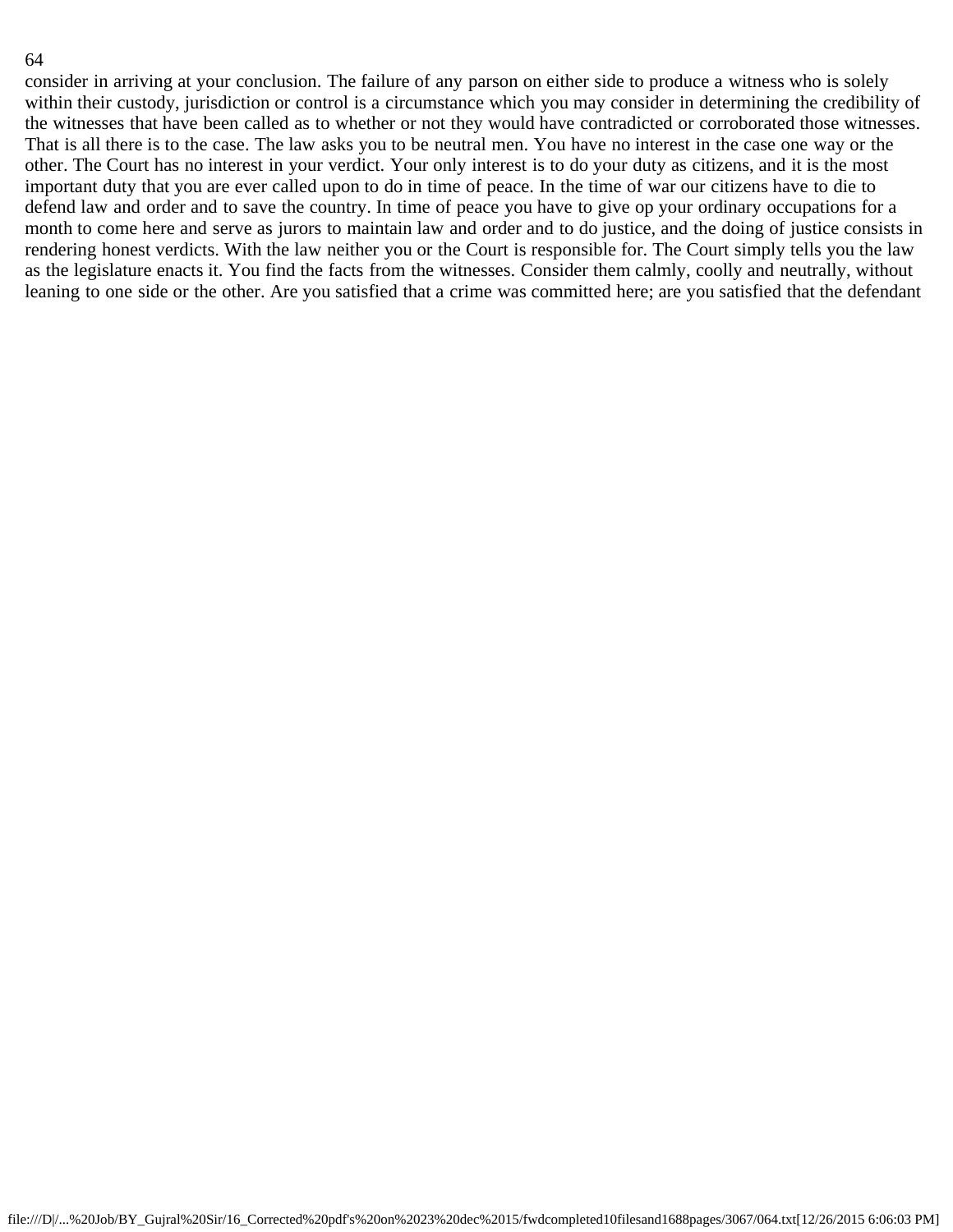knew he was committing a crime? It so, find him guilty. If you believe the evidence, that that door was opened and that this automobile, owned and driven by the defendant, went in there and took out the property, then he in guilty of burglary in the third degree. And if he did take property from that place with the intention of depriving the Coca Cola Company of it permanently and with the intention of giving it to Rost or anyone else, then he is guilty of grand larceny in the first degree as wall, provided that you find the property was of the value of more than \$500. If you have a reasonable doubt on any of the elements of the crime you must acquit him. However, if your doubt is merely as to the value of the property he would still be guilty of a crime. If you are firmly convinced beyond a reasonable doubt that he committed the crime of burglary then you will find him guilty of burglary in the third degree. If you are firmly convinced beyond a reasonable doubt that he committed larceny, but you have a reasonable doubt as to the value of the property, -- if you are firmly convinced that the property was of the value of more than \$60 but did not exceed \$500 in value, then the crime of stealing it would be grand larceny in the second degree. If it were only \$50 worth and the sugar was stolen, then it would be petty larceny. So you must decide from this evidence what witnesses the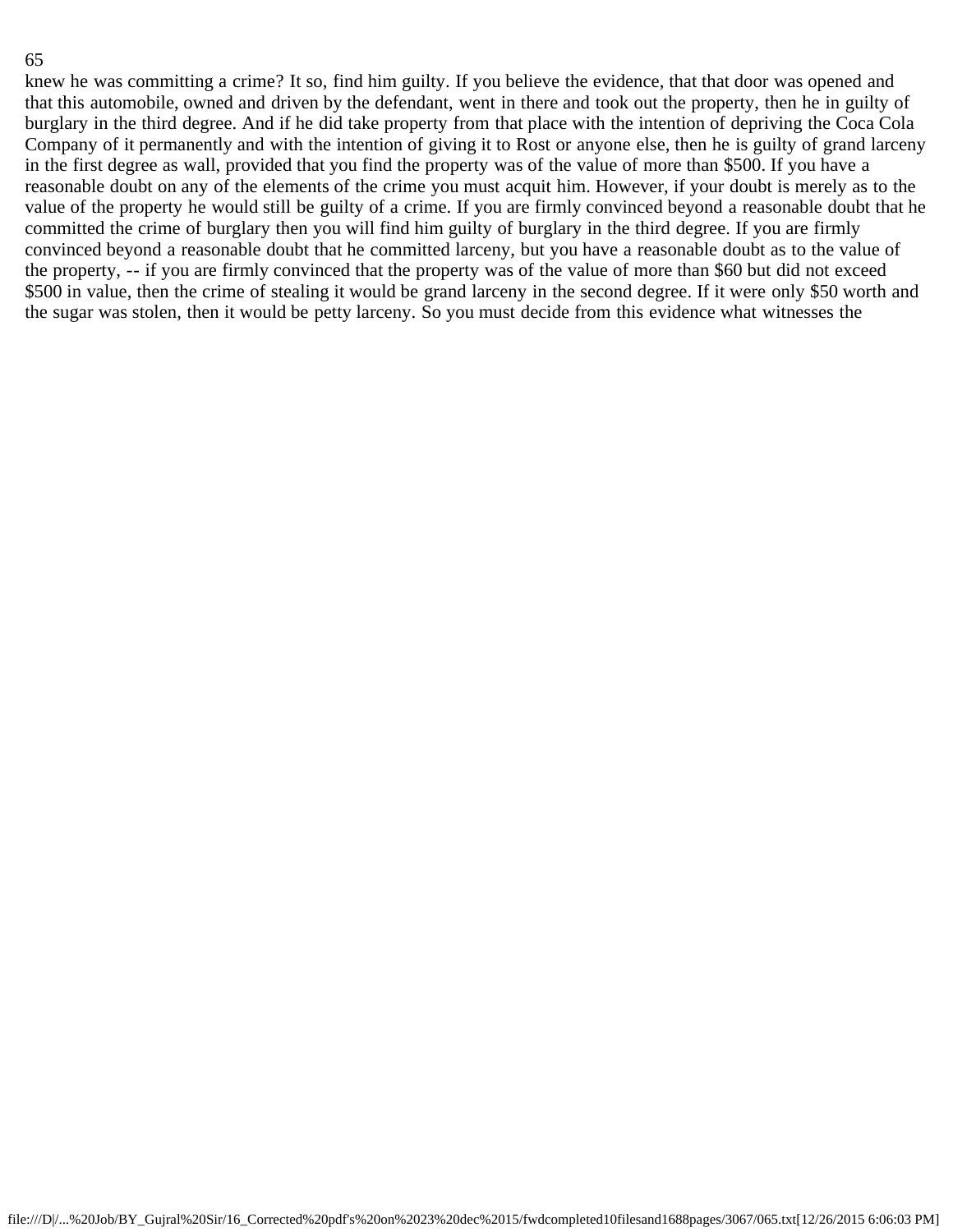told the truth and what witnesses told you stories that are incredible. You are the sole judges of the credibility of the witnesses. You may believe all the statements of a witness or reject all, of you may believe part and reject part. A witness may tell some of the truth and then the rest of his story may be false. That is for you to determine. Reject all that you think is false and weigh all that you think is true, and then if you are firmly convinced beyond a reasonable doubt that a crime was committed, the crime of burglary in the third degree, and that this defendant was concerned in it, it is your duty to say so by a verdict of guilty in the third degree. And if you find that the burglars were also thieves, that they stole the property after they got into the place and carried it off, then all the persons concerned in it are alto guilty of larceny, and if the defendant was concerned in it or if his actions were not innocent in your opinion. If you are satisfied of that beyond a reasonable doubt - that he was not the dupe of any thieves, but that he was a willing thief himself, helping along the work of stealing from this company, why then find him guilty of grand larceny in the first degree or grand larceny in the second degree or petty larceny, the degree of the crime depending, as I said before, on what you find to be the value of the property taken.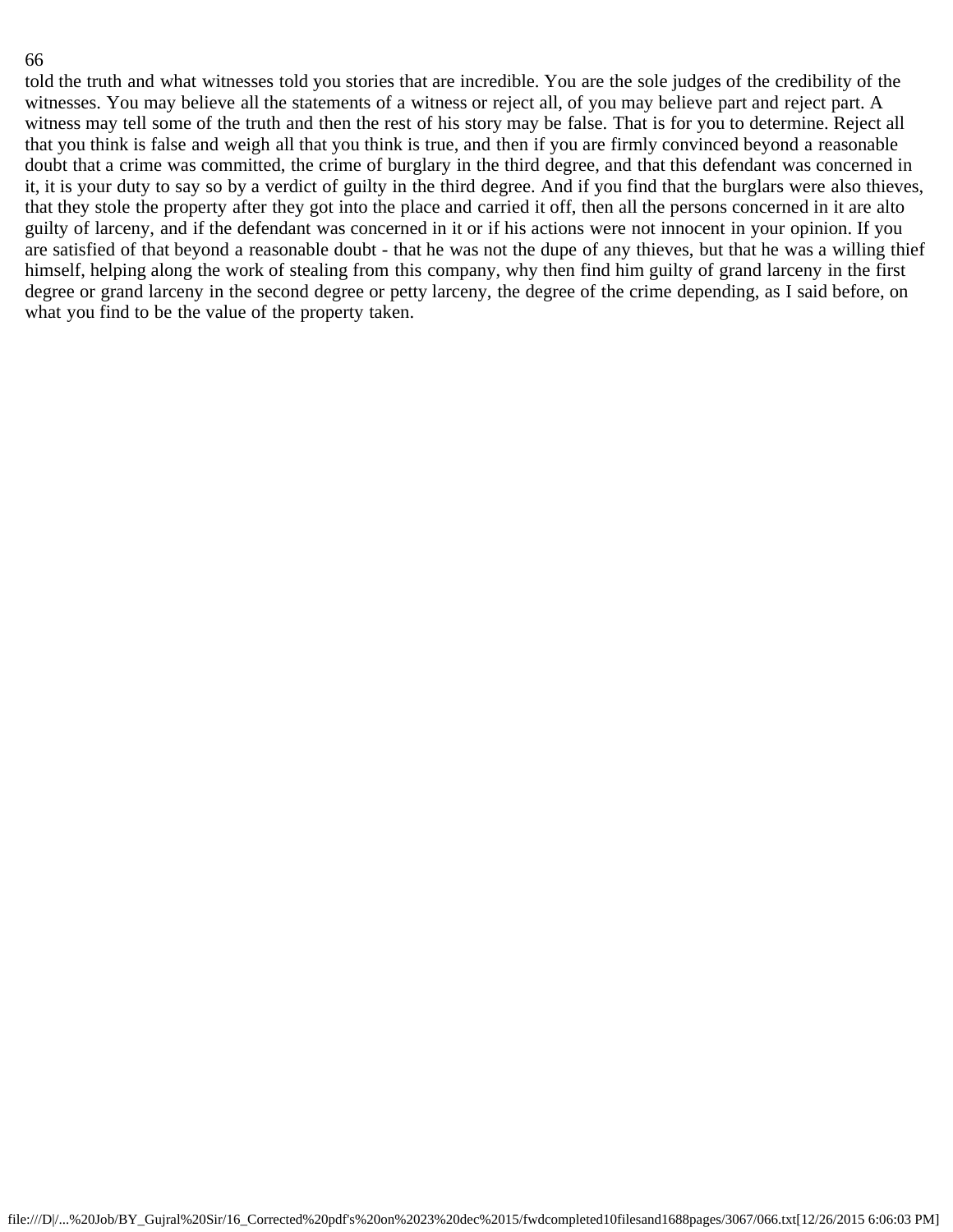You will reader, therefore, a verdict, either that this defendant is guilty in your opinion of burglary in the third degree and grand larceny in one of its degrees, either first, second or petty larceny, or not guilty.

Have you any requests or exceptions. Mr. Greer?

MR. GREER: I respectfully except to that part of your Honor's charge in which you said that if that door was opened and property wee taken out of it, everyone concern-ad with those acts is guilty. I except to that part of the charge and say that this defendant or others may have been concerned in those acts and be innocent.

THE COURT: I used "concerned" in a legal sense. It was not my insertion to deceive the jury. The word "concerned" legally scene cooperating with the burglars or criminal a with full knowledge or criminal intent. If anyone made an opening there and this defendant knew that that opening was mode and the door was raised for the purpose of getting in there to steal, - that he was cooperating with the burglars, if you like that better, then he was concerned in the crime in the legal sense and he may be punished.

Suppose, for example, three man conspire to rob your flat at night and only one of them goes in after opening the door, they are all guilty of burglary. The evidence here is that this defendant went in after the door had been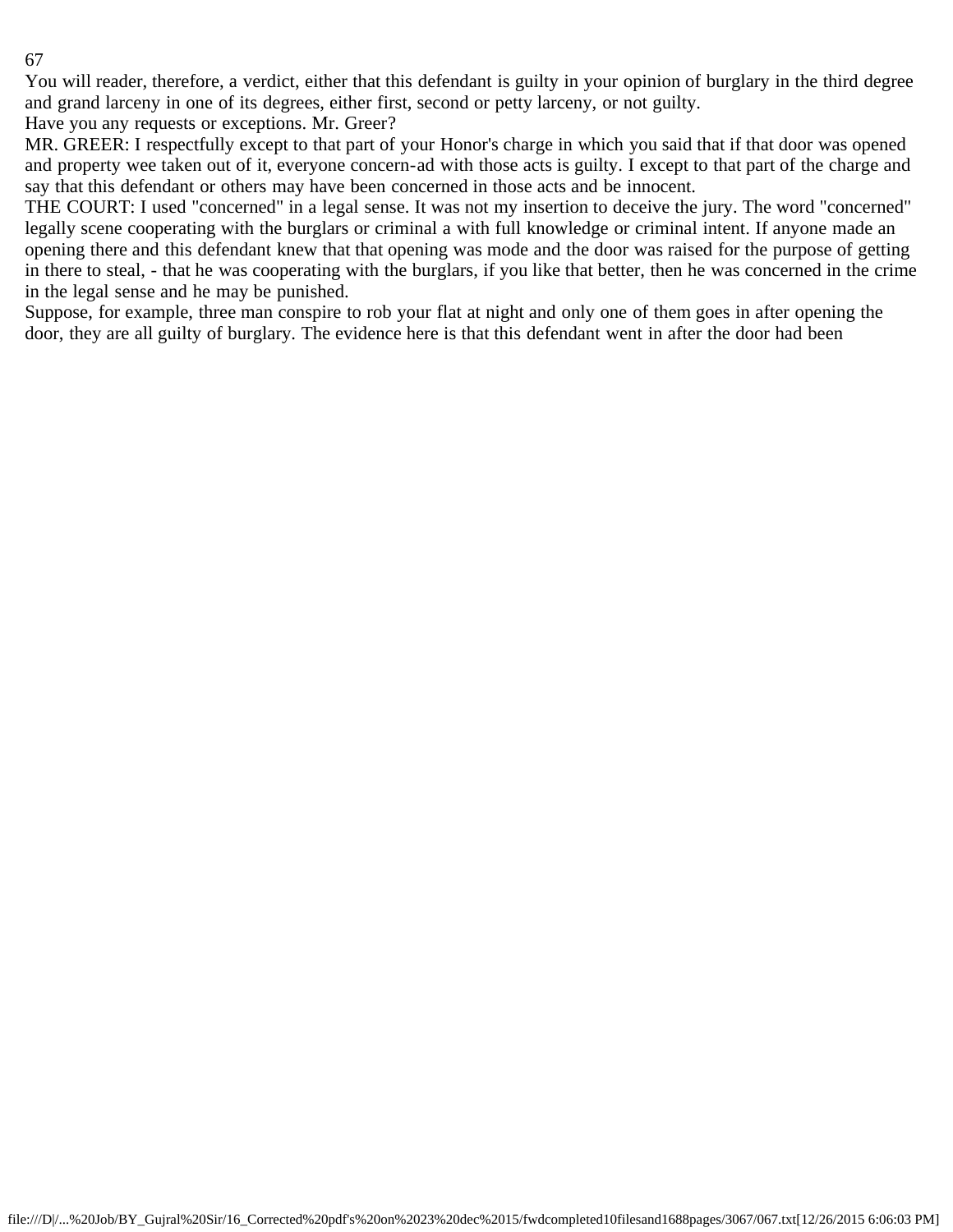Missing Pages 69

relied. That is what the police officer testified to. It he went in after the opening was made to steal, then he is a burglar. But you mast be satisfied of those facts from the evidence beyond a reasonable doubt. I used "concerned" in the legal sense and not in the meaning you attach to it.

MR. GRIER: And if he went in for the purpose of carrying out his duty as an expressmen, balloting he was honestly doing that, then he is not guilty?

THE COURT: Then he is not guilty.

MR. GRIER: I respectfully except to that part of your Honor's charge of the presumption to be drawn from not calling the defendant's brother.

THE COURT: I stated the law. I said that the failure of either side to produce a witness who was solely within their control was a circumstance that the jury night take into account on the question or whether or not he would contradict or corroborate the witness.

MR. GRIER: It was brought out before the jury that his brother is under indictment and practically a co-defendant. THE COURT: There has been no evidence of that. He said he saw him three weeks ago in Harlem, that he is a

preacher or something, and no longer in business. Powers, the other co-defendant, is in the Tombs.

MR. GRIER: But Henry Stanley was on the calendar this morning.